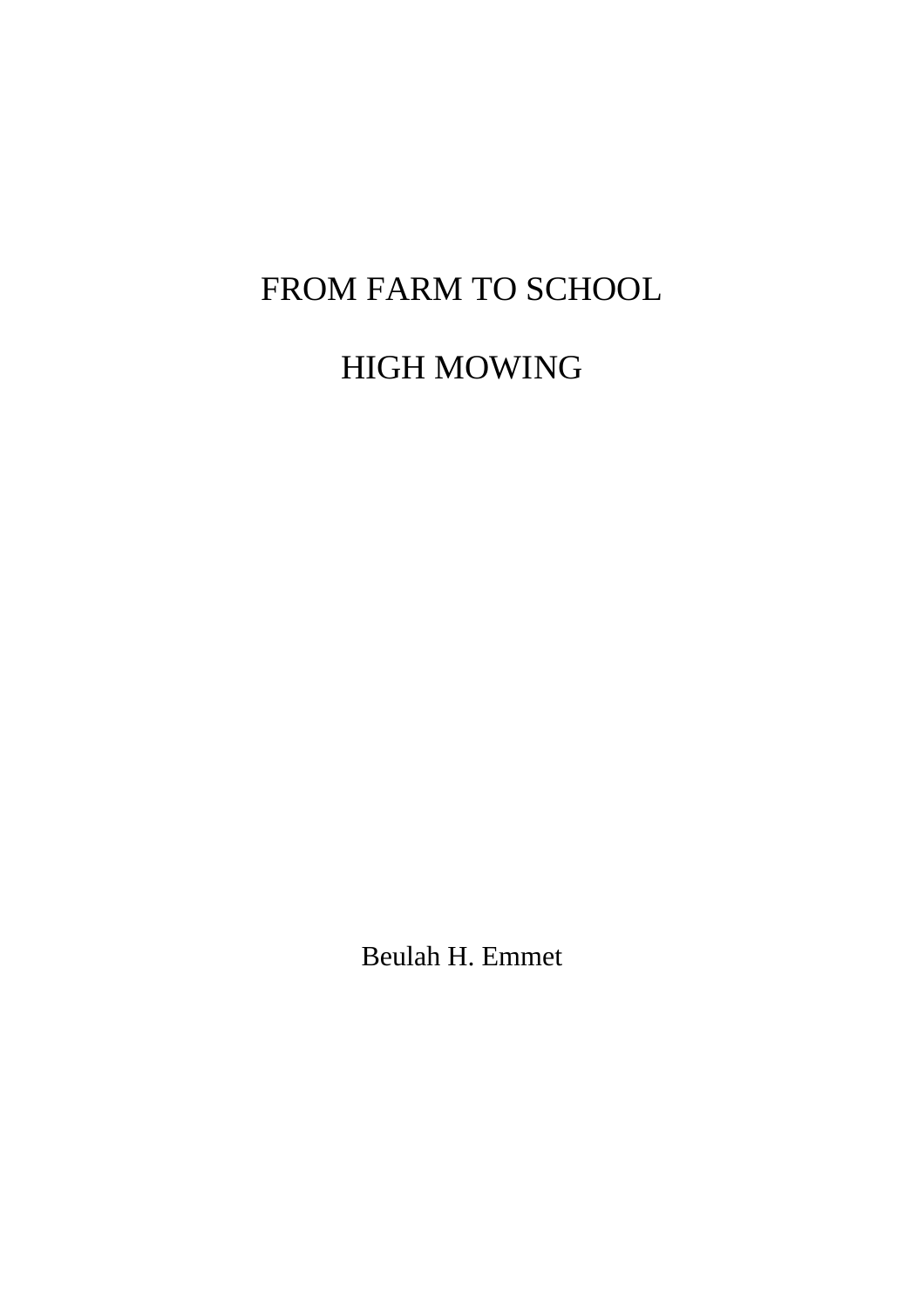# **CONTENTS**

| 1.               | Prologue                              | $\overline{2}$ |
|------------------|---------------------------------------|----------------|
| 2.               | From Farm to Home                     | $\overline{4}$ |
| 3.               | From Home to School                   | 10             |
| $\overline{4}$ . | When High Mowing Opened Its Doors     | 14             |
| 5.               | <b>Faculty Through the Years</b>      | 19             |
| 6.               | Four Phases of Growth                 | 27             |
| 7.               | My Father and Mother                  | 31             |
| 8.               | Applications and Accreditation        | 33             |
| 9.               | Chapel                                | 36             |
| 10.              | Christmas                             | 38             |
| 11.              | The Saga of Eurythmy                  | 42             |
| 12.              | Drama Through the Years               | 44             |
| 13.              | Work Program, Boys' Dorm, and The Gym | 46             |
| 14.              | Remember the Time When?               | 49             |
| 15.              | January 18, 1970                      | 55             |
| 16.              | Epilogue                              | 58             |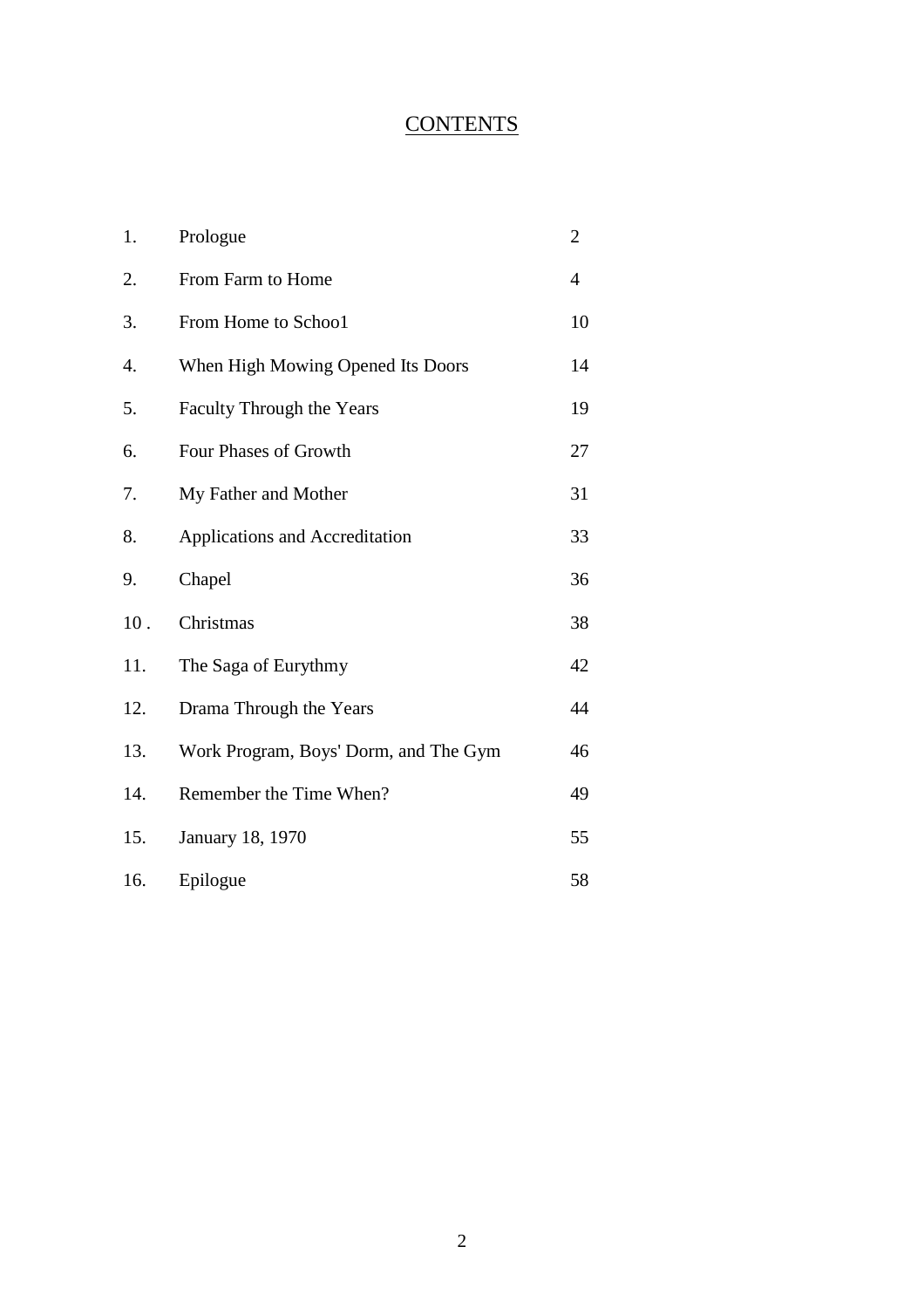#### PROLOGUE

It lies off the beaten track, but not too far. It is on the top of a hill, but not too high. The mowing slopes to a dark pine woods with the blue hills glimpsed beyond at the edge of sight. To reach it you wind uphill through woods of pine and white birch, many maples, and an occasional oak or young chestnut, all soft-carpeted with fern and snowy with laurel in its season. A large sign turns you sharply uphill to the right. The turn is sharp because of a sentinel seven-branched white birch, which unfortunately is no longer there. However, the pause as you turn prepares you for the split-rail chestnut fence with its flower border, the long grape arbor and the greenhouse. At the top of the rise swings a wide welcoming circle of brown buildings crowning the top of the hill--the end of the journey. Not too far, not too high--but high enough for breadth of view and far enough for perspective on a busy world and a frantic struggle to get somewhere. Far enough and high enough to lead to a finding of values and goals, enhanced by the beauty of nature and the swing of the sun, moon and stars over the endless quiet of the hills. A structure founded on the inspiration given by Rudolf Steiner as he built a school for modern youth at Stuttgart, Germany, in 1919. This is High Mowing.

Now since the fire it is important that those things which are gone should be brought alive in pictures, as a recall for those who knew it and a background of the meaning of High Mowing for those who never saw its beginnings, but who come and come again to the school on the hill. Nothing that has been loved is lost. Everything we think or do or own is imprinted deeply in what we become. Memory clings, enfolds, plays tricks as the reality slowly recedes in time. When asked, "Do you have a copy of?" I answer, "Oh yes," as I see the book quietly at home on a shelf that is no longer there. Memory lives in an unconscious world waiting to be brought to life. It comes back changed, enhanced or beautified by a word, a fragrance, a color or a smile; it is made by the innate forming quality of the human imagination. As the actuality of the school building recedes into the past, as the beauty of centuries vanished in flame, its meaning in the lives of many people who have lived in its rooms or passed through its atmosphere takes on a stronger value, a deeper meaning from the very fact that it is no longer there. Nothing that has been loved is lost.

Places are important. The very earth on which human striving takes place carries, builds and holds an atmosphere of its own. A member of the faculty said to me after the fire, "But the land and its trees are still here. The beauty is still with us." A doctor once said of the hill, "Pine and birch on granite bring health."

As we look far back into the human history of this hill we find a united family, loving animals, dogs and horses, loving flowers and fern. David Cram invited all the children of the neighborhood to the raising of his barn. Years later there was an interlude of about 50 years of loneliness. Then the Emmet family found the deserted farm and made it into a home, brought it alive with their building and their friends, brought Miss Emma Cram back to the hill to tell them of her earlier life and to say, "I am so glad someone is going to love it again." And it was a home about which Robert Emmet looking at the still smoking ruins could say, "Mother, forty years."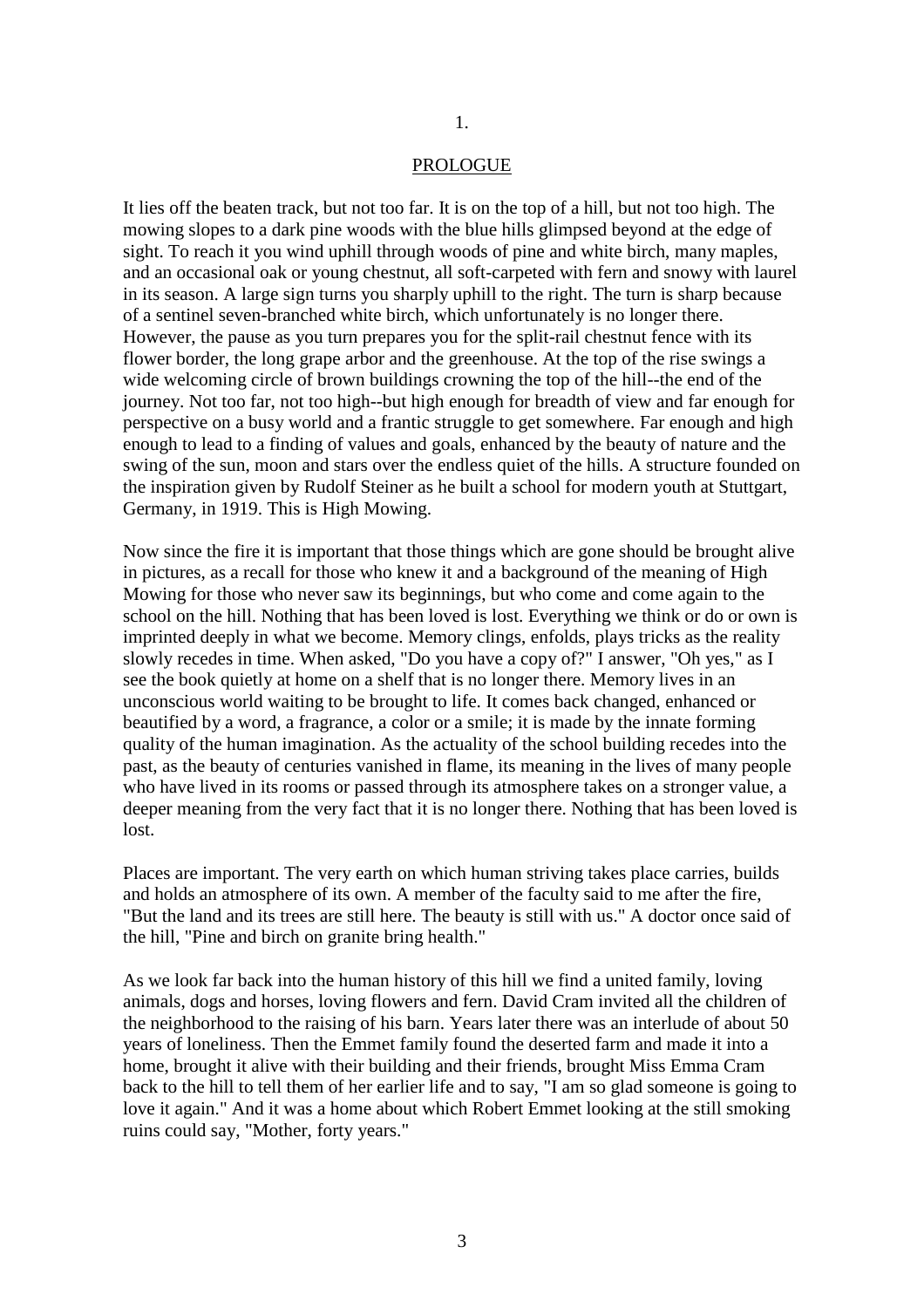For 28 of those forty-odd years the hill has been a school. And many of the young living in it and many of those who have gone on have called it: Home. Several adults staying in the summer have said, "There is a healing atmosphere, a creative atmosphere here--I can write my book." A fascinating doctor from Germany (witch doctor, the young called her), a doctor with magic hands, said, "The hill has many elementals."

This atmosphere of spiritual strength and healing has been built by the aspirations, thoughts and deeds of those who have lived here. The place came to the school, and the school came to the place; and it seems that we built well, that there has been enough strength to overcome early criticism and apparent disaster.

And so the building goes on with the hands and hearts that love what is on this hill, in this place.

This book hopes to be a history of years of growth, of inner and outer building by teachers and students growing through it and on into life. It is a stream of life. Its story must of necessity be a series of vignettes, of memory, with much put in but much left out, giving in the end a picture of essentials, of human hopes, of spiritual values. This the alumni have asked me to write.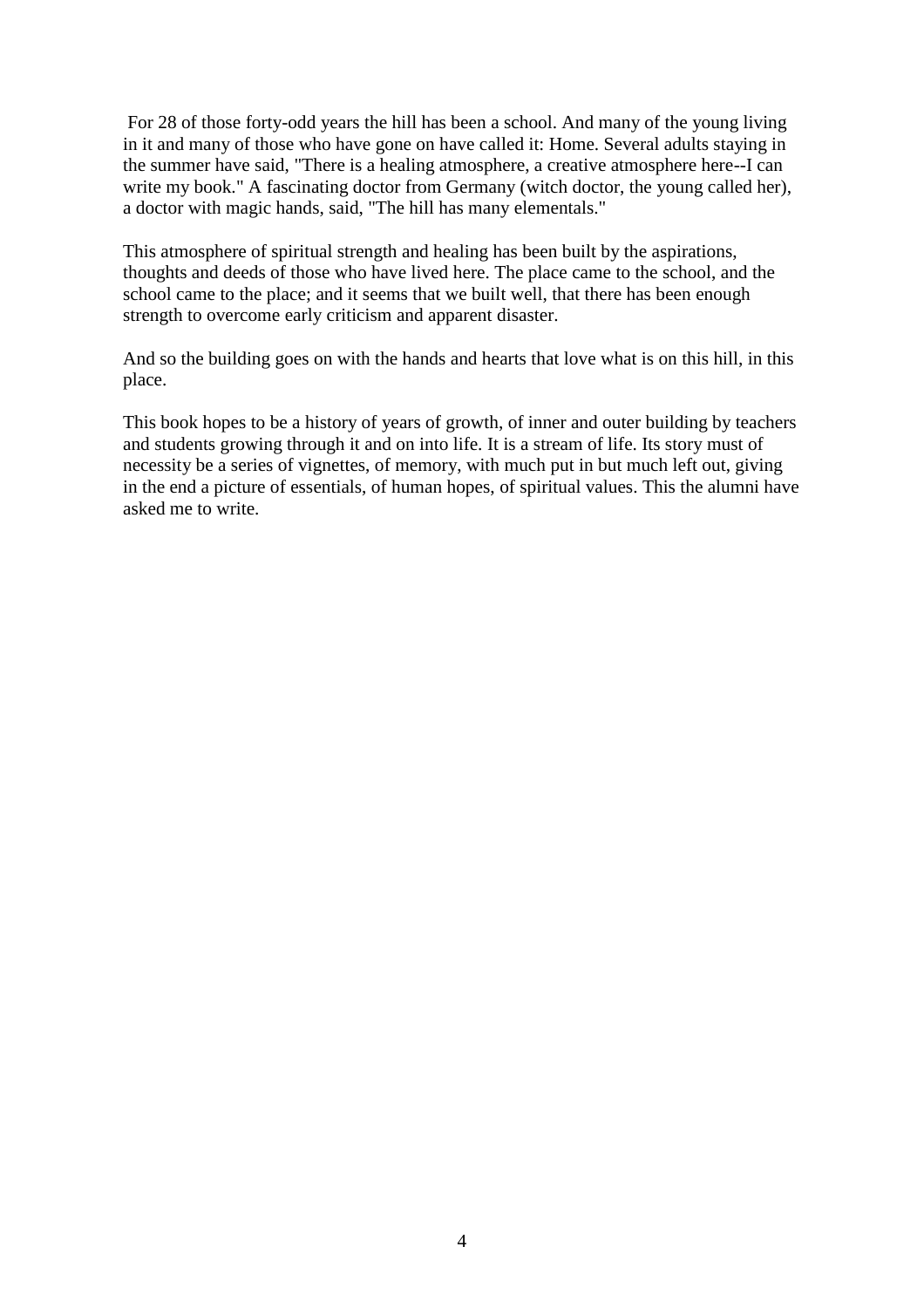#### FROM FARM TO HOME

It is customary, I have been led to believe, that in telling a story one begins at the beginning, goes on to the end and then stops. But the fascinating part of this story is that it has no end and that as I set out to seek for a beginning the threads went back and still further back to find--what? The beginning of a human story. But I must start somewhere.

Into a summer sunset we came up the hill and fell in love with its silvery loneliness. A long line of soft gray weathered buildings clinging to the ground: a house, a small shed, a larger house, a long 80-foot shed leading to a large barn--built in 1763 and enlarged by David Cram in 1838, but now deserted and lonely. It stood untouched with its early farm simplicity under the beautiful proportions of true colonial. I knew I had found a summer home for four young Emmets and their friends. The next morning, sitting on the granite step of the small house with its owner, I bought it--as swift and sure as that. Fred Tuttle, a master carpenter of Wilton, and his sons were called in and we all set to work. The large house had four rooms downstairs. The center chimney was feeling its age, so we took it down and made one big room (later the faculty living room) the depth of the house. From the old bricks we built two outside chimneys to give punctuation to the long low line--a southern colonial touch perhaps, but legitimate as it turned out. A small old barn stood squarely in the view somewhat this side of the present pool. This we took down, using its boards to sheathe both sheds. With its beams we framed the new fireplace in the living room so as to carry on the old color of the wooden paneled walls. We saved every board and beam and even the old hand-wrought nails. The family set about washing the old glass panes of the windows (some were purples, carrying us back to Beacon Hill in Boston); scraping paint off the walls, off the doors--a fury of scraping, which process is messy, laborious and rewarding. The wide boards in the old kitchen (the half of the enlarged room near the lilac), ran into a wall, and beyond was a small plastered room. I felt that no New Englander would cut 23-inch-wide boards so short. So we broke through the plaster in the small room and struck wood. When we had peeled away the plaster we found that the boards were painted, painted with roses and urns in a cross-geometric pattern, like old wallpaper. The entire room was painted. Our first stroke, so to speak, yielded treasure trove and excitement was high. We asked Miss Emma Cram, who had been born on the farm and although 80 years old was still living in the village, to come up. She was delighted that someone who loved the place was bringing it alive again. Up the hill she came, cheerful and voluble. Round and rosy, she trotted about with anecdote after anecdote, but she always came back to the painted wall. "I didn't know it was there." Finally she said: "I think Miss Mehitable painted that. She used to putty up any glass that broke and paint on it--I think Miss Mehitable painted that." We, of course, were immediately sure Miss Mehitable had painted it. It seems that Miss Mehitable was her maiden aunt and the room had been her bedroom. In Miss Mehitable's father's will (her father was Jonathan Cram of 1736), she had been given rights to her room, to the kitchen and to the well as long as she lived. This sounded a bit defensive, and one pictured her as lonely and somewhat crotchety, painting her room. A story runs that one day at lunch when Philip, her brother, had asked a guest to have another helping of something, she said, "He does not need to take any more than he wants." Yet withal she had to paint and paint she did --her room, in secret. Today on this farm the young paint in a studio because they want to, but also somewhat because we urge it. So much have times changed.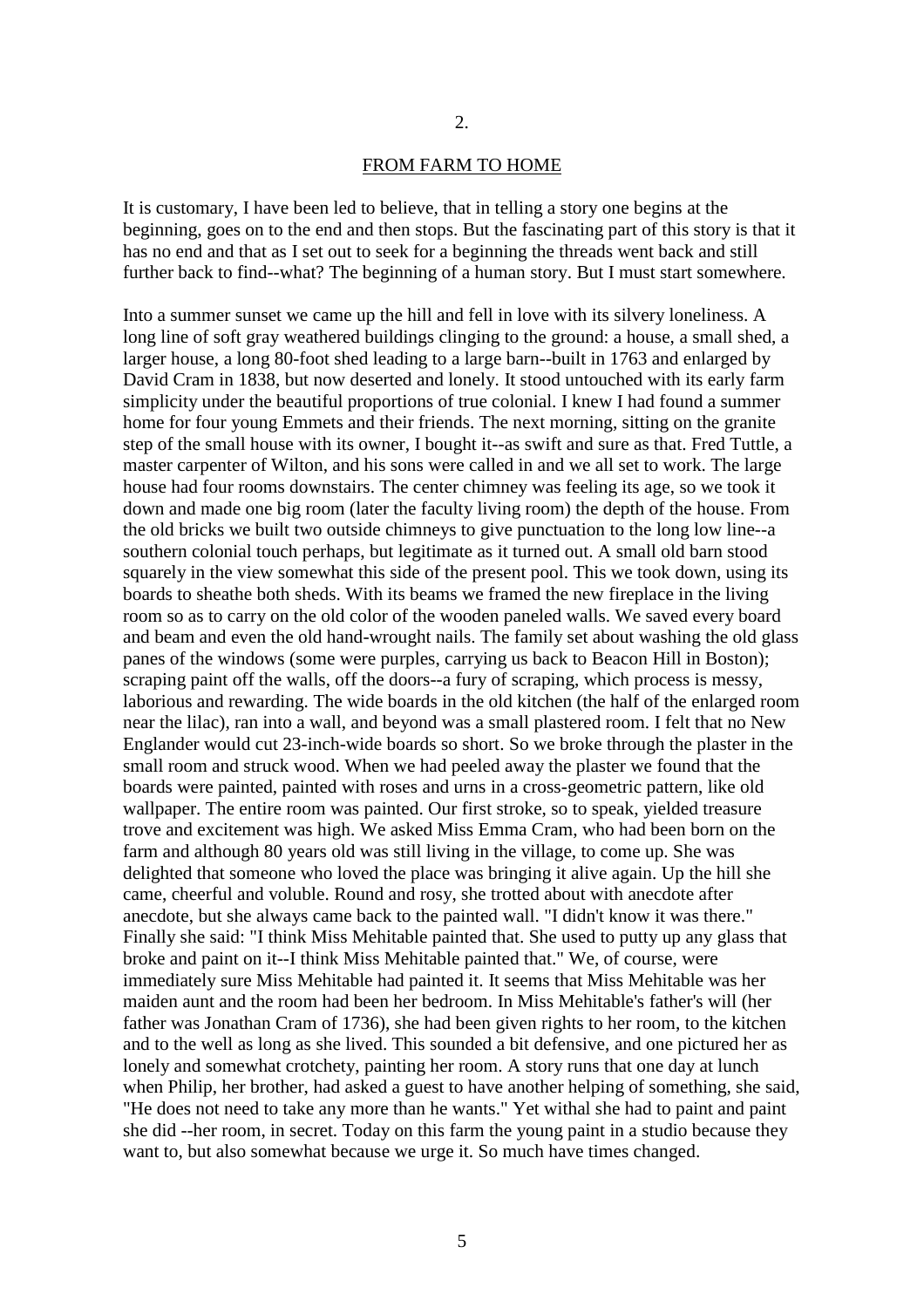Another story that relates to the farm and the young should be told. Since Philip and his sister Mehitable never married, David, a young nephew of Jonathan's, came back from Vermont to live at the farm. He was kept busy on jobs and was not allowed to go to a barn-raising. (In those days when the frame of a barn was set up everyone was asked to gather to raise the sides.) It was a many-man job and somewhat of a celebration. David in his disappointment swore that when he raised his own barn all the children in the village would be invited. The importance of this story is that all the children of the neighborhood came to the raising of the barn that now houses classrooms and bedrooms for youth. It seems as though the hill was meant to harbor young people.

As we go back in time we find only friendliness on the hill. As Miss Emma talked, we heard of Wally the "yaller" dog, of flowers and ferns in the house, of the Arabian pony who nuzzled them for sugar; and we saw a picture of a love of animals and nature, of open fires and popcorn. Shyly Miss Emma showed us a poem she had written about her beloved home. She asked me did I know Joyce Kilmer's poem, "The House with Nobody in It"? I knew his poem "Trees" but not that one. Then Miss Emma said she had taken a line from that poem and written about this farm: "It Wouldn't Be So Lonely If It Had a Ghost or Two."

The poem she held was badly typed and when I asked for it she said she would copy it for me. I said I did not want a copy, but she was adamant and took it home. That was the last time I saw her as she died early in the winter. I pleaded with her nephew to find the poem and at last in her diary of the day she died he found it. Unfortunately this long-sought original went with the fire, but I can repeat it for you. It belongs to the hill and emphasizes her remark that she was glad someone who loved it was going to live on her farm.

> Though the shutters are warped and broken, The vines are tangled and torn, Though the paint is gone from the shingles And the windows look forlorn;

Still to the dear old farmhouse Old forms come trooping back, Over each field and furrow, Following each beaten track.

Still to the dear familiar hearth Ghosts of the house return To find rooms swept and shining, Garnished with flower and fern.

Father, I can hear your voice, Your counsel wise and sweet. And I can see your patient smile; O Father, may we not meet?

And Mother, often still I hear your gentle voice; How in my childhood's hours You made my heart rejoice.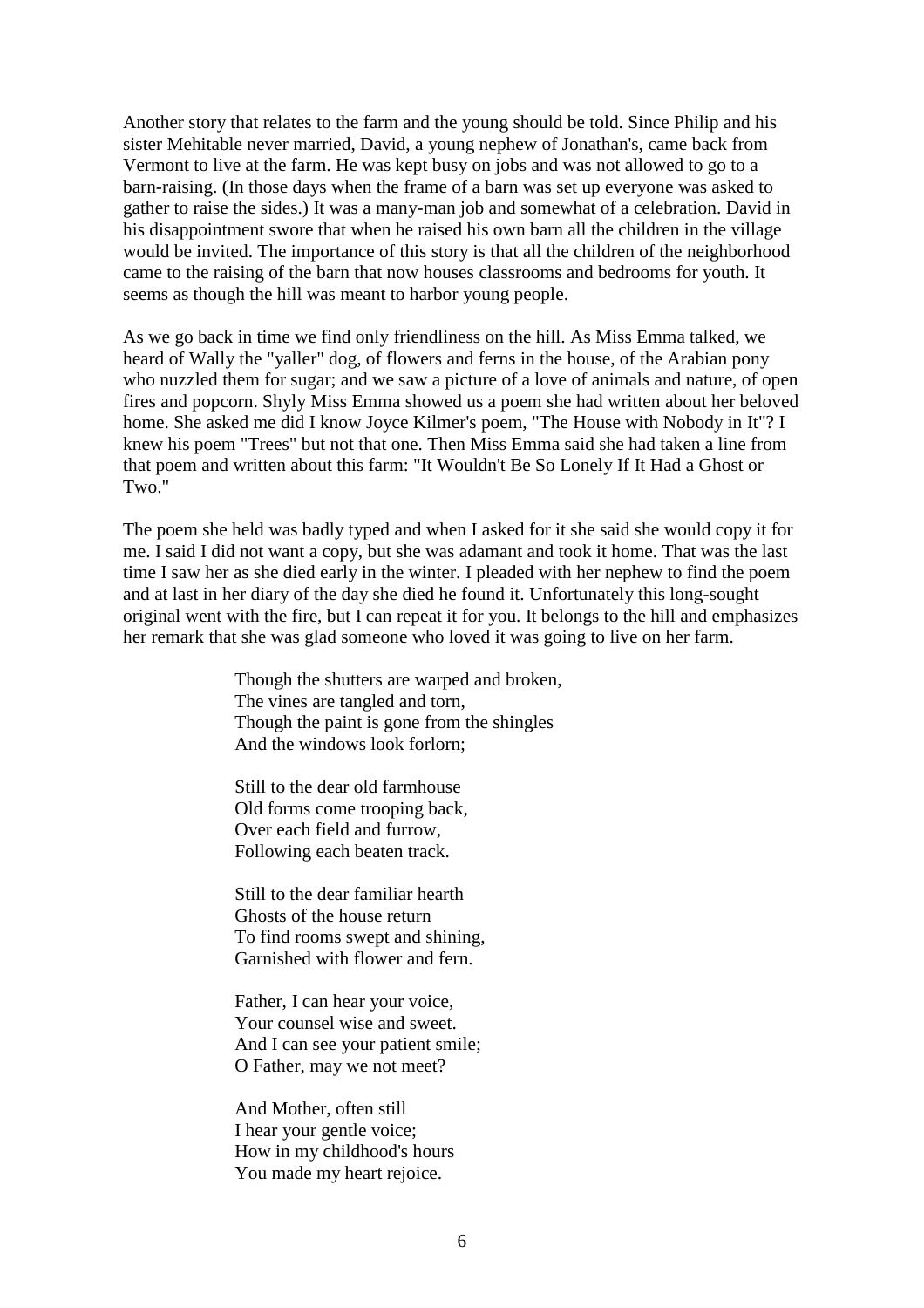And brother, how often together We made the woods resound With laughter gay and carefree For secrets we had found.

Is the group complete? Not wholly-- From each roomy stall Comes a soft and gentle whinny, A clear delightful call.

Dear old Arabian Jenny, The colt of my childhood's pride, Is gazing in at the window Calling me to her side.

And now around the corner Comes a merry Bow-wow-wow; Wally is leaping upon me, Licking my face and brow.

Thank God for the dear old homesteads And the friends that are so dear But most of all for the homes above, The homes without a tear.

Though we may miss our loved ones As they leave us here below We will meet again in the other world, For eternity is endless, you know.

It seemed as though Miss Emma had waited for us to come to tell us about her house, for she died only a month or two later. The high chest of drawers in my room (the drawers themselves saved at the fire in the frantic search for my coins) belonged to Miss Emma and was made by a member of the Frye family who was the town cabinetmaker. On the back was written: Isaac Frye 1792.

The soil of the farm had been tilled for generations but with the death of David's son it had been deserted and left to the will of the weather for at least 50 years. In 1929 the Emmet family found it. One summer day the two young Frye brothers from the foot of the hill, farmers whose family had lived on this land since before the Battle of Lexington, stopped my car and asked if I was going to farm. I said: "No, not yet." They said: "It's a good farm, or was, but we have a south mowing that is as good as any of yours." We decided that if they had a south mowing, we had a High Mowing. And so as a home it stood, the barn still empty except for an occasional trunk or such and a rope swing from the rafters. The long shed from west to east was maid's room, laundry and kitchen. We built the three arches, opening southward onto the terrace, which became a summer dining room.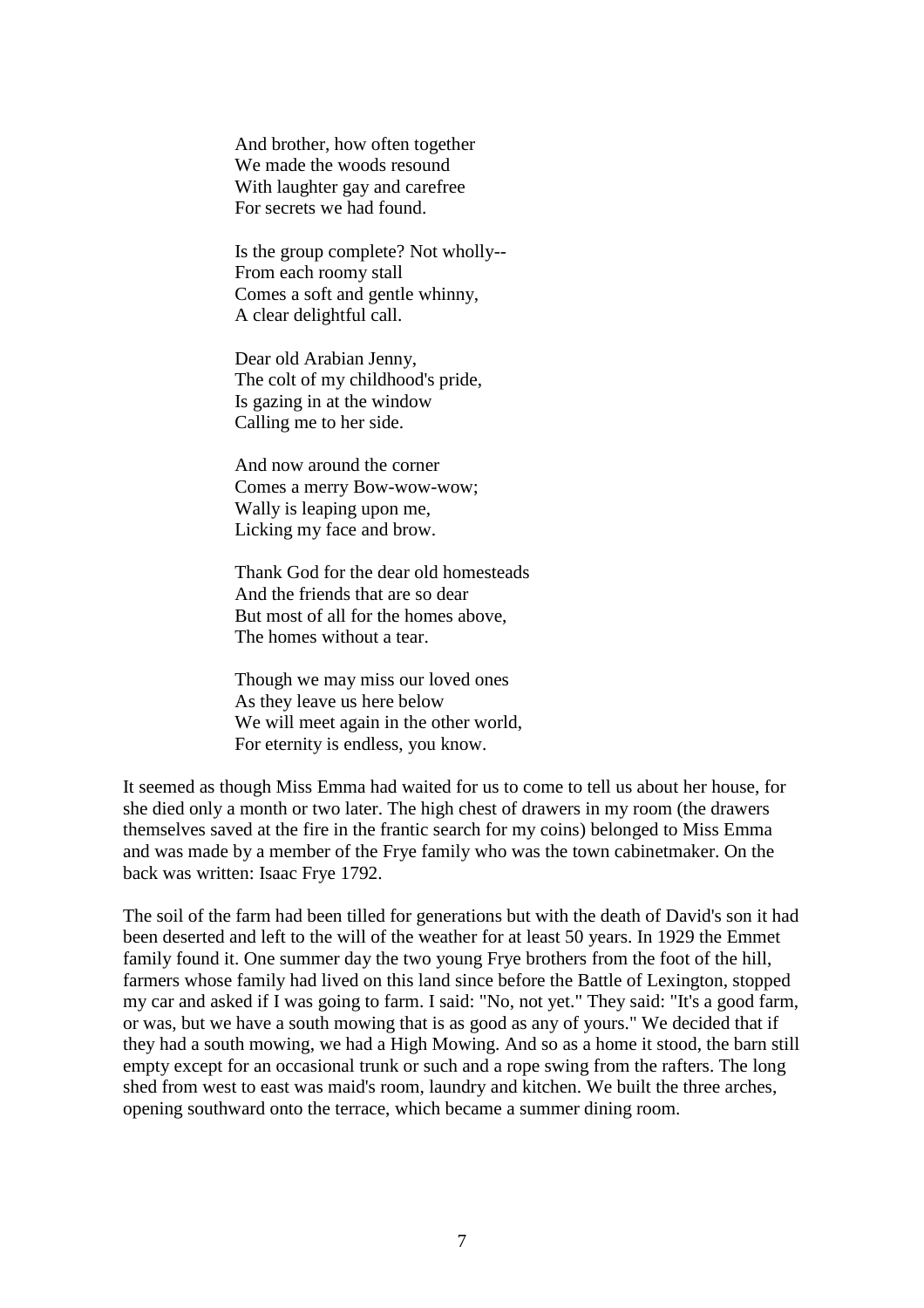The big room had a simple stretcher table for dining. Between the kitchen door and the door to the three arches was a cupboard carved by the penknife of a Tuttle brother after a design which I found in the Metropolitan Museum. The fireplace had a curved back, again copied from the Metropolitan Museum, and an old beam from the barn we took down for a mantle. Over this were three large pewter plates--one early American, the other two French with wide flanges called cardinal's hats. Next to the fireplace was a cobbler's bench with a leather seat. Later I was to sit there and teach for years and years. A round butterfly table stood in the window that looked down the length of the terrace and on it a porcelain plant which in the end grew to mammoth proportions with a sea of fragrant pink blooms. A corner cabinet filled the turn of the room and between the two southwest windows was an early painted chest with an old painted mirror above it. A sofa and comfortable chairs made the room gracious, warm and homey.

The terrace was very important to us. There we could live, not only with the earth but also with the heavens. Daily the sun rose in the east, swung the length of the terrace, and set over the dark pines behind the hills with all its wealth of colors--the cold bright reds of winter, the opalescent color of cloud-sheltered evenings, then the warm orange values of summer--never two days alike. And at night the moon took up the tale; crescent, full, waning. The buildings stood enclosed in the eternal sweep of the stars and the planets, a breadth of view that cannot be taken away. This terrace in the beginning was a country road struggling between the house and the view. We asked the selectmen if we could have the land if we built a road on the other side of the buildings. Two of them came up, shirtsleeved and solemn. The problem was that not only was it town property, sixteen feet wide of wandering dirt, but it had a name, "The Isaac Frye Highway," and Isaac Frye had gone to the Battle of Lexington. They finally consented, however, if we would build a paved road on the north side. This, of course, we agreed to do and built it as you see it now. The result was that our view was our own, but we had no front door to go with the new road, just a hole in the wall. Outside of Chelmsford, en route to Boston, I saw a beautiful old doorway. The Tuttles took careful measurements of cut cardboard for each detail and copied it for us, even to the wooden fan. The room it led into, when constructed, was the painted room. These boards blocked any opening into the further shed soon to be called the chapel room, so we moved the painted boards into the large living room leaving the small room bare.

I went to Norfolk, Virginia, to join my husband, whose ship had come into port. With no regard for human relations the Navy put him on a day-long investigation board, leaving me to my own devices. I promptly went antique hunting, found two delightful women and told them of my farm. They said an old brick house in town was going to be torn down and we set out to see it. It was empty and locked so we crawled through a cellar window and "cased the joint." Delightfully illegal! It was exquisitely colonial in every detail. A few months later my fellow criminals wrote that they could send us the mantelpieces, the shutters, the chair rails, the hallway arch and the iron railing now in the big room. And so this all came up by a slow brown boat from Norfolk to Boston. Thus we had doorways, window frames, a mantelpiece and a carved frame for a bookcase for Aunt Mehitable's denuded room, changing it from early colonial to formal 18th century. The rest of the treasure trove was used in the other small room, which we made into a library--the pilasters of the arch framed a book alcove; the shutters became the ends of shelves by the window and the back of the window seat. The furnace chimney angled through this room, so we framed the brick back with the chair rail and paneled above it using a table top, thus making a frame for a Franklin stove. In the window by the fireplace was a night-blooming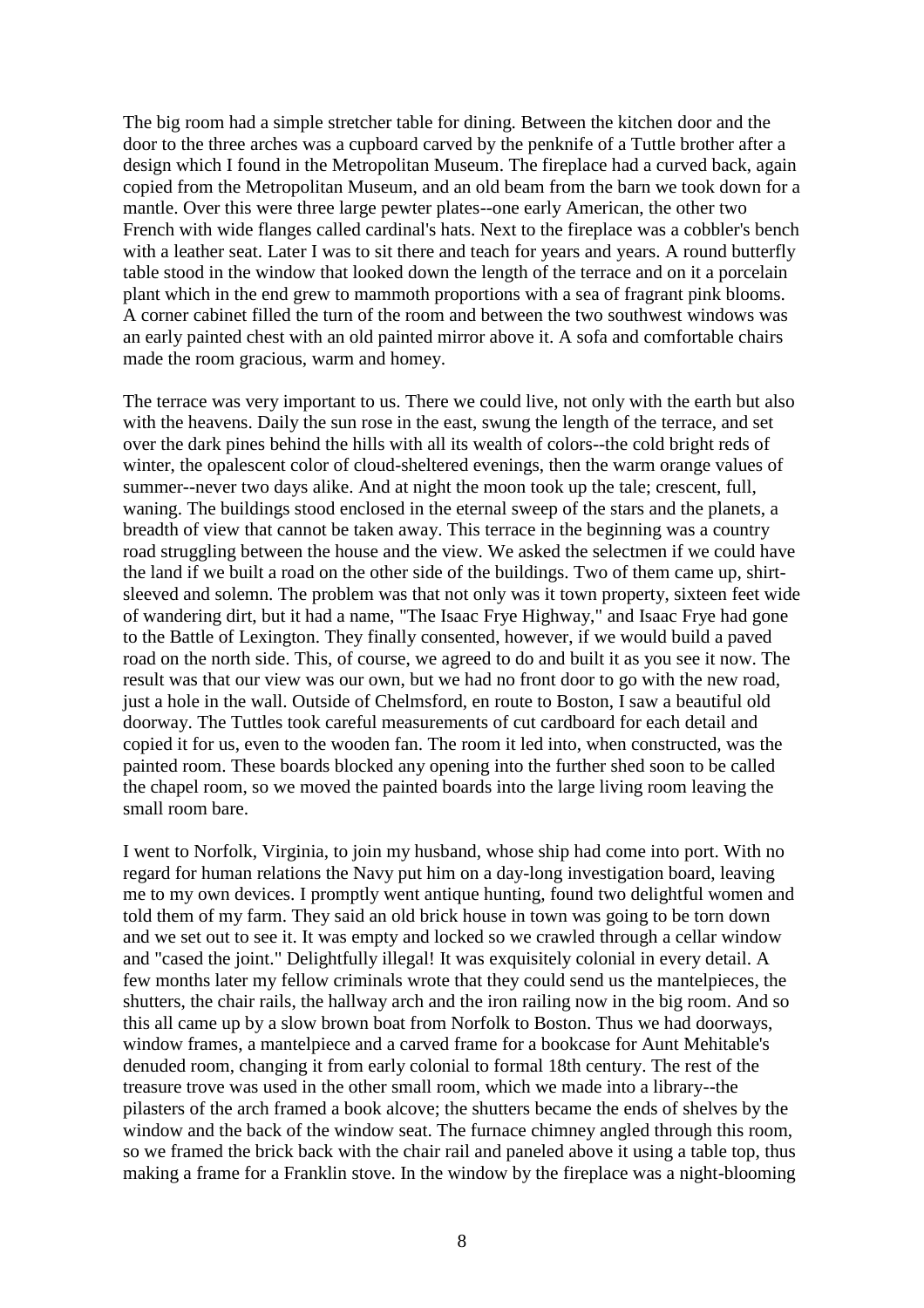cereus which started small but soon rose to the ceiling. (When it bloomed during the school year we called everyone to see it. The bloom lasted only one night beginning about 10 p.m., and filled the house with fragrance. It looked like a delicate dream of a water lily.) On the light green walls were four Chinese frescoes (18th-century, said the Toronto Museum) of four figures which I always felt were the four elements: Earth (with a flower), water (flowing from a vase), air (probably Quan Yin) , and fire (with a brazier). A medley of chairs and tables from mother's collecting, along with a delicate French sofa, all formed a circle for small and intimate meetings. Here, later, we held our weekly study-group meetings.

\*\*\*\*\*

But what is a home without a garden?

A garden is a lovesome spot God wot Fringed pool, ferned grot The veriest school of peace And yet the fool declares that God it not. Not God in gardens when the eve is cool Nay but I have a sign Tis very sure God walks in mine.

The lilac bushes around the pool by the living room were the start of the High Mowing garden. Near them stood the new front door which the Tuttles had copied, and a path led out to the new road. The next arrival was Pan. When the moving van drew up the first thing they took off was Pan. Looking for a place to put him, they placed him on the flat stone covering the well. Since he had been a fountain in the garden at our Rye home (you can see where the water sprayed from the fishes' mouths), we felt it was an appropriate place for him and he has been there ever since. There were lilies-of-the-valley in Rye that had come from my girlhood home in Ridgefield, Connecticut. These in turn had come from grandmother's garden in northern New York, where they spread endlessly from the pump down into the orchard. Every year grandmother used to send me, at Wellesley, a bunch as big as a large cabbage. So for a fourth generation we planted lilies-of-the-valley around the lilac bush. Wisteria plants, young ones, came from mother's garden. We planted one on the big house chimney, one on the chapel chimney and one at the red house.

Our next garden adventure was roses. The rose is the flower of the virgin; it is the flower of love and home. We searched in old deserted gardens and begged our friends for roots. These were native roses that grew and spread and made themselves at home. So many kinds we found--large, single red, spicy and tall; double pink moss roses, soft green covered; Lancaster and York roses, a mottled red and white of course; bunchy, spicy pink roses; delicate white tea roses; yellow tea roses, so many roses. These we planted between Pan and the orchard, also along the ramp down by the pool--they were here and there, and we let them grow--which they did.

In the circle between Pan and the lilac, we planted myrtle as a background for early bulbs, scilla, tulip, hyacinth and narcissus and for later lily bulbs--everything that could feel at home and live with us with loving care, but not too much. Later during school time Mrs.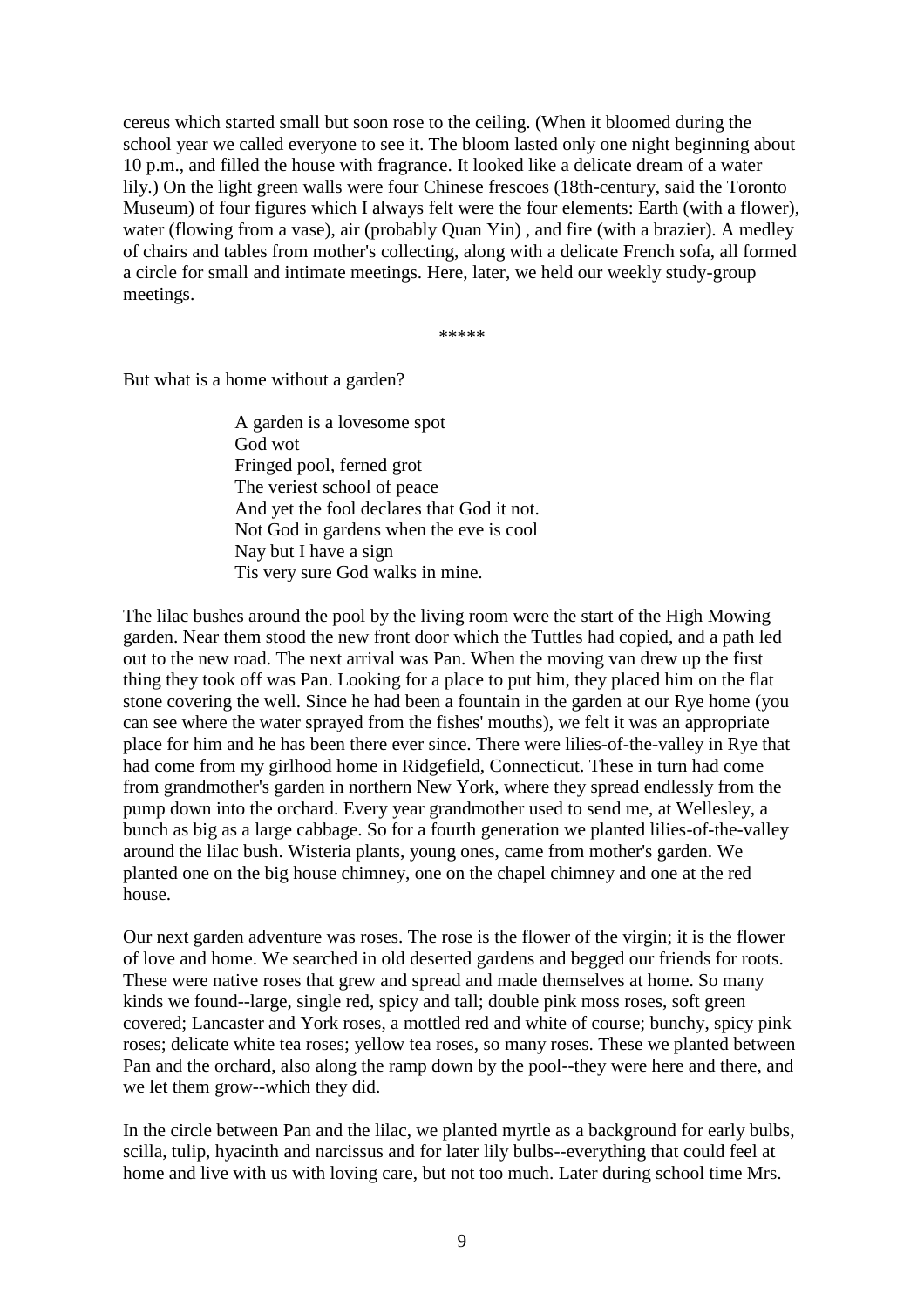Waterman designed the herb garden around the courtyard. We went on a wonderful herb nursery jaunt and came back laden with old friends and adventures. One old friend was bee balm, an absolute necessity because we had a hummingbird--ruby throat and invisible whirling wings. He came every year from somewhere down the road near the octagon house. We never found the nest, it was so tiny. Thyme, sage for fragrance, and many kinds of allium (just another name for onions) in flaunting color variety completed the flower bed.

The terrace side of the house was not gardenish, but we put petunias in the window boxes as a tribute to the stateliness of the buildings--different colors every year to see which looked best against the old brown of the house. All this early effort has lived to make gardening part of the work program of the school.

When we had to dig up some of the roses after the fire because of the new chapel, we found some roots twice as thick as your thumb. An amazing and difficult tangle, but so strongly alive we heeled them in the vegetable garden and have now transplanted them along the covered walk between the faculty house and mine. They have bloomed and all of them seem to have lived. They say that roses like to be pruned, and I can believe it.

The gardens around the road are still peacefully blooming, but after the fire those around the houses were pitifully trampled by trucks and several very dragon-like monsters. Every time we were given an inch of safety we planted lawn and flowers.

Pan is back again on his well stone. He was the first thing salvaged by the young at the fire and lived two and one-half years in Mrs. Karl's window watching and waiting.

A few of the lilies-of-the-valley were saved. They have been disentangled after forty years of peaceful spreading and are again near the lilac. The lilac, older than old and tree-like, was completely burned, but it has sprung from the roots, a thick young tangle and full of larger blooms than the old trees gave us.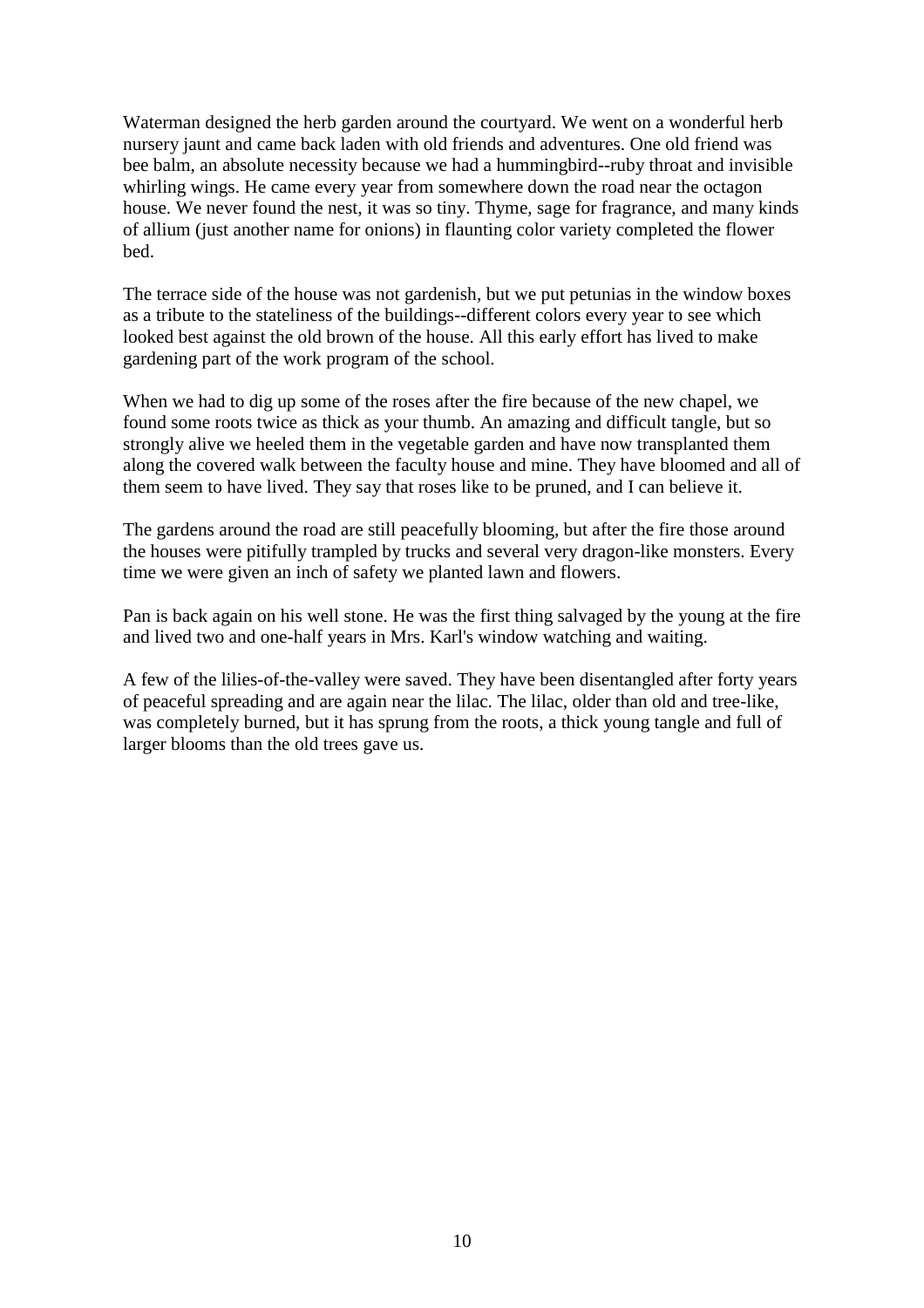#### FROM HOME TO SCHOOL

In the spring of 1942 I said: "I will put you in my barn." This was to a group of faculty who had resigned from the Edgewood School in Greenwich, Connecticut, out of loyalty to a principle of freedom. Since I had resigned first, there seemed to be a responsibility involved, and after all there was the farm to go to. This was in April 1942 and we quietly went on planning and building as if there were no war in Europe and no dearth of materials here. To make a farm into a school from May to October was the problem.

Before starting any building operations I called the New Hampshire State Board of Education and over the telephone asked a New England voice for permission to start a school at my home in Wilton. I was told categorically that no woman could start a school in New Hampshire. I said, "I think that a bit arbitrary." He answered, "You had better come up and talk about it." I replied that that had been the object of the telephone call. I took my son John and another member of the faculty, dressed up to the nines and frightfully respectable, and off we went. When we arrived the powers that be had evidently "looked me up" because everything was peaches and cream. It may have been my distinguished father, my Navy husband, or just my money, or something. I do not know. I never asked, of course, "and they made it up for many a mile with mutual bow and pleasant smile."

We started building in the barn. Then came our second setback: a moratorium on building descended upon us, prohibiting the use of metal and wood. We had already started work. That is, we had ordered plumbing, and we had rebuilt the floor of the barn, after my son's truck had broken through. (Bobby was farming at the foot of the hill.)

With this news I fled from Greenwich (where I was still teaching) to New Hampshire, to find the carpenter, the plumber, the mason, and the contractor waiting for me around the dining room table in the living room. "Well, gentlemen," I said, "we are going on even if we have to go to Washington." "We thought you'd say that," they smiled. I asked: "What do they tell us to do?" "Go to the nearest P.W.A. Office in Manchester," one answered. Another said: "Boston is larger and almost as near." "No," I said, "I have lived with the government all my married life and I have learned to do as I am told." So three of us set out for Manchester. They were all friends of mine, as they had helped build the home. In New Hampshire you have friends, then they put on a cap or an apron and become a carpenter or some such. They have a delightful sense of dignity and self-respect that meets you frankly.

Sitting at the desk in the P.W.A. Office was the son of the Wilton postmaster. He knew us, he knew the house and he groaned. "I can only show you this," he said, handing me a depressing sheaf of government mimeographed sheets about four inches thick. I waved it aside and began to talk about the school. His interest was intense but his faith was hampered by red tape. I told him of the date of the truck episode and the mending of the floor, which was a day or two before the moratorium. He said: "Don't you think that is fishy?" I answered: "It is delightfully fishy, but it is a dated fact and what are you going to do about it?" "I will call Boston," he said. His report was clear and excellent and the voice from the phone said, "Tell her to go ahead as fast as she can." The school was started!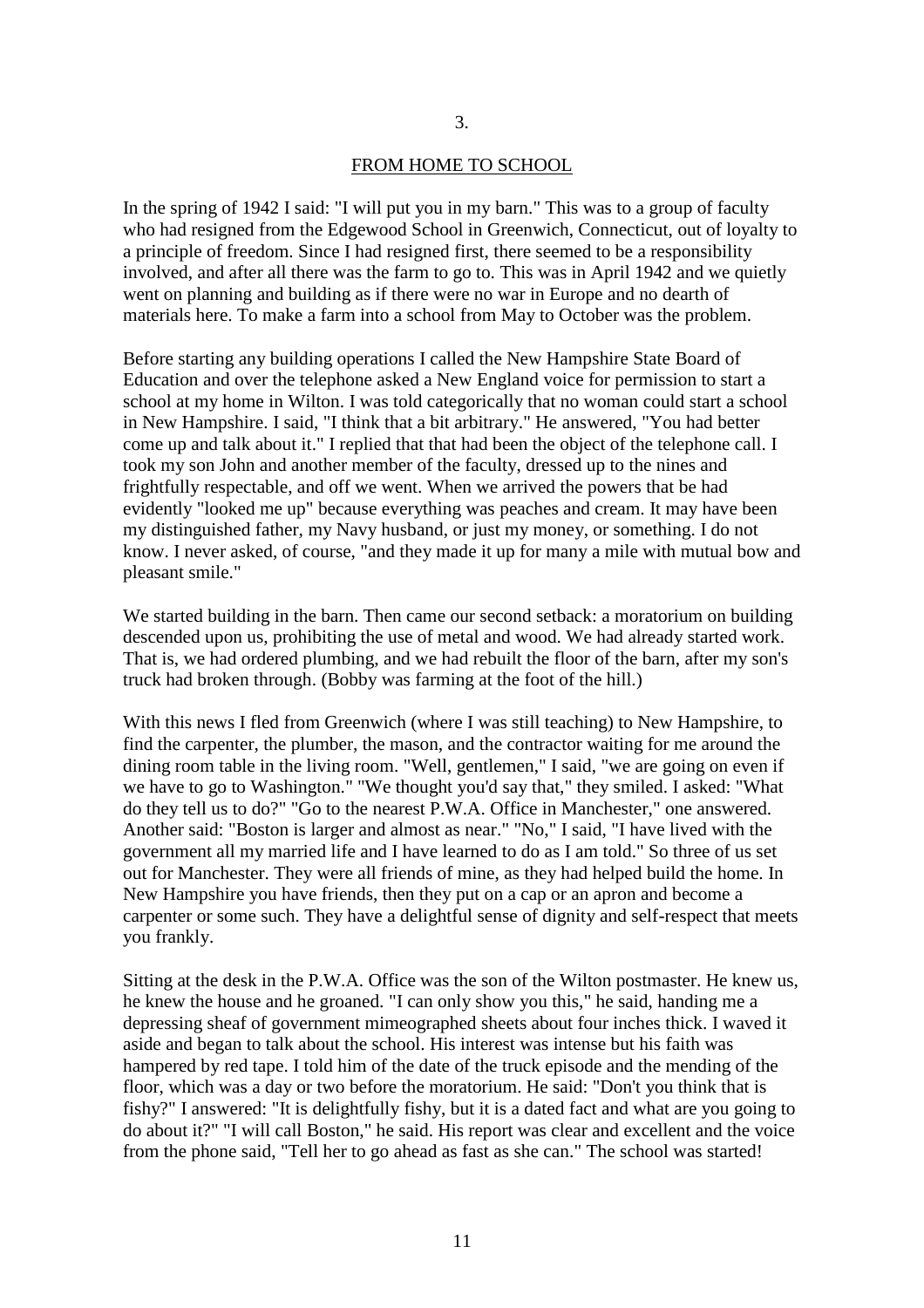During our return to High Mowing, the car wheels hardly touched the ground. The next immediate move was to gather all the plumbing equipment in the store, it seemed, and put it in the yard beyond the barn, so that it would be "on the job." We then gathered all available carpenters in the countryside. I don't think anyone so much as got his roof fixed that summer.

When we first decided to build, which was before the moratorium, I had asked Rhoda Barney, a classmate of my daughter Beulah's at Edgewood, whose mother was a wellknown architect, to come and build for us. She expected, I think, to do a henhouse or some such. Instead she found herself standing in the vast reaches of the barn. Not daunted, she pointed here and there as she planned this and that and ordered plumbing. Some had already arrived before I got to New Hampshire for the summer, but now the space outside the present dining room looked like no man's land. Rhoda imported a group of Italian workmen from Greenwich; we put them in the red house, now part of the boys' dormitory, and "grandpa" came to cook for them. At first all went well. We invited Italy to beer and hamburgers over an open fire by the pool, and Italy invited us to macaroni and wine. But Italy could not understand the slow tempo of New England that went steadily on its way with a quiet "yes'm" and a smile. The Italians were expert, urban and quick. As time went on, it became an international situation and we could not have them all working in the same place. Finally there were not enough places to keep them apart and somebody's grandmother got ill and someone else had to go to a funeral. It was fascinating but not too easy. Italy finished its job in swift and expert style, however, and left, but New England stayed on. It became obvious that we would be able to open in September, although there would still be the rap of mallet and clink of hammers.

Three problems then met us. The first was the sad necessity of dislodging a vast colony of swallows who had made their home in the barn for many generations, I am sure. They were vociferous and persistent, coming back again and again, swooping their wings almost in our faces. Finally, however, they left. I hope they found a more hospitable barn.

The second problem was that we could not build a new science laboratory nor outfit one except with glass, and we had a brilliant boy headed for M.I.T. Dr. Von Baravalle and I went down to the Central Scientific Company in Boston. Here we met a group of elderly and very respectable gentlemen who could give us only glass and who were sure the world was "going to the dogs." I have often wondered where that expression came from and think of Jezebel. Our next try was the P.W.A. Office in Boston. We went cheerfully, as Dr. Von Baravalle and I are perhaps the world's most complete optimists. Also, after our experience in Manchester, I had decided the school was meant to be. We entered a room the size of a hangar with row upon row of desks and a man at each. We took our turn in this organized world. Finally we were sent to a desk and there sat a man from New Hampshire. He was, of course, immediately interested, but said that although we could double the size of any existing laboratory; we could not build a new one. "However, try it," he said, and handed me the good, familiar sheets of government printing. I asked him to help me answer the questions as I was not always sure exactly what was wanted and was convinced that brevity was not only the soul of wit but of success. We answered the questions together and had to state that we were a new school. We left the paper in his gentle hands and went home. About three weeks later I got a letter from Washington with more questions. It seemed to be from another part of the department, and as I courageously answered them I did not have to state we were a new school. This was cheering and I hoped we might be the slip between the cup and the lip. For no obvious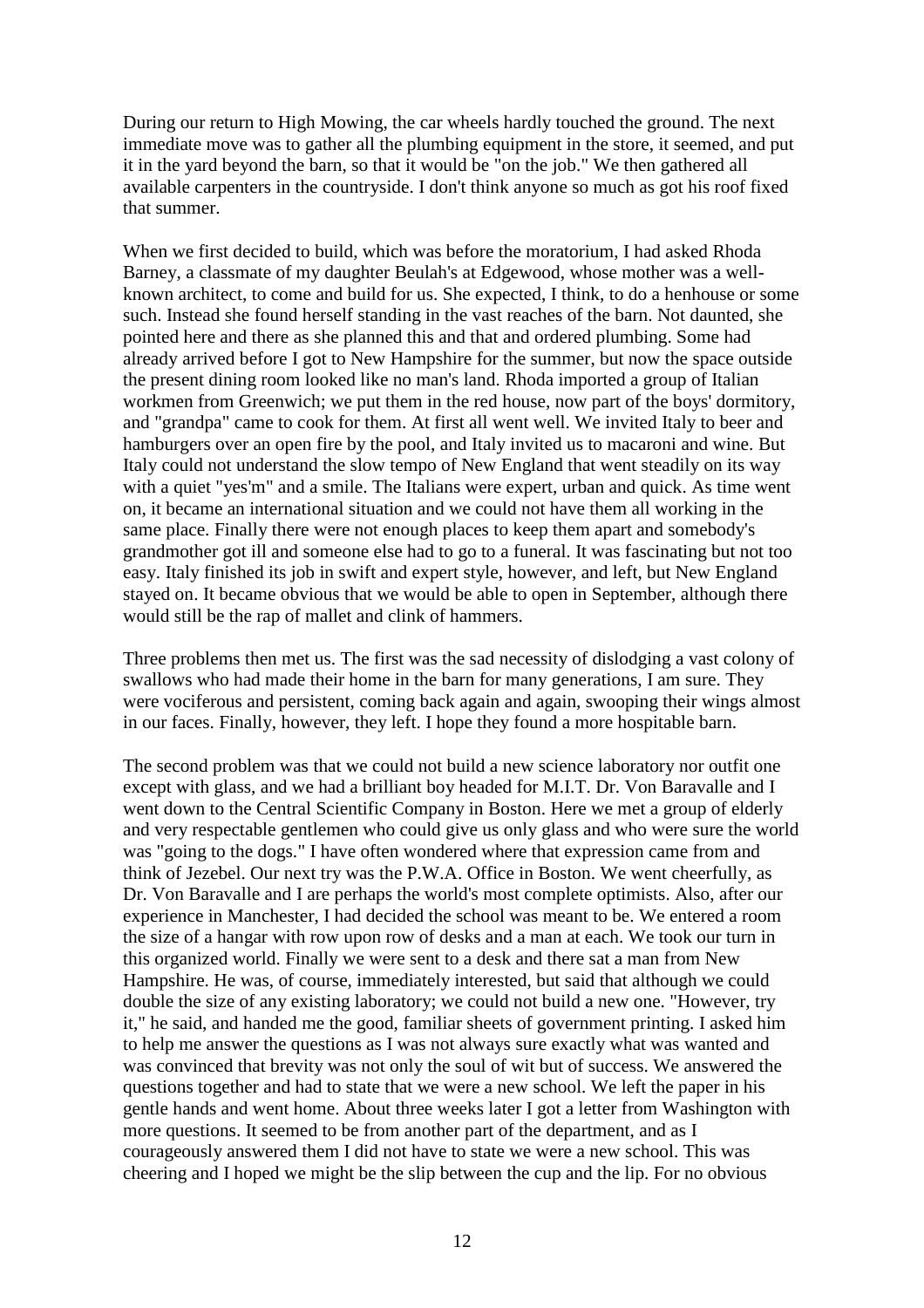reason we got permission with a high priority. This was the second event that made me feel that the school was meant to be.

Our last difficulty was the fire escape. We had to build an inner stair and an outer stair from the third floor of the girls' dormitory. Specifications were exact to the last inch and we could buy no iron. Some of the faculty scoured the junkyards of Boston, specifications in hand. It took several junkyards to find exactly what we needed and, of course, it included all sorts of extraneous bits and pieces that belonged to the junk. The courtyard had become a junkyard. A nice, little old man worked after hours with a forge in the center of the junk, shaping and molding the iron. So as you look at the fire escape, remember it is hand-forged junk. Rather pleasant, really, and still with us.

As to the building: The attic in the big house and the attic in the small house (which became my house) were plastered, plumbed and made habitable. This entailed plaster dust everywhere. Plaster is put on nowadays in tidy sheets, but then it was just dust--fine, white and omnipresent. Trying to keep the rooms beneath clean was not possible--so we waited. Then furniture began to come. The passage from the main house to my house was a good storehouse. It was piled with beds, then with bureaus, then with tables, until there was just a narrow path from my house out. When those had disappeared into their homes in the school, faculty trunks and books began to come. The books delighted me as no one else in my family collected books and here were book lovers arriving.

Alongside this building activity, all summer long, people came up the hill. Students from the Rudolf Steiner School who had been waiting for a high school. Students from I don't know where, who found out I don't know how, until by August we had to order more school chairs. We opened with 53 students. We had an entire high school, as we opened with five in the graduating class, who came up from Edgewood. Visitors came from the school agencies expecting to find a small, white building and, it seemed, were surprised; there were *Vogue, The New York Times, Redbook*, etc. This was a side of being a school I had not envisioned.

It had been a busy and complicated summer, but the only one to have a nervous breakdown was an aristocratic French poodle, royally named Pepin Le Bref, who belonged to my son Barton, then in the army in Alaska. Erica Lohman, who came to teach art, finally gave him the one-person love and security he needed. Erica was the youngest of Isadora Duncan's troupe, and a dark-haired, low-voiced, exquisite creature. She and Pepin made quite a pair.

The night before the opening of school we gave a party in the dining room and in the big room for the workmen. We served beer and things, but somehow the men did not think beer was enough. The faculty had an entertainment planned, but somehow it never came off. In other words, the men took over--said they had never been given a party before- they were usually shoveled out. Said they had had a good summer--paid tribute to Rhoda Barney, called her the "Boss." I wondered what tribute they would give me and found it was the "Lady." They sang barbershop songs and danced amazing somethings. Before things got out of hand, I asked them to sign the paper going into the threshold stone the next day. It certainly was a rousing ending, although the masons and carpenters still had work to do.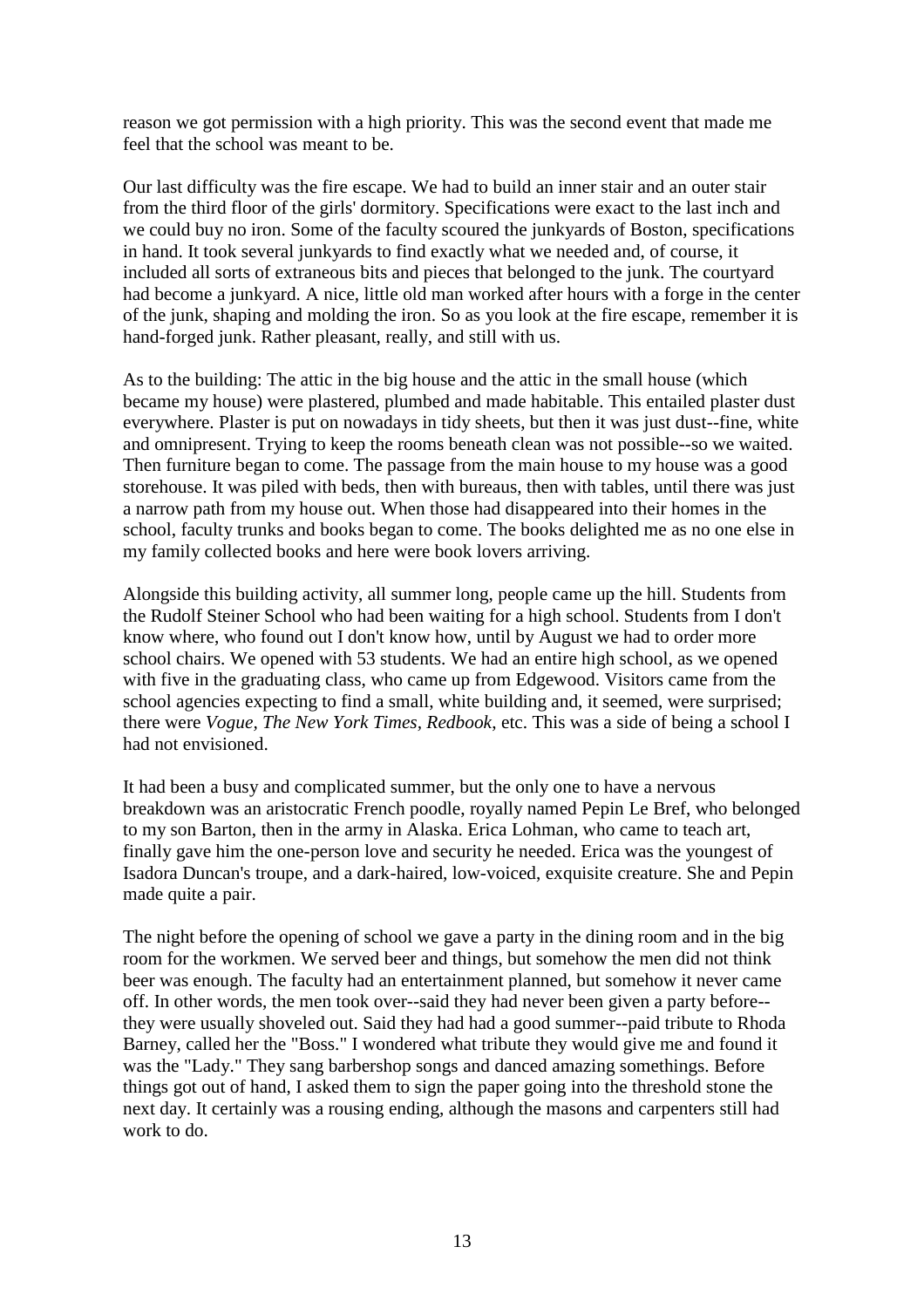The next day the students and their parents came. We had an opening ceremony at the threshold stone. We could not have a cornerstone because we could not build on new foundations, so said the government. So we took the well stone that was under an elm in the high mowing and smoothed it. In the round hole in the center we put a copper box. In the box were a penny, a nickel and a quarter of the year 1942; a tassel of corn that grew ten feet high in the garden; and a paper on which was written:

"We sink this granite stone in the earth before the doors of a new structure planned to house youth. May they find here health of the body trained to skills and techniques, wisdom of the heart open to the understanding of their fellow men, strength of mind, and freedom through richer opening vistas and high goals. To these things we who have built it, we who will teach in it, we who have come here to learn--dedicate this building."

This was signed by the workmen, the faculty and the parents who were there. This granite stone is still there--you walk over it whenever you pass over the front steps.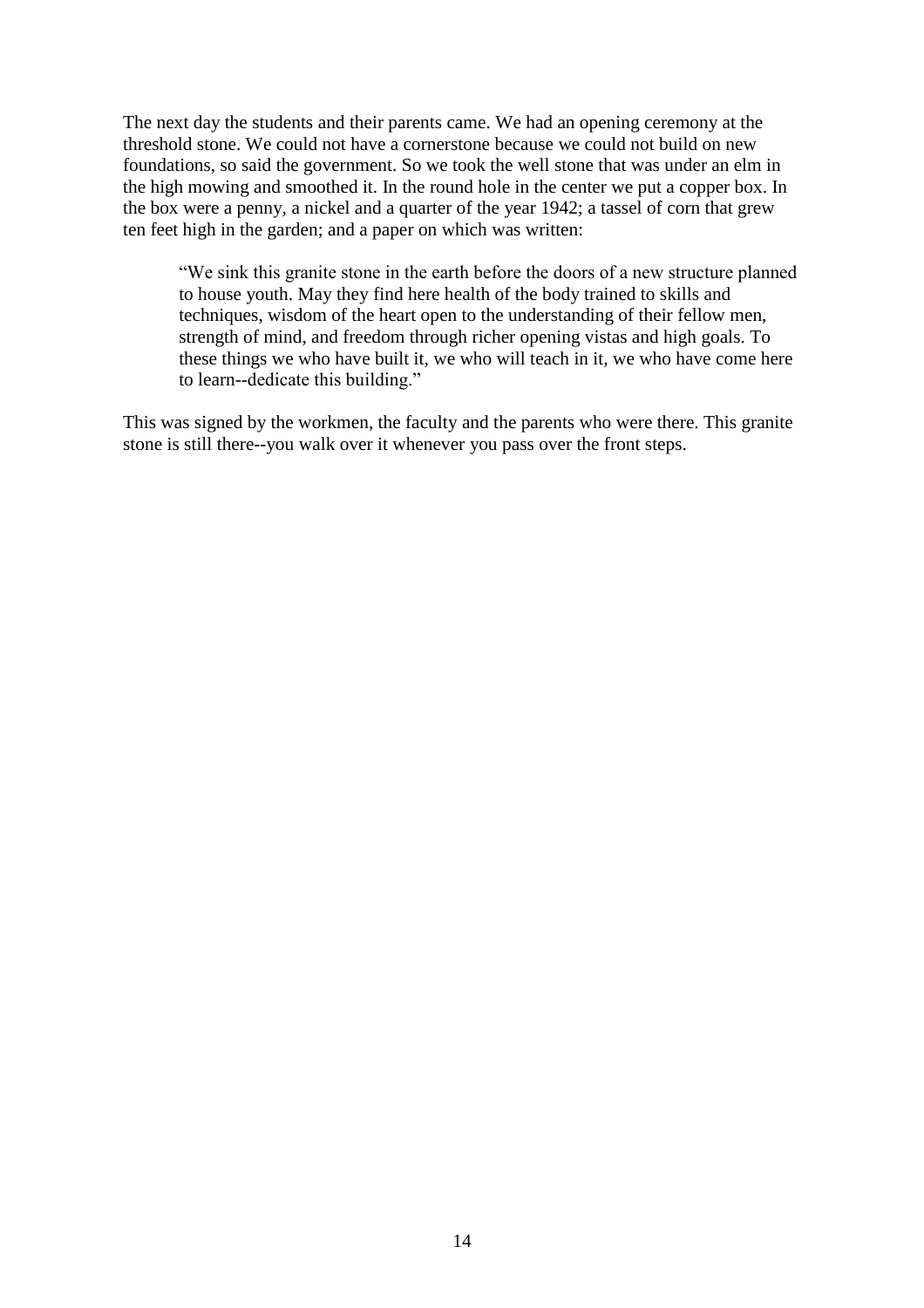#### WHEN HIGH MOWING OPENED ITS DOORS

When High Mowing opened its doors in September 1942, it consisted of my small house, the adjoining shed which had been made into a chapel, the large house which housed living room, music room and my library downstairs, and rooms for faculty upstairs--four on the second floor and three on the third. The long shed between faculty house and the old barn was kitchen, laundry, bedroom and bath for the cooks, and infirmary. Then the main school building. Across the road was the red house, and the boys' dormitory. Two miles along the hill was an old white farmhouse, the lower school. This farm we bought so that the school itself could own land and thus become incorporated. The "High Mowing" land still belonged to me. Also, we hoped to have the lower grades as any Waldorf School should--with classrooms and dormitory. Here Mrs. Von Barava1le, Margaret Cunningham (now Mrs. Wesson), and Ann Friedl, had charge of about ten young people of varying ages. That is a story in itself .

But now it is time to cross the threshold stone and enter the main door of the "barn." Down the hall on your right are two classrooms, language and history. To your left is the "library" or study hall and all across the end, the big room. We had taken the beams which made the second floor of the old barn and put them in the ceiling of the library, hoping to give it a quiet atmosphere--and we hoped that the long colored sampler over the windows would give it warmth. But horses and cows were once stabled where this room stood and there seemed to be still a good deal of stomping and swishing.

Taking out the beams left the big room two stories high. Dr. Von Baravalle and I geometrized the room for light and space. We planned the three gradual steps and the long windows at the end. The iron stair railing from the old house in Virginia had been lying patiently in the barn so we placed it at the end of the room. To balance this we put up the 17th-century tapestry given by my mother.

The fireplace being part of the fire wall (bless it), we decided to show all the brick making the pattern flame-like (not too successful) but still charming. The two rows of tiles at the sides were made here on the hill by my daughter Beulah, now Mrs. Frederick Hiebe1. They represent Pisces, which we decided was the zodiac sign for the birth of the school. The roses stood for all that roses mean and perhaps brought into the room some of the riot of the roses in the gardens. At that time we had a sofa and upholstered chairs and a massive, old, oak table that we thought indestructible. The big window took on the proportions of the old barn door where the hay came in and out. In front of it was a table with plants. The Jacobean oak bookcase was a gift from Mrs. Senator Tobey. The piano was opposite it near the door to the library. The room had a homelike feeling at that time- an evidence of optimism, or was it naiveté.

Upstairs, the pine-tree room on the courtyard was the science laboratory; the three rooms opposite were then two classrooms--English and math. The third floor was the girls' dormitory except for a long, double room overlooking the oval, which was the art studio, hence the big windows. The wing, or henhouse as it once had been, was made two-story since we could not build on new foundations. The downstairs housed the office; the upstairs the girls. The old wooden door to the henhouse with its wooden latches you will find high on the wall of the girls' dormitory third-floor sitting room hiding an attic. The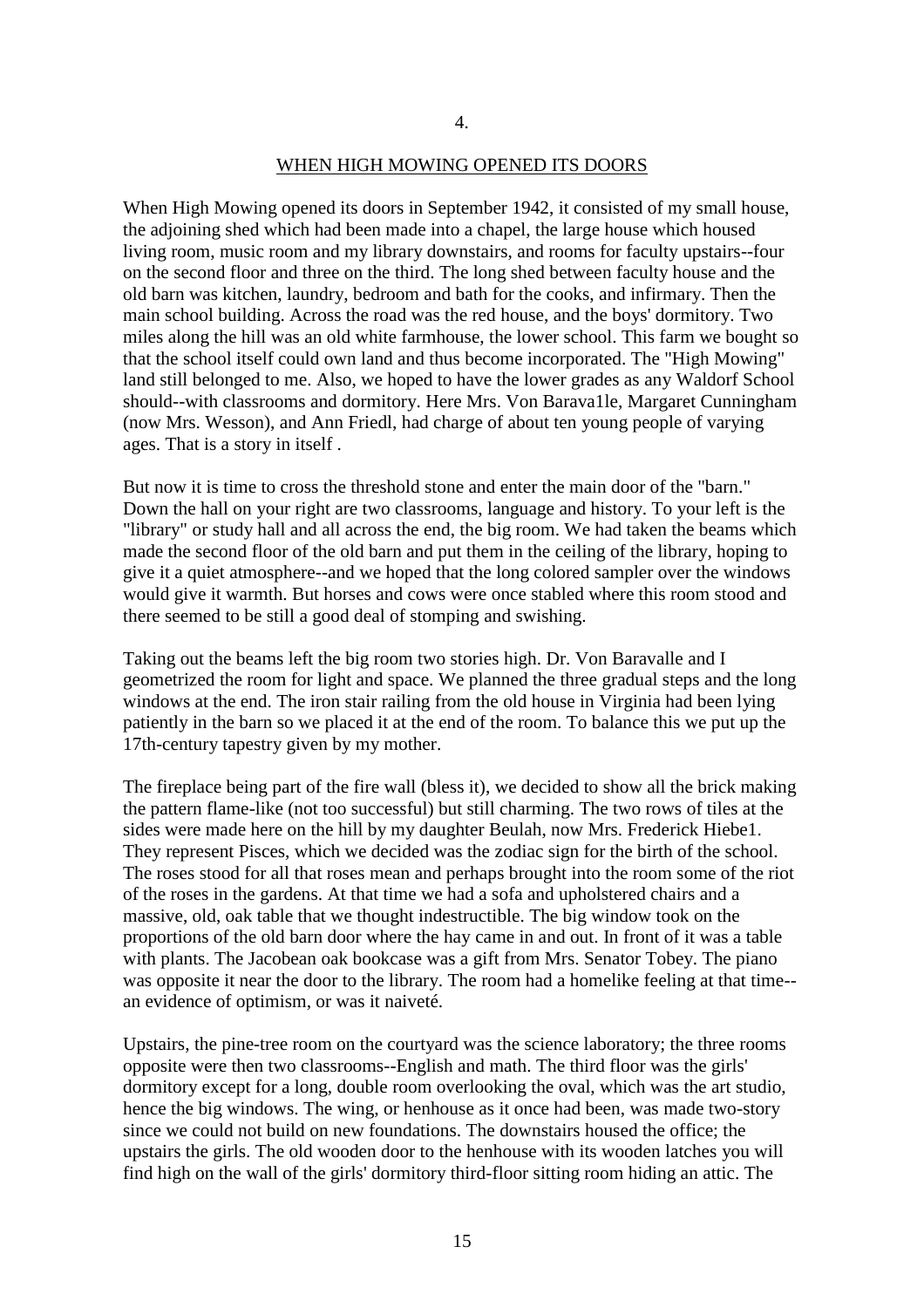doing over of the third floor for the girls' dormitory was a challenge. There had been wooden stairs going up to the cupola and a trap door making it a small square room, and rumor had it that you could see the ships of Boston harbor with a telescope. We never did; the trees may have grown. We dispensed with the trap door and the stairs, giving indirect lighting to the floor below to make a living room of it. Around this cupola lighted center we built rooms of different shapes--like a home with a gathering center.

Below the main floor of the barn stretched a large open space. At the time of the farm it had been the manure pit, the ceiling upheld by sturdy posts and at the end of the space a strong stone wall. At the time of our home-building we made this space into a garage- cement floor and three double doors. It held space for six cars to take care of all our friends. Now for the school it was the only space large enough for the dining room and kitchen. How things do change. The doors therefore became windows--we put in every inch of glass we could as we thought it might be dark. Under these windows a low shelf stretched the full length of the dining room for plants to give cheer. Surprisingly, the room was not gloomy. It is now full of greenery of different sizes and shapes and in places the fragrance of herbs. Plants can grow without some sun or mostly only at sunset.

To add color, from year to year we would ask a senior to paint the spaces of the back wall. Jane Fuller gave us an early New England farm in the first span at the foot of the stairs. A few years later James Sage chose a few favorite or famous literary figures--Robert Frost, Emily Dickinson, Horace Greeley centered with the Bronson family; to the right Daniel Webster and Mary Baker Eddy. Between them stands a blue mystery figure which was an attempt to catch the elusive principal. Next comes Celia Thaxter and her Sandpiper, the cook's dog, uncurling ferns, laurel in bloom, and high on the hill the clustered buildings of High Mowing.

Near the stone wall Penny Thompson painted a group of young people all quietly watching Shakespeare's seven ages of man against a New Hampshire winter background of field and forest. A landscape painted by Judith Bishop fills the end of the room next to the kitchen.

Eleven tables, mostly round hutch but two rectangular, fill the space. The rectangular tables are black, hand painted by a Russian artist friend of mine, Alexis Tiranoff. Many of the chairs are antiques, some colored and some plain, some almost antique, some modern. All this makes the room very colorful. And filling the end of this lower floor toward the road is the kitchen.

So were the buildings of the new school!

And into these buildings the pioneer faculty moved--a group who dared to face the uncertainties of a New Hampshire barn rebuilt, a northern winter and a new school.

The first group of faculty that came had resigned from the Edgewood School with me, on a point of freedom. This presented a problem as there were more than we needed. But again there is a stirring of fate. In the group was a fine mathematician and physicist who had been absorbing all Dr. Von Baravalle could give him. A delightful character, but he was a Communist. I could not see bringing a Communist to a New Hampshire hill and wondered what to do. His party took care of that. He was categorically ordered to stay where he was. Another teacher got married--another's mother was too old to move. So we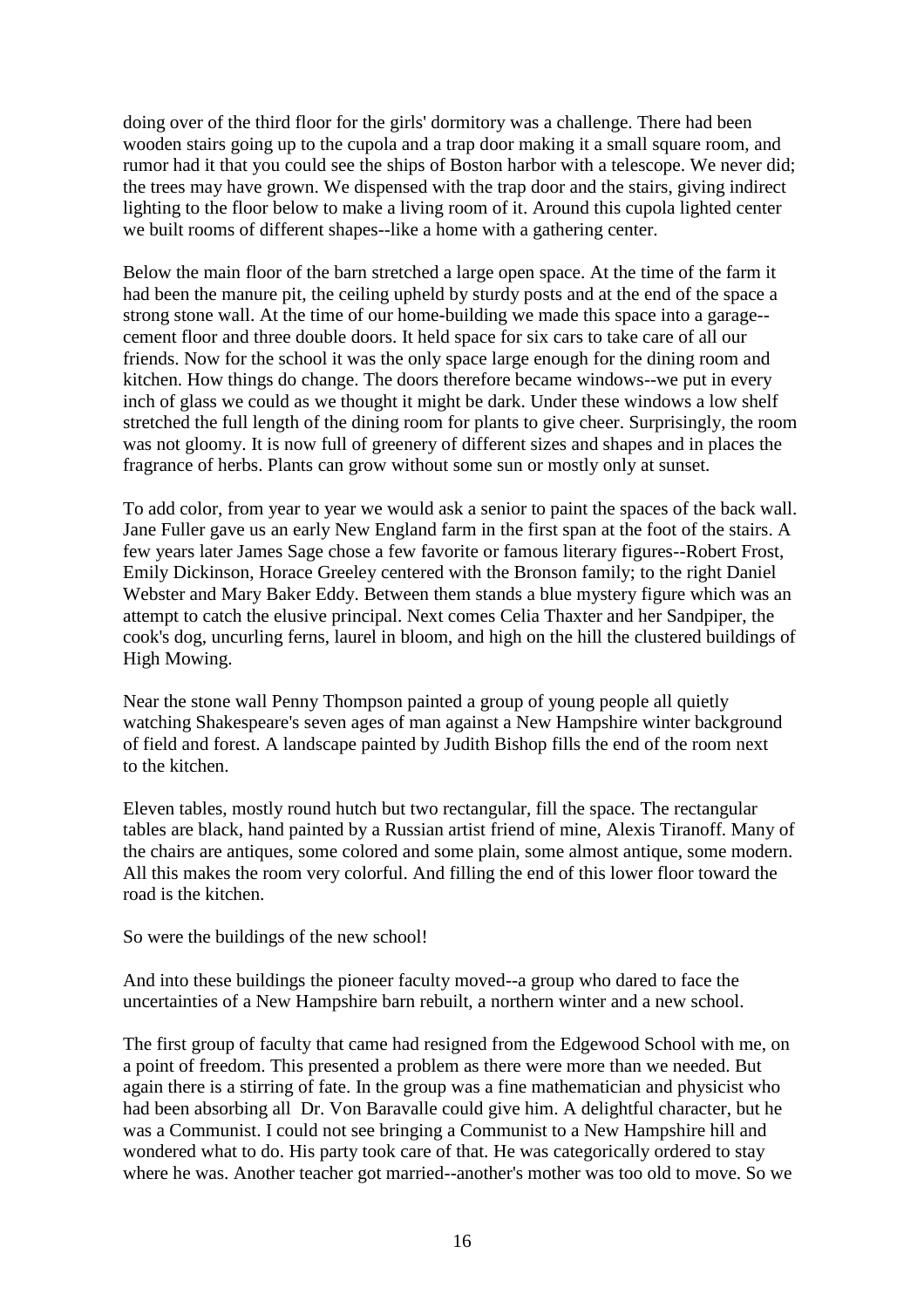finally started with a full complement, winnowed by the hand of fate. It was interesting and gratifying.

The doyen of the group that came was Dr. Maud Thompson. She reigned in the second room on the right as you entered the school. She taught history and Latin, took roll call and had her eye on the study hall activities across the corridor from her room. A veteran teacher with an amazing memory and a Ph.D. from Yale, she was a little white-haired woman, her hair soft and fluffy, her eyes clear, direct, and wise, even when they twinkled. She dressed mostly in gray with white at her throat held by a cameo. Her petticoat almost always showed in the back but no one ever told her. She was straight as a die, loyal to anything she believed in but scornful of subterfuge and alibi. She was good at seeing through people and the young respected, sometimes feared, but always obeyed her. She lived in the village and used to invite students to meals. They came back wide-eyed because she had shed the teacher for the hostess, cooked a delicious meal and had turned on all her charm. She was liberal in spite of her cameo, a socialist with all the strength of her convictions. When she saw things to be done she did them, quietly and definitely --a tower of strength. She was with us many years. When she retired there was a large hole to be filled. No one who studied under her or worked with her ever forgot her.

Dr. Von Baravalle taught in the original Waldorf School at Stuttgart and had the great privilege of working with Rudolf Steiner. In fact, Rudolf Steiner launched him on his geometric drawing career. He brought a knowledgeable background and set up our curriculum for us in the concentrated units of three weeks. With us he taught all science, and organized the afternoon work program. I never understood how one man could do so much. Lithe and active, sanguine and ever willing, he helped launch us nobly. When he left at the end of the year it was a family necessity and we both regretted it deeply. He has, however, come back and back, and as long as he lived he always had a beaming faith in High Mowing.

On the third floor Mlle. Philippe ("Mammy") ruled the girls' dormitory. An eagle of a woman, tall and straight with a crown of white hair, she was a Belgian who had worked in the underground, sometimes carrying messages through dark alleyways and sometimes singing to the men with her clear strong voice. She spoke with a touch of iron, but her heart was warm and a quick word was all that was needed. You could hear her say: "Enough." or "To bed." or "Where you go?" and that was it. She ruled a tidy and cheerful dormitory with fun. The emotional crises were listened to and then muted with a reasonable sanity. Every Christmas Carol Vesper Service she sang *Minuit Crêtien* to us with the dedication of her life's experience. Wisdom with wings! Finally there were too many girls and too many stairs and she retired to the family who brought her over from Europe--her second home.

Winifred Hill was always quiet with a smile. She was the daughter of the Congregational minister in Wilton. She had been living with the Emmet family several years when the school was founded and then quietly fitted into her place. She taught English--somehow her classes seemed to like grammar and I think anyone who worked with her became a lover of reading.

Ann Friedl came to us to help in the "lower school." We tried to have the lower grades as all Waldorf Schools should, but found that it was not going to work as a boarding school on our distant hill. As that group gradually came to an end, Miss Friedl moved up to the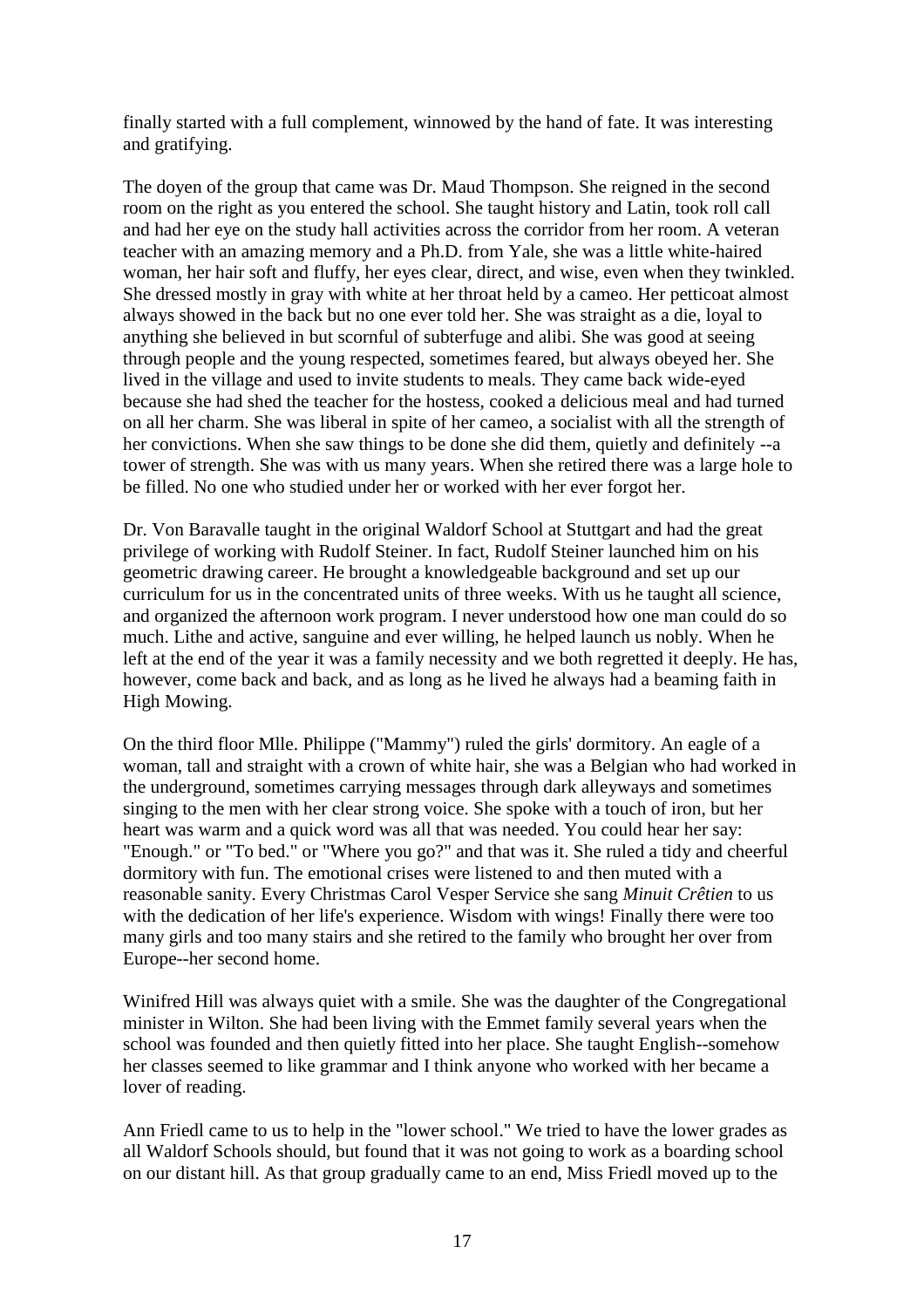high school, taught French and German (having come from Alsace where history kept changing its mind), and became one of the best teachers on this continent. Her popularity is evidenced by the pictures on the walls of the French room. One weekend the room was mysteriously closed and Monday morning it blossomed forth on wall and ceiling with many decorative grammatical suggestions. She played lovely games with all phases of grammar and the students throve--even learning English grammar from her, as she tartly reminded us. Her sense of fun and humor smoothed over many an emotional flurry. When Dr. Thompson left us, she took over roll call and the overseeing of study hall. Tall, dark, and vivid, her presence was felt wherever she was.

It is interesting how the family interweaves with the school. Mrs. Robina Thomas had lived with the Emmets in the past, before she was married. Years later, when school opened in 1942, she found herself with two daughters and no husband. She came to us and lived in the infirmary, also taking charge of a thousand practical details. Later she moved to the faculty building and took on some of the office work, as well as housekeeping details. She had two deep-seated loyalties: the school and her growing daughters. Joan graduated from the school in 1947, and in 1949 was married to John Emmet--in the church in Wilton Center. Sylvia graduated in 1951. Robina stayed on until retiring age and then went to New York City to join her daughters, now both married, and to spend much time babysitting and going to the theatre. She has since had one granddaughter graduate (Anne Emmet '73).

Our Finnish Toimi Parssinen, solemn and silent, and his cheerful chattering Elsa were with us in the beginning helping us build. In those early days I suppose he would have been called a janitor, as he took care of furnaces (which were coal, then) and did all sorts of odd jobs. But he was a meticulous cabinetmaker as well, and what he gave us were our classroom tables and our round dining room tables. (I wanted round tables because then everyone could talk to everyone else--anyway I believe in circles.) With his skillful hands and his cheerful smile and his Finnish English, he went about filling the insides of the rooms we had shaped. Our parting after several years was sad, but his health was not too good and his one daughter had graduated. However, we never forgot him or Elsa and obviously they never forgot us. We did not see them for years, but we kept track. Then the spring of the fire, at a time when we were in great need of carpenters, on May Day they appeared out of the blue as though we had called them. Bob Pittman and I might be said to have grabbed them. Now among other things Toimi has made our chapel benches, new classroom tables and lovely round tables for the library, corners with fine cabinets, and shelves. He has strewn the new buildings with his touch. Fearful that we would not like it, he shyly unwrapped for us the lantern now hanging from the peak of the Eurythmy Studio. Until 1972 he was still quietly with us, if anyone with a hammer can be called quiet.

Joe Miller lived in a small white farmhouse on the hill. He worked with Bob Emmet on his farm until it broke up in 1947 and Bob came to the hill. Joe followed him and became our janitor. He was part Oklahoma Indian--he certainly had the quiet silence of that race. He was reputed to be the strongest man in Wilton. He was also a weather prophet, not from the weather bureau point of view, but with an instinctive wisdom; he was often more accurate than the radio. He breathed a quiet loyalty as steadfast as the granite he trod upon, but gradually his eyesight failed. Finally, only with persuasion from Mr. Steward, Bob Emmet and me, he agreed to take the chance on a cataract operation. Both eyes were done and Joe turned up spick and span and smiling with his new eyes and new glasses and a new confidence.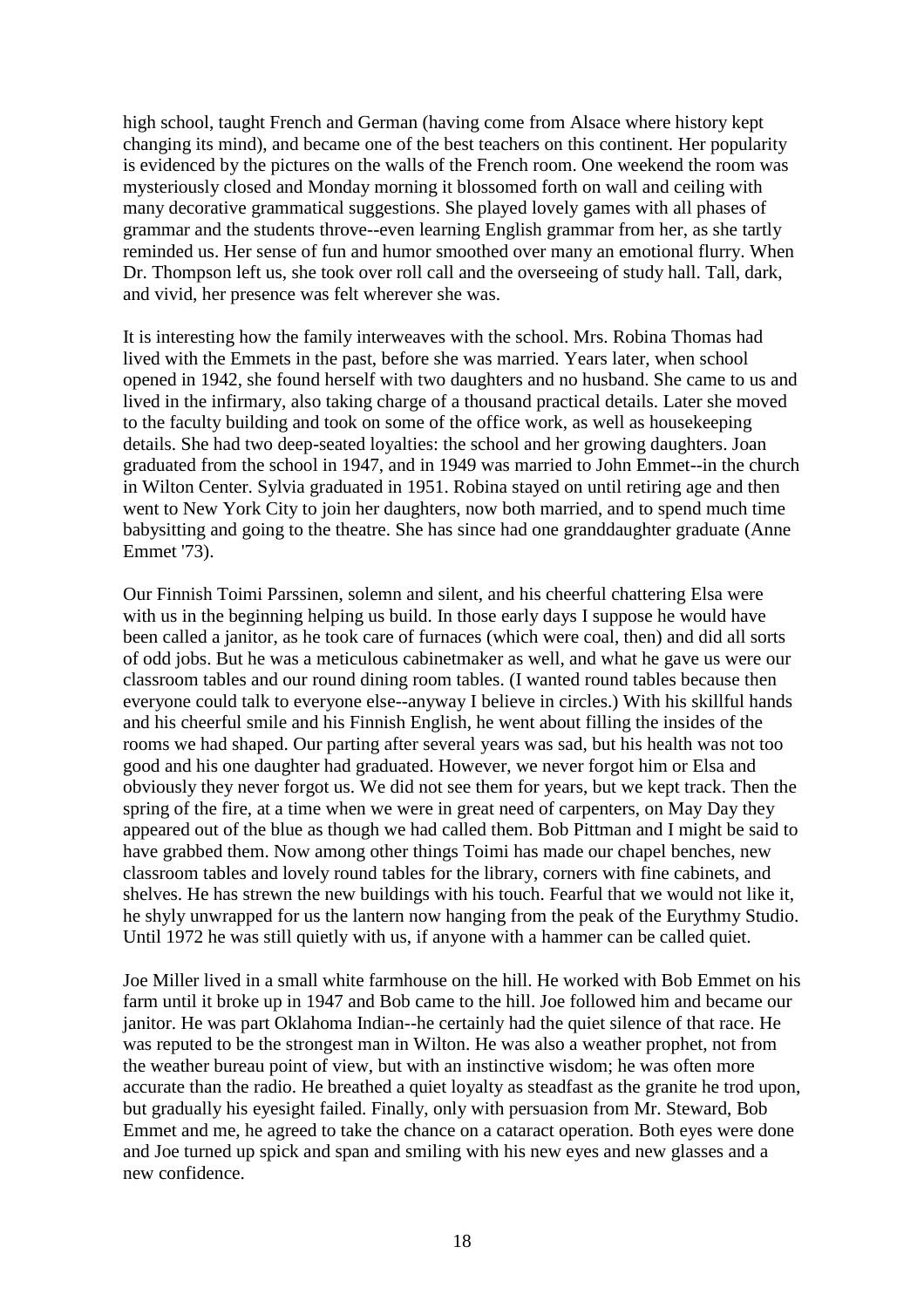One day I called him in to see my new post-fire house. I can see him standing on my terrace threshold interested and pleased and somewhat vocal. From my doorstep he walked down the hill to his fatal tractor. The next we heard was the tragedy of his getting caught under the overturned tractor. The affection shown for this quiet man as people gathered at his house was impressive and heartwarming. Even now some years later, I often wish I could pick up the phone and call on him to help.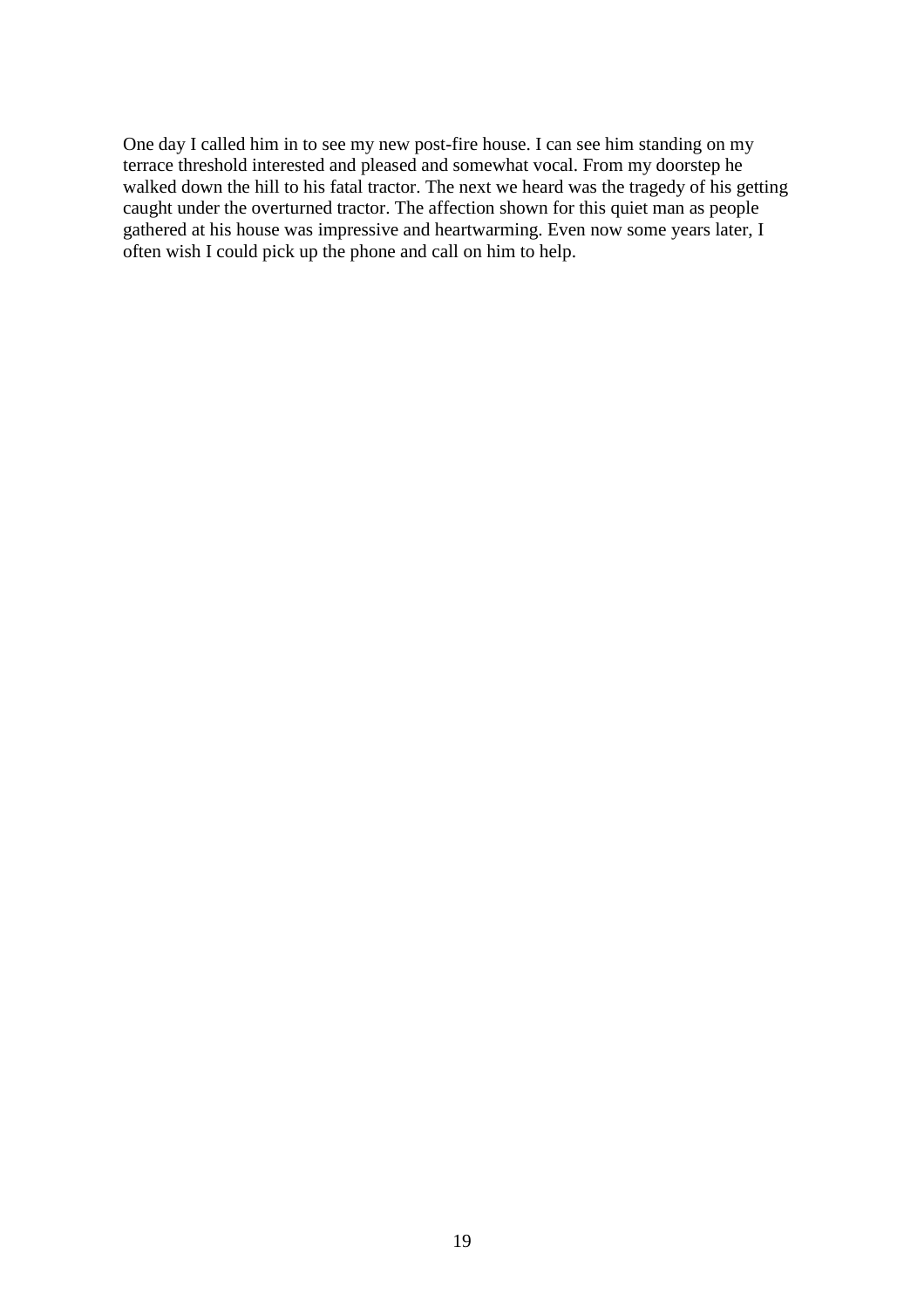#### FACULTY THROUGH THE YEARS

There has always been a difficulty in finding faculty. There are not enough teachers trained in our point of view in all the wor1d--not just in this country. Teachers are being trained in several schools here and in Europe, but new schools are being started and there are even groups waiting for teachers so that they can start. Going to the agencies for teachers is not really successful. Because of our dedication to a definite spiritual approach to man, people think we are odd, or they listen intellectually and decide that if they accept what Dr. Steiner asks they will be giving up their freedom--you cannot explain that working with spiritual values is perfect freedom, even though the Christ said so. However and nevertheless, people come and they are good and you take a long breath, and then they retire and you begin again. However, those who have gone keep in touch or come back. They do not forget threads woven on this hill. I do not know whether faith or patience is the most important.

I have told you of the group of teachers who came to the hill in the beginning. Now follows a group who by being here have added specially to our growth. Many more could be mentioned--this is just a sampling:

#### Dr. Poppelbaum

Dr. Poppelbaum was versed in all sciences--gray haired and small and tidily built with a deep quietude, until you saw his eyes or touched the spring of his attention with a question. Then he was all alive and his deeply trained mind answered to the full what you had sought, answered to the meticulous word and with a poet's eye. Thus he changed from a still spring to a flowing fountain. He had come from long years of training at the hands of Dr. Steiner, ever seeking to carry further or deeper the thought that he had met- experimenting with metal colors in the chem 1ab--or with sound at the piano--seeking, ever seeking. Of all this he gave what he could to the young and to the faculty on the Hill. His knowledge of English was amazing and his scientific perfectionism made his translations of Dr. Steiner's words and his explanations of his thought crystal clear. The faculty met with him weekly to read Dr. Steiner.

He was teaching at Alfred University and had spare time to come to us. Later he came to stay and brought Isobel Dobson with him for our ceramic room.

After several years he left us, called by Dornach to go onto their Anthroposophical Society's Executive Committee and we were bereft but glad that we had taken as much as we had while he was with us, glad that we had touched the depth of what he had learned.

#### The Karls

Mr. Karl and Hertha, his first wife, and two children came to us from Switzerland via Costa Rica, via Spring Valley, N.Y. High Mowing needed a gardener and so the family came to us in 1945. (Never have our gardens been more beautiful or have we had such an array of compost piles.) He had the greenhouse enlarged and moved from down near where the saw mill is to its present site. Mrs. Hertha Karl taught biology and had very green thumbs, so she took slips from the grapevine growing against the "pit," planted them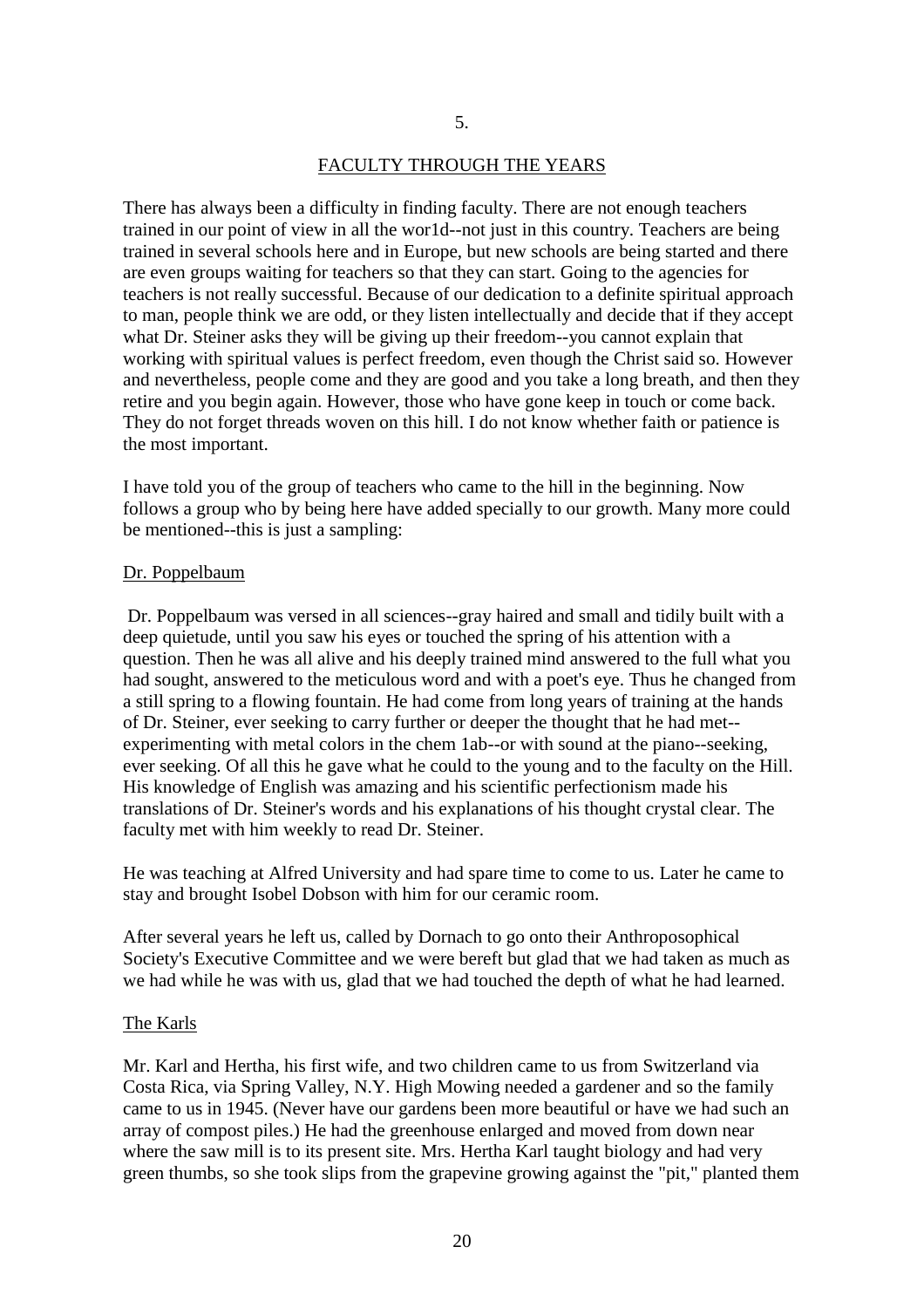along the greenhouse and the next year transplanted them to form the arbor along the road from the end of the fence up to the greenhouse. It was two years watchful work and a permanent and delicious contribution to the Hill.

The Karl family broke up after John graduated in 1950, and a few years later Mr. Karl married Isobel Dobson. After a short time away (when two students took charge of the "Pottery"), the Karls returned--Isobel went back into her "Pottery" and he taught history and art.

Mr. Karl gave us vivid chapel services. Even so long ago, two I remember well: one on Zurathustra and one on the Popol Vu--the bible of the Aztecs. He also gave talks after lunch on Fridays on the lives of the musicians with Mr. Tallarico at the piano. One interesting thing to note is that people brought up in Anthroposophy can do so many things so well. Mr. Karl is pre-eminently a painter or a gardener or a scholar or which? Withal he is a quiet man with the strong, purposeful stride of one who belongs to the soil. Primarily now he teaches, and I mean teaches, history.

Isobel Dobson Karl moved quietly in the "Pottery." The "Pottery" has long been and still is a source of character building alongside its busy, truly creative output. Mrs. Karl never raises her voice. She seems, in fact, to be a quiet smile weaving her way through a complex group of people, young and not so young--and everywhere she brings a warm serenity and an effective purposefulness.

# Bob Pittman

One of my most pleasant pursuits is watching the alumni grow up. In Bob's case I was able to watch it happen here on the Hill.

Bob Pittman came to the school its second year as a Junior. He helped Mr. Hirons in the dormitory and went from us to the Marines. Released, he arrived on the Hill at no time of year that one could go to college, and so found himself again in the boys' dormitory. It has been said that Bob can do so many kinds of things. The fascinating aspect of this to one who tries to be an educator is that he has learned through observations--I might say osmosis. He will watch and thereby learn how this is done and that--learning through watching and doing. His reading fills in the gaps in whatever he is learning, for him books have been a following, not a leading. A bit of carpentry, or bricklaying or mending machines or designing houses. He worked with Dr. Poppelbaum and became a good teacher, particularly in algebra, and, of course, mechanics. Singing in the Milford Chorus, he learned to direct a chorus. He was not afraid of responsibility, often representing the school in meetings and thereby learning the barometer of the critical and academic world. His most spectacular feat, of course, was driving a bulldozer through the infirmary walls to cut off the fire from the main school building. The firemen would not do it but gave him permission. Covered with a mackintosh sprayed with water, he plunged through the fire thereby saving much damage to the school building. That might be called keeping your head, seeing a need and having the equipment and the courage. Emergencies certainly test people.

Bob is responsible for the design and construction of the Gymnasium, of the wing, of the boys' dormitory, and the pentagon. It is interesting that what Bob built for the school the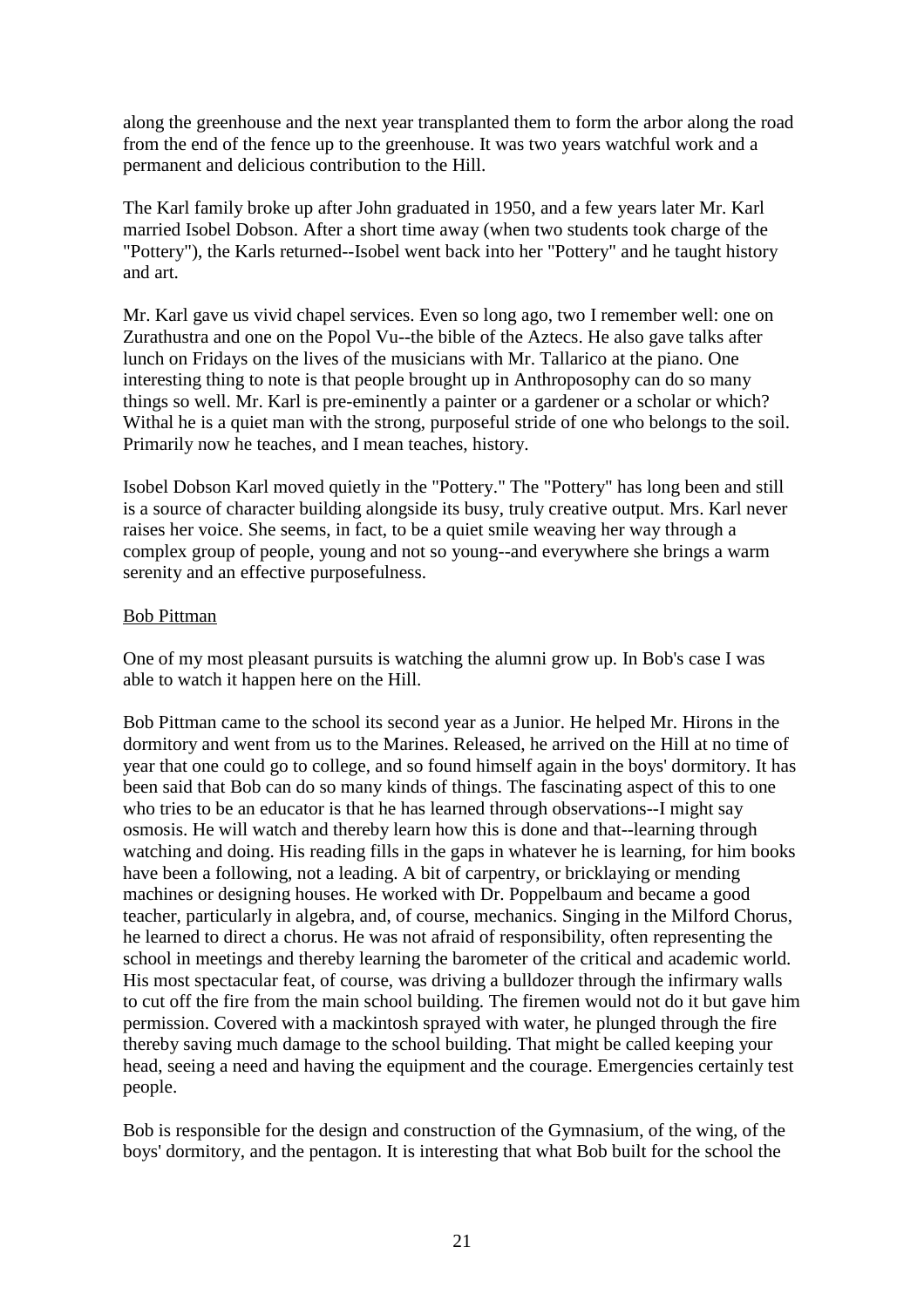fire did not touch. Afterwards he designed the new school building, the new chapel and infirmary, and my new house. He was invaluable to me for many, many years!

# Dick Ellis

Dick Ellis came with his family. We put him in the little yellow house at the foot of the hill toward the Fryes--a tidy and cheerful person and good to have around. He taught math and I have a feeling that even those in his class who did not like math enjoyed the work. He was with us several years, always cheerful, and useful. Then he left us. I don't know why exactly, except that he went back to his good old fashioned teaching and rose in the ranks. I wish we could have kept him. However he still comes back every so often on May Day.

# Robert Emmet

Although my son, Bob, was not exactly on the faculty when school started, he had been here before the beginning. He was running the Four Corner Farm at the foot of the hill and we used him extensively for our work program. I can still see a truck load of students cheerfully going down the back road en-route to cows and pasture.

Five years later he came to the school to teach biology and chemistry. Serious-minded and big-hearted, he was really interested in our pedagogy. He set out to learn all he could from Dr. Poppelbaum in chemistry and Mr. Ege in biology. It was a golden opportunity to learn by watching, listening and doing and he took advantage of all he could absorb. Now, these days teaching in a public school, he never has any discipline problems and is asked to train teachers. It is interesting to have the Waldorf point of view, even if unlabeled, make a dent in a large public.

Here on the Hill, his next move was a new wife and the boys' dormitory. This was a heavy schedule for him and a very new experience for her. She came all naive to our philosophy, although her background was deeply Christian. With her excellent mind she set about coping. I can remember two real contributions: work on the Weathervane and a "faculty follies." I cannot give you the plot of the follies as it was mostly nonsense interspersed with song. I remember that I did not appear except as a voice that intermittently throughout the evening answered a rap on a door with "Come." A new parent was being shown about the school and all the nonsense was an attempt to explain the school to this rather bewildered mother. One song and dance I remember entitled: "Never a Dull Moment on the Hill." This had become a recurrent phrase, and it was used to meet all sorts of happenings.

"Never a dull moment, never a dull moment, never a dull moment on the Hill Always something to be glad about Or something to be sad about Whether using head or heart or hand or will."

The final contribution of the R. T. Emmets was a son. Having a baby arrive in the boys' dormitory was an enriching experience for everyone!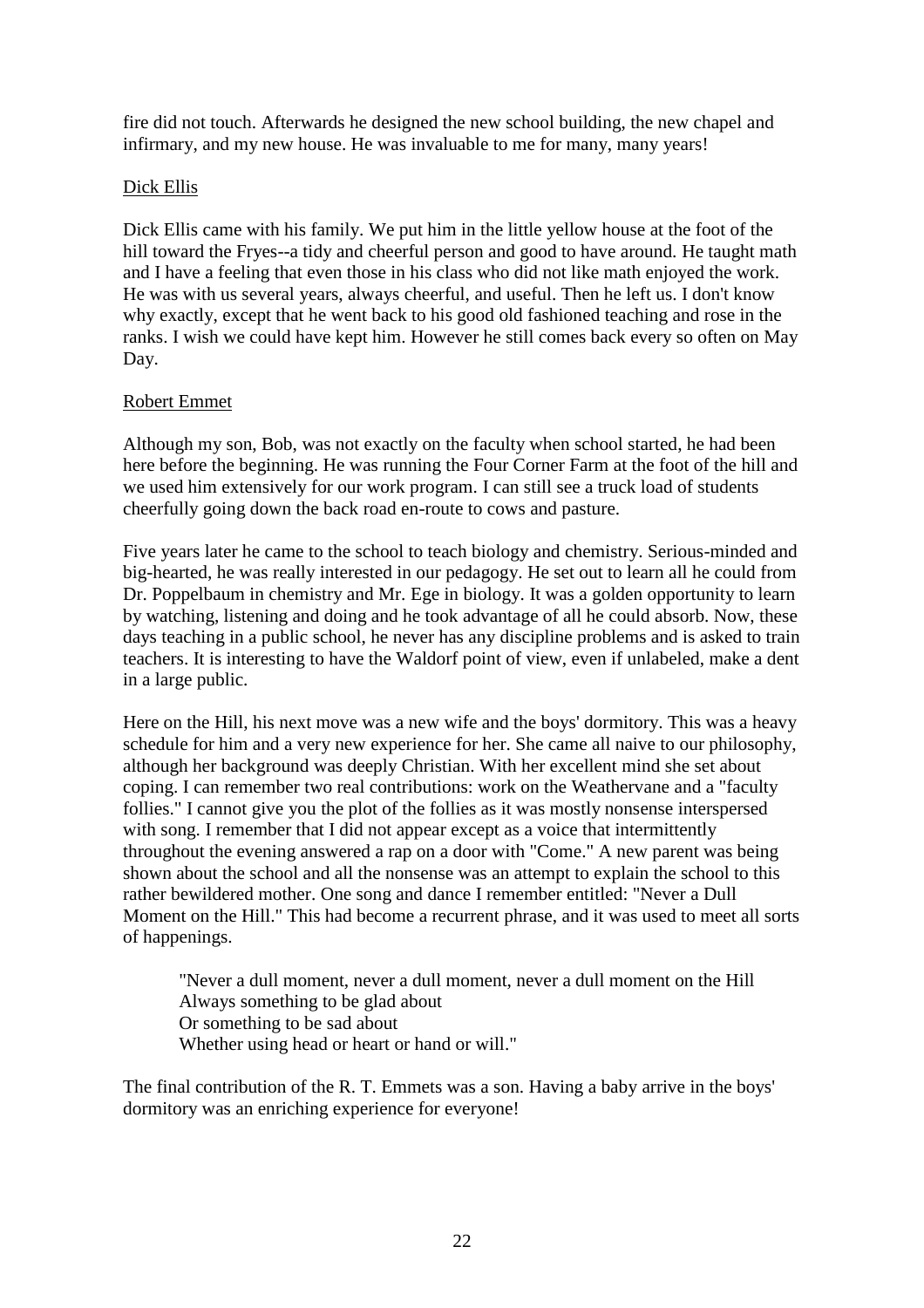# Mr. Kertesz

Mr. Kertesz dropped in one day saying, if I could give him a "job" as Orchestra Director, he could stay in this country. He was on a visitor's permit with his wife--two people astray from Hungary. We agreed to take them in and became immediately involved in red tape. Down to Boston we went, enduring long hours of questioning from the Immigration people and the FBI. It all concerned Hungary in wartime and it seemed endless, more than one day as I remember. The FBI man was steady, quiet, clear and very persistent. I thought how tired he must be too. It was really an interesting experience in government problems. They were admitted. Our long suffering authority turned to me and said with a smile: "You had no right to give Mr. Kertesz a "job". I smiled in return and said that I could not be sorry for it--then back to the Hill in triumph. Mr. Kertesz was a European trained cellist. That meant, it seemed, that he could teach any orchestral instrument, and our orchestra grew steadily. If the instruments we had did not make for a balance, Mr. Kertesz would recruit or beguile the students into learning the ones we needed, and then write parts simple enough to meet their needs. He spent almost all of faculty meetings busily writing parts. What we could give Mr. Kertesz was only a part-time job, and after several years, dark, agile and alive he finally developed a full time job in the Milford Public Schools and moved off the Hill. But we launched him. He retired from public school teaching in 1975 and returned to bring our orchestra back to life.

Mrs. Kertesz, a most quiet and immaculate creature, had in the meantime solemnly, expertly and meticulously been working on costumes for play after play. Again and again these costumes pop up at us still from the depths of our costume room.

# Mrs. Flood

Mrs. Flood, musician and scholar, came to us in her early widowhood and took over the girls' dormitory, took it to her heart. Her hands were so crippled with arthritis that she could no longer play the piano. Later the third floor steps became too much so we put her in the apartment over my room and gave her English to teach. This she did superbly and thus still kept her heartwarming contact with the students. She was indefatigable in her interest. Long and fruitful talks we had sitting in my room. Then one vacation she was in a motor car accident and hurt her neck. Nothing daunted she went around cheerfully in an appalling collar, stiff necked, as she was not. Finally she had to go to California for the climate. It was a bitter parting for all of us. She is not well, but her contact with the school continues by cheerful letter or newspaper clipping, and she keeps in touch with students who go to see her, ask her advice and generally love her.

# Hedwig Bossart

Hedy was our trained nurse--alive, dependable and useful. My clearest memory of her is dandelions! She and I sat on the terrace with small knives digging dandelions. Inch by inch we went. She finally cleared the lawn of dandelions. If you shift that persistence and skill to the infirmary, you will realize what a good nurse she was.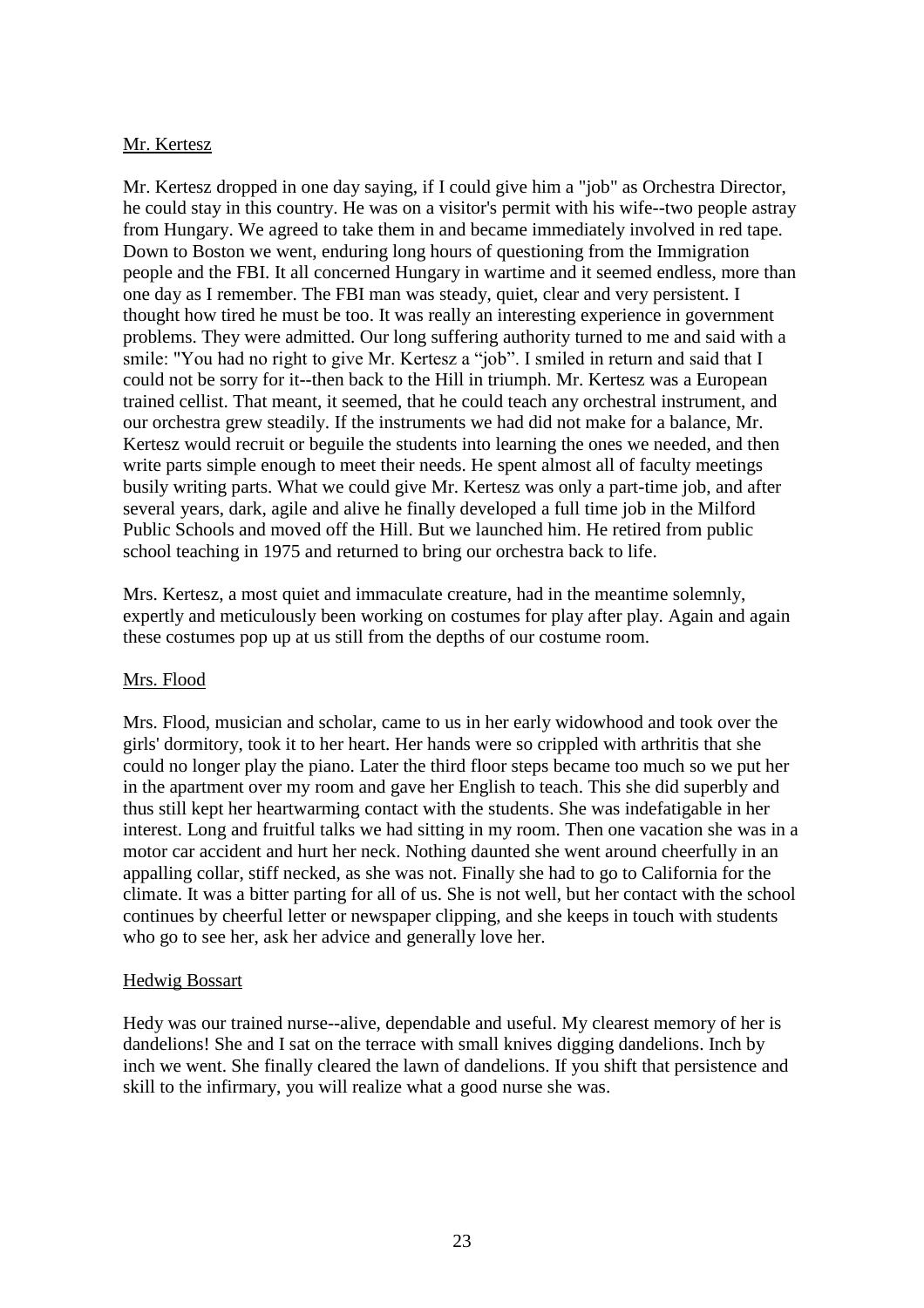# The Kaufmanns

Another dramatic faculty event was the arrival of the Tilo Kaufmann family. Tilo, effervescent, talkative and full of constructive ideas; Dolores, dark, quiet with hardly a loud word; their daughter, Deborah, only a few years old but completely choleric--her screams were part of the day. I watched Dolores quietly, steadily and calmly meet Deborah's outbursts of temper--divert them into channels, until over the years the temperament was led into constructive and active channels. It was fascinating to watch Dr. Steiner's advice on the treatment of the choleric temperament come into visible justification.

Tilo was shop teacher and builder. He took the shell of the garage near the gym and transformed it into an unusual house--a two-level living room with a rounded fireplace- touches everywhere of creative thinking in wood. The staircase in Mrs. Karl's house, the Red House, is of his building, part of the transformation of the second dormitory. There were always interesting creations coming out of his shop. I remember two large rocking horses, which I grabbed for Christmas presents, and I still meet them when I visit my family.

# Mr. Ege

There was another figure--tall, quiet, dignified--that came to us from the original Waldorf School, one who had worked with Dr. Steiner at Stuttgart and who had given his whole life to helping the schools--Karl Ege. He knew the entire educational picture in and out. Since the needs cannot be the same on this side of the water as in Europe, it was valuable that he brought the ability to adapt to realities here. His human breadth stretched beyond geographical limits. When he first came to this country, he divided his time between the Steiner School in New York City and High Mowing. He came to teach biology, that most living of the sciences, and physics. He would also train the faculty. Deeply imbued with Anthroposophy, he did not force his ideas upon people but was there to answer questions. Anthroposophists may not proselyte, may not force their philosophy upon others, because not until a person comes to it with questions of his own is he truly ready for it. It has been discouraging at times because the tendency in America is to say: "Yes, I understand that but what do I do?" not realizing that the "do" must come from within. Because the impulse must come from a feeling--understanding the "do" will be different for each individual, although for each the impulse springs from the same attitude toward the human being. Mr. Ege had patience and faith and an abiding loyalty to what lives on the Hill. I can see him sitting quietly in a deep chair in the corner of the faculty room listening. Then suddenly he would lean forward, hands out and say: "If I may." Thus he would illustrate a point and mostly with examples from his beloved biology. He was with us for a few more years, no longer teaching but giving of his gentle and deep wisdom to whomever asked, giving until he was quietly and serenely called to other worlds.

"Ask and ye shall find, knock and it shall be opened unto you."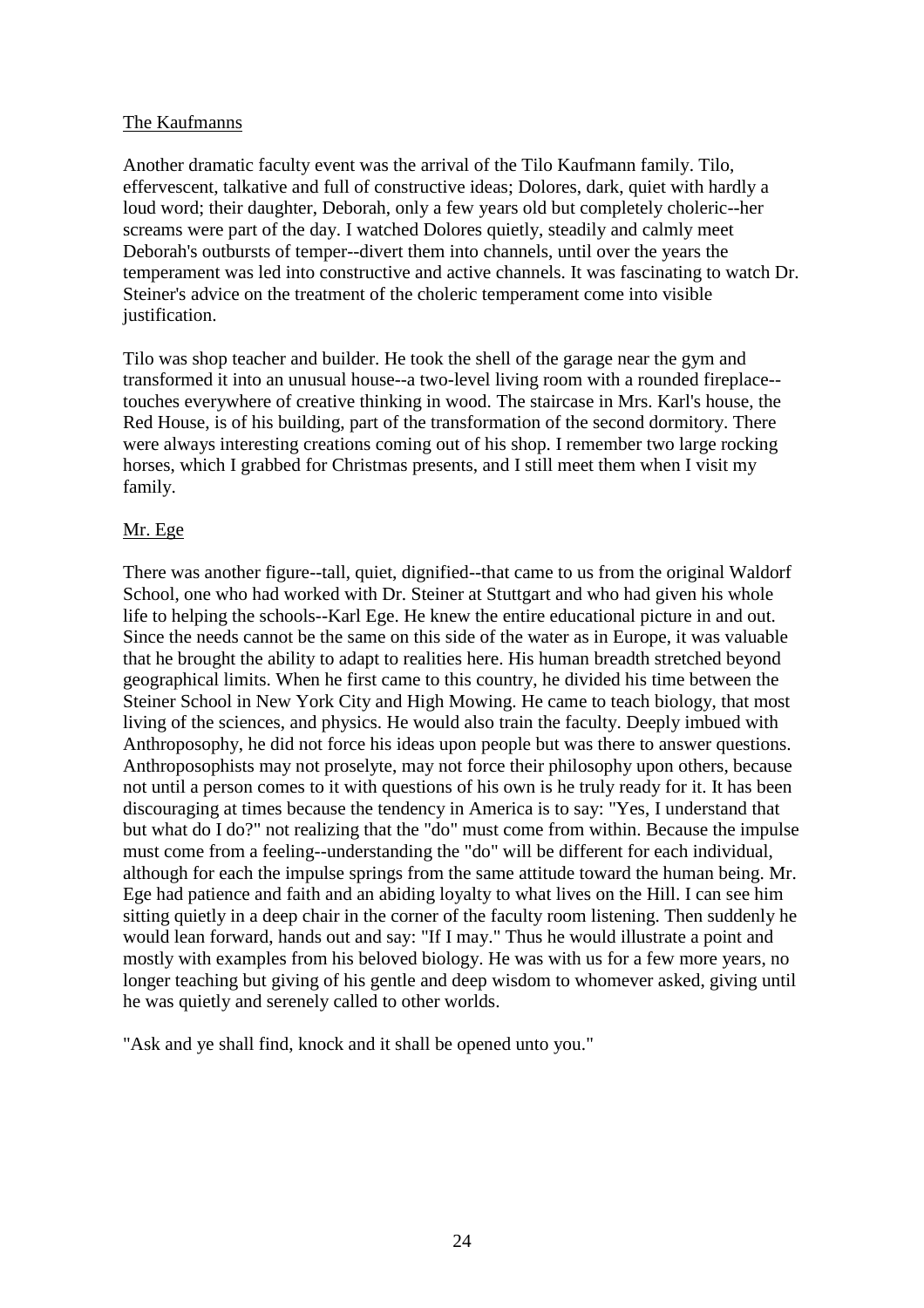# Mr. Tallarico

Music, of course, was very important in our picture but we could not give it full time, we were not large enough or wealthy enough. This made for an imbalance. But again our Guardian Angel remembered us. One day a dignified, grey haired, Italian gentleman asked if we had any need for music. It seems that he had been in charge of piano at the Peabody Institute in Baltimore, but had reached retiring age and as his wife was a native of Wilton he had come up here. We welcomed him with open arms only to find that he had been a concert pianist from coast to coast. For years he played for the chorus, helped put on Gilbert & Sullivan, played for chapel, gave us a concert after lunch on Fridays. These were the times Mr. Karl would talk about a musician's life and Mr. Tallarico would flowingly illustrate. Music all around--and the children singing in the dormitories. He set our morning verse to music with Mr. Steward's words. I don't think I know anyone who met life with a smile such as his. His other occupation was gardening and he always had the earliest peonies to bring us for the commencement bouquets. As happens in this world, he found he could not play so much and must leave us. I asked him if he would like to play a last time for commencement and he said yes. Early in the day I heard him at the piano and going to the big room found him playing surrounded by the young. After listening for a while I said: "That is music you have written for our march down the steps." With a shouting smile he said yes, and handed me the manuscript which we still use, of course. That was the last time I saw him but we still have him with us through his two manuscripts, through his music.

# Mr. Steward

Up from the South came a tall, distinguished southern gentleman. He took over our business office, and worked and planned, and created a friendly and useful atmosphere. Although he did not teach, he made himself a part of the school, both to faculty and students, with no fanfare and trumpets. I am sure it was his initiative that inspired Mr. Tallarico's music for our Vesper Hymn. If accused of this, his answer was a smile. He left us as quietly as he lived, as he didn't wake up one morning. It was amazing how large a hole such cultured quietness could leave.

# The Swansons

The Herbert Swanson family descended upon us--much to our pleasure. Mr. Swanson, a definitely erudite creature, turned his talents to math. His wife, charming and gracious became my private secretary, and the girls, four of them, entered the school--that left only John who was too young for us. Mrs. Swanson came just in time to help me with my 50th anniversary book, both with typing and advice. Mr. Swanson stayed until the girls graduated and then left us to have a school of his own, which had been his dream before he came to us.

# The Eberle Family

Mr. Eberle had been gardener at The Waldorf School in Stuttgart. He and his family went a-journeying to America, and he wrote me. He was also a trained gymnast, and it seems he missed working with the young. He seemed too good to be true and I said: "Come." The family moved into the octagon. Within two weeks the stone wall along the gym and the entrance steps were built. This German rate of speed went on and on. Since walks of our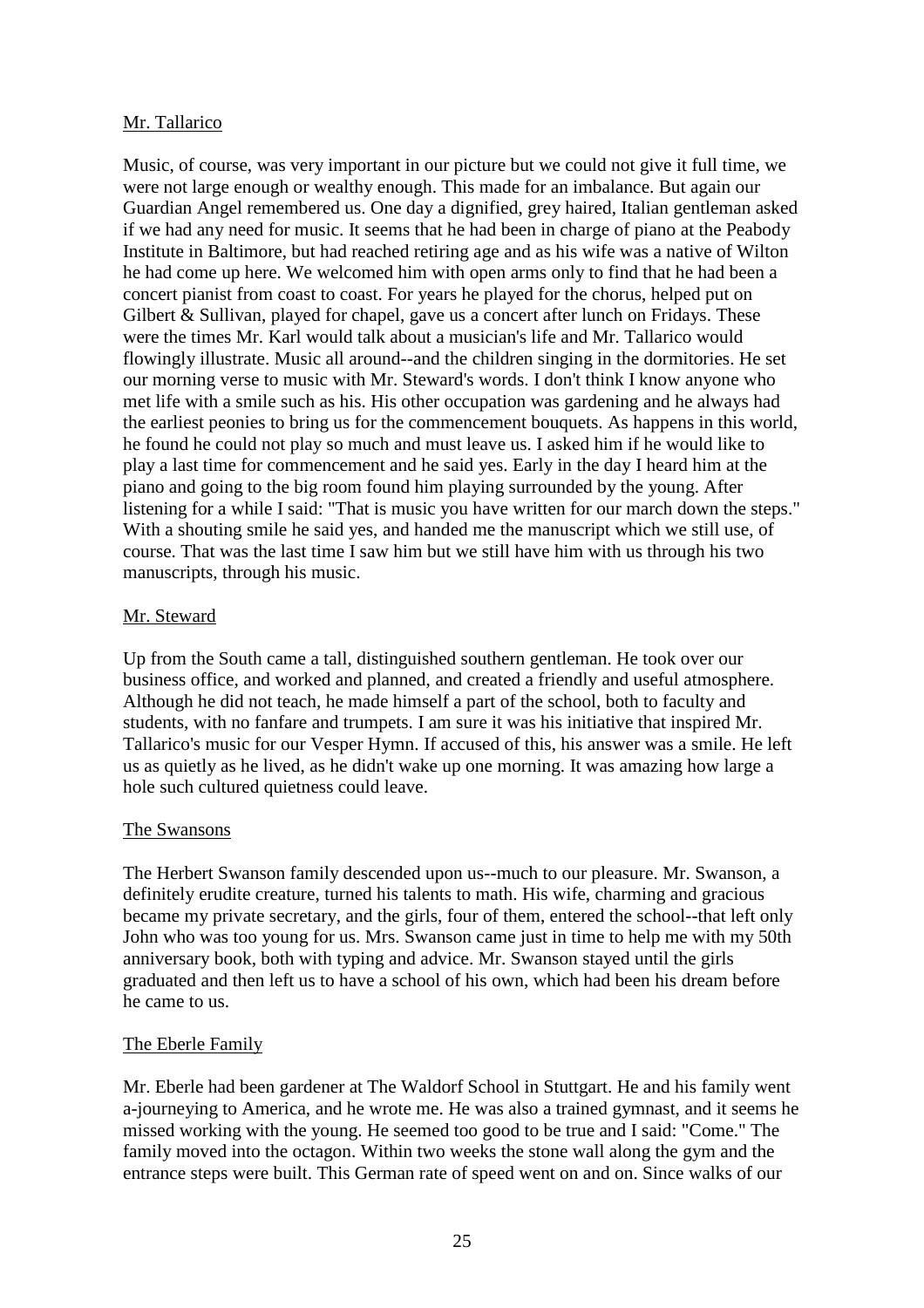local granite are bumpy, I began talking about slate and we thought of going over to Vermont. But one day two young men from Vermont with a load of slate to sell arrived in the village, and they were sent up the Hill. We put their slate in the field behind the garage and Mr. Eberle used it all, bit by piece --the walk to the gym--the walk to the boys' dormitory--the mantle piece in the dormitory living room. Mr. Eberle also built the granite steps to the dormitory--steps up and steps down, under the oak tree. Then summer was over and it came time for gym.

His gym classes were meticulous in technique and very popular. The figure of Mr. Eberle in motion was beautiful to see. It was a sad day when they moved on to the Honolulu Waldorf School. The Eberle family will not be forgotten, not only for the contributions left behind, but for themselves as people.

# Douglas Morse

Doug Morse '60, graduated from college, tried his father's business for a while, then in spite of family persuasion to stay home, decided to come to the Hill. He proceeded to make the dormitory a home for himself and the boys, helping Bob Pittman at first and then taking over. I offered to tuck him in a small room with a bath in the dormitory, small, but it had the old, original fireplace to which, years before the school, I had helped to add bricks. Perhaps I was sentimental, but I could see its homelike potential and it had its outside door giving freedom. He looked at it dubiously at first, decided to try it and made himself very much at home. He has since bought land on the hill and built a rather spacious and charming house which he calls the "cabin," probably because it is built of logs. If he planned it for an escape spot, which every dormitory counselor needs at times, he was fooled because the students, boys and girls, follow him down. Lately he has made it a social center, collecting people, students and alumni, for such party evenings as after May Day when a beneficent eye on the situation is helpful.

He has taken two more steps in the process of identification with the Hill. He has been head of the Alumni Association, where his executive ability has had free reign and he is teaching English classes with success using the good old fundamentals so many of the young resent.

#### Ruth Prince

Ruth Prince, is difficult to write about because from the moment she opened the door to the art studio she belonged. She came with two girls, one old enough for us and one not, and we tucked the family into the small apartment at the lower school, but she did not stay there long. She married Bob Pittman and moved up onto the hill, moved into Bob's unique and pleasantly modern house. She was very busy with her studio and house and other skills beside just painting. May Day time found the group around her full of all sorts of charming projects. Her loyalty to her husband took her away from the school but she has never lost interest.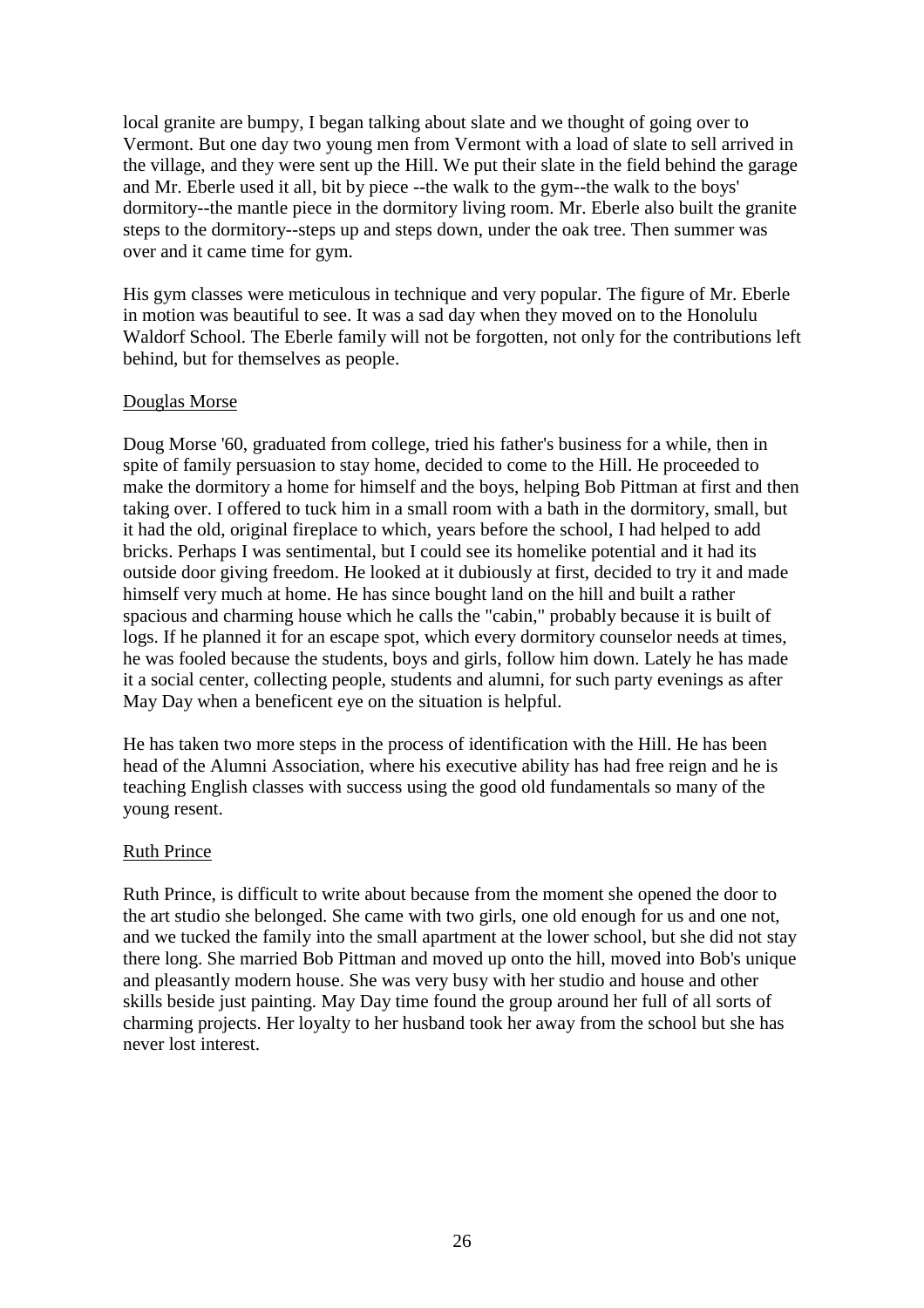# The Cooks

As guardian spirits of the kitchen world, we have had interesting people whom we do not forget.

There were Hans and Ruth Preuss from Germany who, after bitter experiences during the war, came to our hill to find peace. They made real friends, not only with the faculty but with the children, and had force of character enough to keep order and respect as well as love. They were with us many years until ill health overtook them and they left for California. We still hear from them and alumni drop by to see them.

We also had a sterling New England couple from the state of Maine--the Coyles. We had good New England food with the right touch--solemn New England humor from Mr. Coyle, and jolly enthusiasm from Mrs. Coyle. Unfortunately, Mr. Coyle became ill and they left us.

Nowadays, in the '70s, we have had six cooks. It seems that Steven and Eunice Chalmers, who had been running a restaurant near Washington Square in New York City, became tired of the atmosphere, human and physical. They had a friend whose daughter was coming to High Mowing. New Hampshire seemed good to them and so they came to see us, bringing a tall, solemn friend called Chris. Although we could not possibly pay them what they could earn in New York City, they seemed to like us. They have a quaint old house in Hancock with a terraced garden, where they stay when off-duty. Soon they returned bringing two friends with them, Numael and Shirley Pulido. The upshot was that these five, along with Numael's mother, accepted what we could give, divided their time and took on the kitchen. Numael's mother was Spanish, and spoke no English. She used to run a hotel in Colombia. I shall always remember her sitting on a stool during meals, facing the dining room, watching the swirling activity around her. Unfortunately she is no longer with us, having gone on to other worlds.

The food has variety, mystery and flavor. The kitchen is busily full of students and quiet conversation, although about meal time it does seem overpopulated. There is a relaxed give and take.

I must mention the other talents of these two couples. Numael is musical and Shirley is an artist. In their first year here they got the children interested in Mozart's ''Magic Flute"--so interested that the school had to put it on! They have continued to be the chief source of our musical programs and choir activities. The Chalmers, for their part, have put on a Medieval Pageant for May Day, and now Mr. Chalmers is helping to teach History through Art. It is good for the students to get to know the faculty from different points of view, not just as "dear teacher" or as "cook."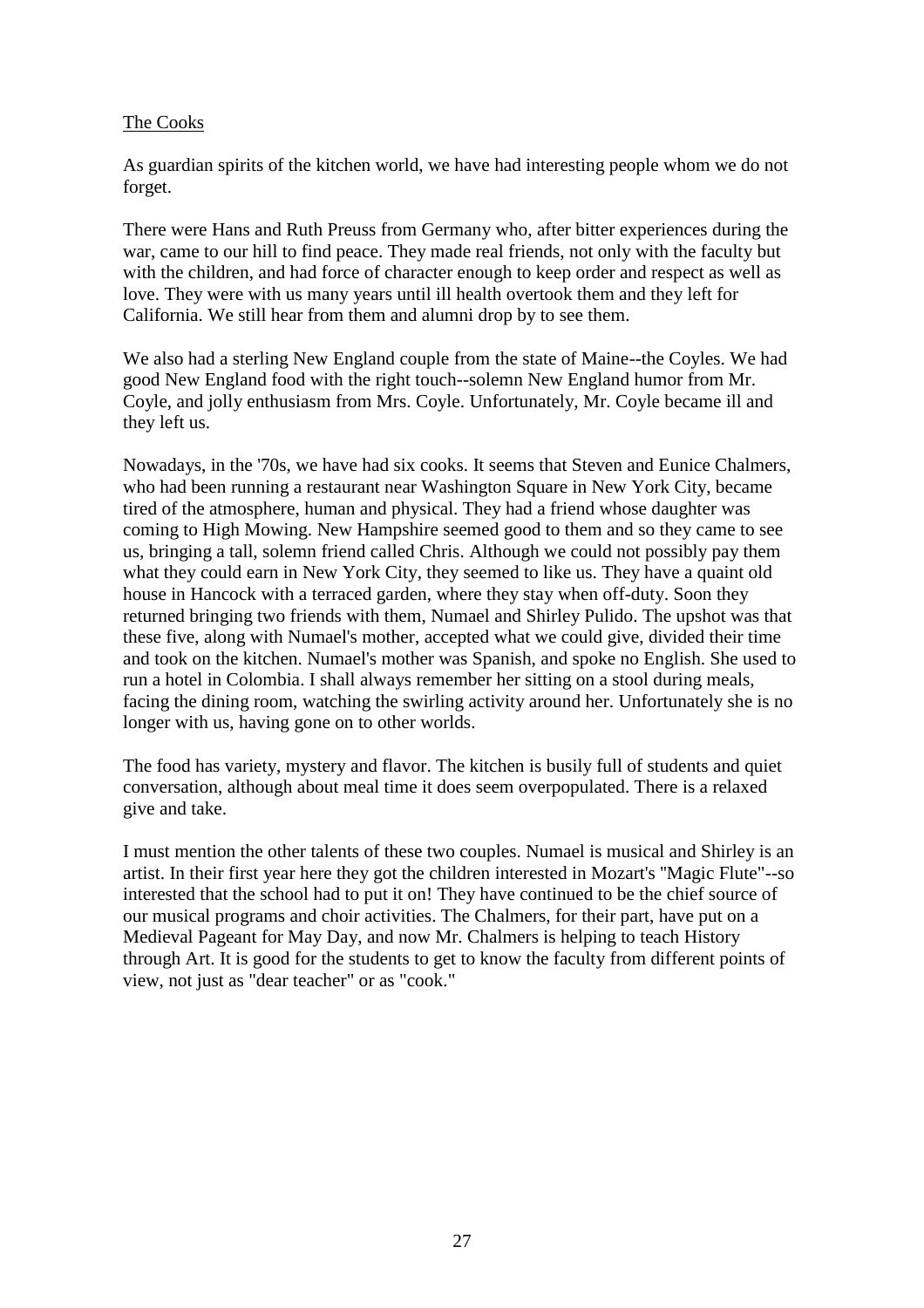#### FOUR PHASES OF GROWTH

Leaving Edgewood and coming to the hill gave us freedom to try to build a Waldorf School. Much has been written about these schools and many people all over the world are building them, for it is an international movement throughout the free world.

Rudolf Steiner said that he was starting a form of education for modern youth. So our acceptance by the New Hampshire hill was not just a move, it was the beginning of a crusade, an effort to meet the deep needs, to answer the questions asked by and implicit in the young. In those days of 1942 the need was not so obvious, but High Mowing's purpose has grown clearer and clearer as the years roll by. Being human we err, but as we build with what Rudolf Steiner has given us, we know not only "what" to strive for but "why." The why that Rudolf Steiner has given us is a great comfort as we thread our tangled path. There are four phases so far in our growth, four chapters in the story of these thirty-odd years.

#### First Phase

When High Mowing opened in its first phase, we were the only high school in the U.S.A. working with the Waldorf point of view. Many students came to us from the Waldorf Schools in New York, Kimberton, Adelphi and Highland Hall, and later Green Meadow, as it built up to high school. They had had the Waldorf approach to learning in the lower school and came to us eager to learn more. That was perhaps the outstanding difference between them and the students from other schools. They had had their questions answered--the questions they had asked and those that they did not know how to ask. They had had their imagination stimulated in the academic field as well as the creative. They were indeed a true leaven and helped give the whole school an impetus to learn. Teaching in those days was fun.

Another difference between High Mowing and the other Waldorf Schools was that we were the only boarding school. This posed its problems, but also had its advantages as we could create the atmosphere that we wanted without impinging of different backgrounds, environmental and family. There was a unity of approach that gave security to those we were trying to educate. We based the curriculum on the Carnegie unit of 120 hours to a credit and we set it up to prepare for college, which was vitally necessary here in New England. Surprisingly, we found that there was time within the curriculum for creative work. This, of course, was a necessity for us if we wished to lead our young into rounded human beings. With this curriculum we sent students to M.I.T., Harvard, Wellesley and so forth.

There was excitement in pioneering, new firsts all the way. There was not enough room, not enough equipment. This threw teachers onto their ingenuity and the use of their imagination. It gave flavor that too much of the material, too much comfort can kill. We proved my grandmother's saying that "if you do not have what you want, use what you have and you will have what you want."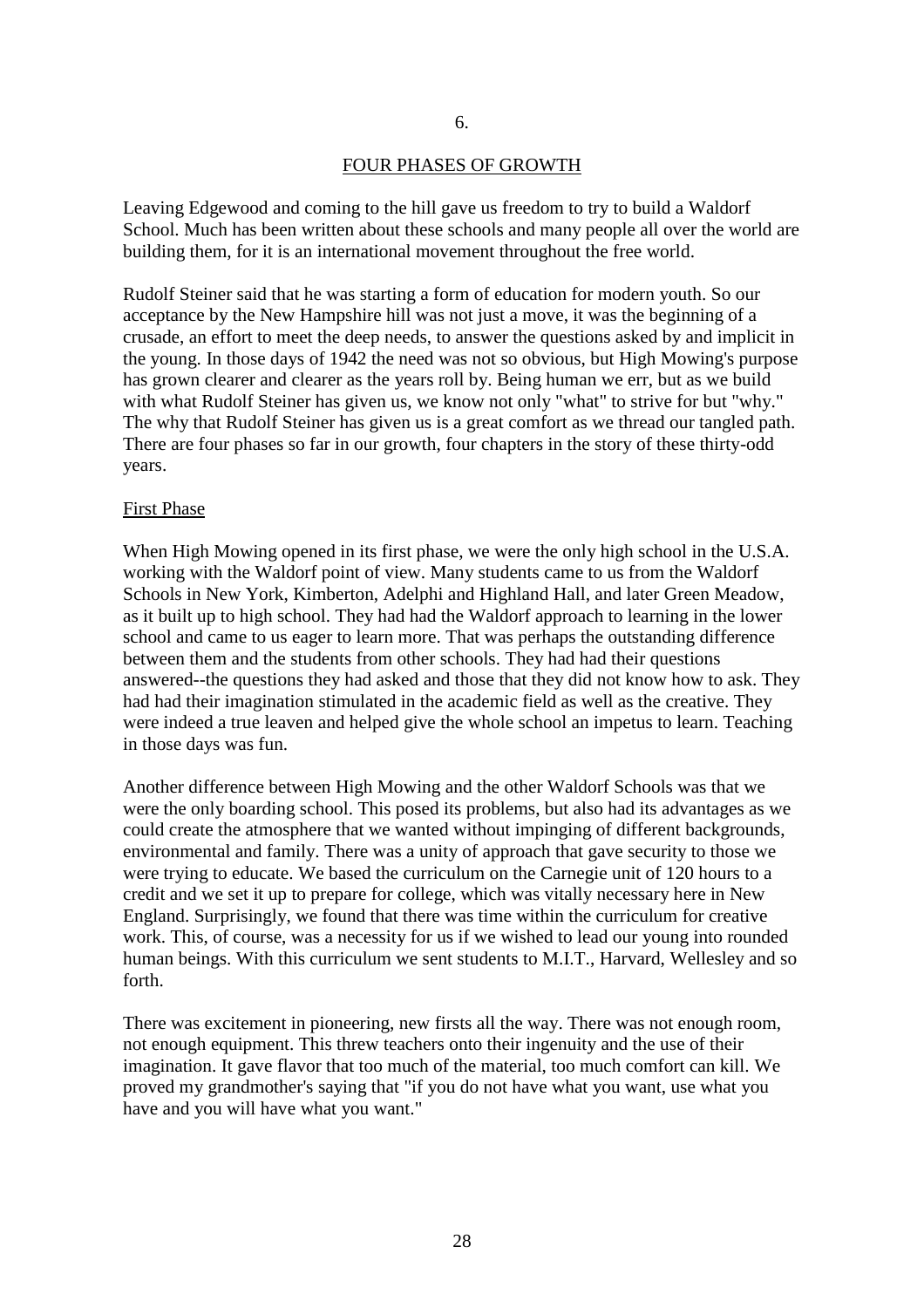# Second Phase

As time went on, the other Waldorf Schools developed their own high schools, which, of course, was right and necessary. Fewer and fewer students came to us with Waldorf training. For us this posed a problem and brought us to the second phase. Little by little we realized that our task at High Mowing was to face and meet the needs of students coming into high school who had not had our early training, and knew nothing of our point of view. As a pathetically general rule, these young people had learned to dislike math or they felt that they could not understand it. They had learned to repudiate grammar and sometimes to resist school in general. So in a span of four years (or many times only two) we had to try to awaken an interest in learning, to try to balance the personality so that they could stand on their own two feet and go forward into the world, directed and alive. We faced the challenge, of course, because as we had learned at the beginning that this school was meant to be, so now we knew that the present situation was meant to be. In this balancing of thinking and willing, our creative work was of inestimable value, because what one created belonged to one, reached the inner feelings and gave them form and substance. This second phase we have been living with for many years.

The atmosphere that we decided to build up here on this hill was one of "home." The fact that it had always housed a home may have helped. The need in so many cases was for the students to find a group of people that really cared for each one of them, that would spend of their time and experience to talk with them in surroundings of simplicity and beauty. This was the healing need of those times.

High Mowing was a home before it was a schoo1--and becoming a school it still stayed a home. It was a home for young people from any type of background, of any race. It was a home to so many young people who should have had their own homes but did not, and others whose parents were separated. At High Mowing the young learned that people cared--cared enough to listen. That was almost all that was needed. Aren't the words heart and hearth the same? One evening around 10 p.m. I found a perfectly respectable young lady taking food from the faculty ice-box. I was surprised. She said: "But Mrs. Emmet I thought that this was a home and I always raid the ice-box at home before going to bed." What was the answer?

I must speak of the importance of our dormitory life and pay tribute to those men and women who live with the students. Since we strive to build a home on the Hill, the daily relationships take on great importance. I annoy the academic faculty when I say that the dormitory is more important than the classroom. It is the source of attitudes toward life, of a possible serenity, and can also very definitely feed the classroom. It is not an easy way because the form is not clearly stated, the subject matter consists of emotional, personal problems and the counselor has to make it up as he or she goes along. But the result can be a sense of security--of a feeling that people really care--of a place to grow from. It takes time, patience and wisdom. It is not easy.

Fundamentally we do not believe in punishment. If you are Christian you believe in the two commandments of the New Testament: "Thou shalt love the Lord thy God with all thy heart and all thy soul and all thy mind, and the second is like unto it: Thou shalt love thy neighbor as thy self." The ten commandments of the Old Testament give us: Thou shalt not, thou shalt not. With this approach our laws are set up and our prisons filled. I always think of Van Gogh's painting of the endless tramping round and round of the men in the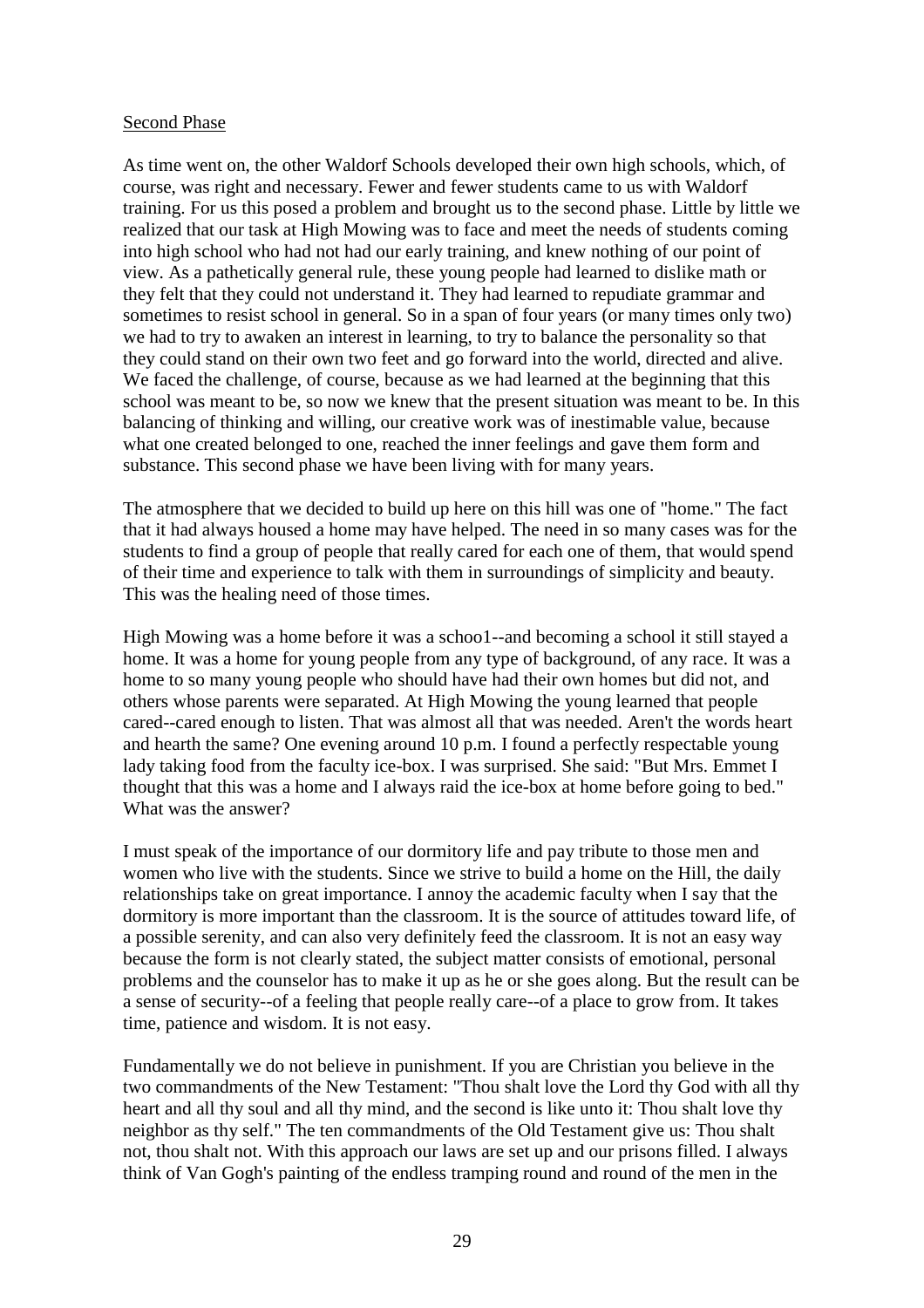prison yard--no way out, no way up. One cannot, of course, do away with the law, but a Christian approach shows the younger generation that stressing the good in them will lead onward. It is fascinating how quirks and angles, anger and violence disappear when you stress the good that they have--and there is always good to find and a way to build. "Since you have this and this, why do you do thus and so?" I always try to have students sent to me for "punishment" leave the room with a smile.

This is not to say that punishment is not necessary these days. It is the only recipe that some people understand, and it will take time to wean them. Some students think we are weak because we do not immediately punish, but they realize in the end it is not weakness but a different kind of strength. Often seniors on the Student Council will discuss how to approach a student without punishment. This I consider a victory; perhaps it is Christian education.

# Third Phase

The third phase covered the late sixties and early seventies. A demand for reality, a resentment of activity per se, casual dressing, long hair and behind it all the pitiful temptation of drugs.

During these years the young people coming to High Mowing tended to be very different from earlier students. The rector of a large boys school said to me at a meeting: "Education is not as much fun as it was, is it?" My answer was: "No, but it presents a fine challenge." In fact, education is in a turmoil in high schools and colleges. Some schools have become more rigid, some have given many freedoms. Rudolf Steiner stated that he was building a school for modern youth and I feel that our experience on the hill has vindicated him. We have not had to change any essentials. On the basis: "Compromise with circumstances but not with your ideals," we decided to allow long hair and mini skirts and trousers, as we felt that if we spent our time "picking on" the externals, we could never reach an inner striving of the young. We did ask for cleanliness and tidiness. We felt that in their aimless seeking if we could find something that they felt was really their own they would take a direction and move on into a form. Our creative work has been invaluable because all that builds from inside out. Never are you so free as when you are creating something.

Why the drug problem was tossed upon the young in these years is hard to understand. It might be the effort of Lucifer to combat the electrical, mechanical world that Ahriman has helped us build. The mechanically organized world is clever and convenient, practical and economically efficient, but where is human freedom? Time, yes, all but eight hours a day to do what? Play is the modern answer; watch television. The young say this is not enough--we as people want something more. Then the Luciferic dream world is offered them with drugs. I do not think we can blame the young--if you are out for blame. What we can do is feed the realities within themselves, build strengths through the realities of their own efforts. The creative world in all its aspects does this, pulling out from inside the imagination and the heart, and gives them the opportunity to build something that they know belongs to them. This not only takes away the need for drugs, but gives them a path for their feet to tread.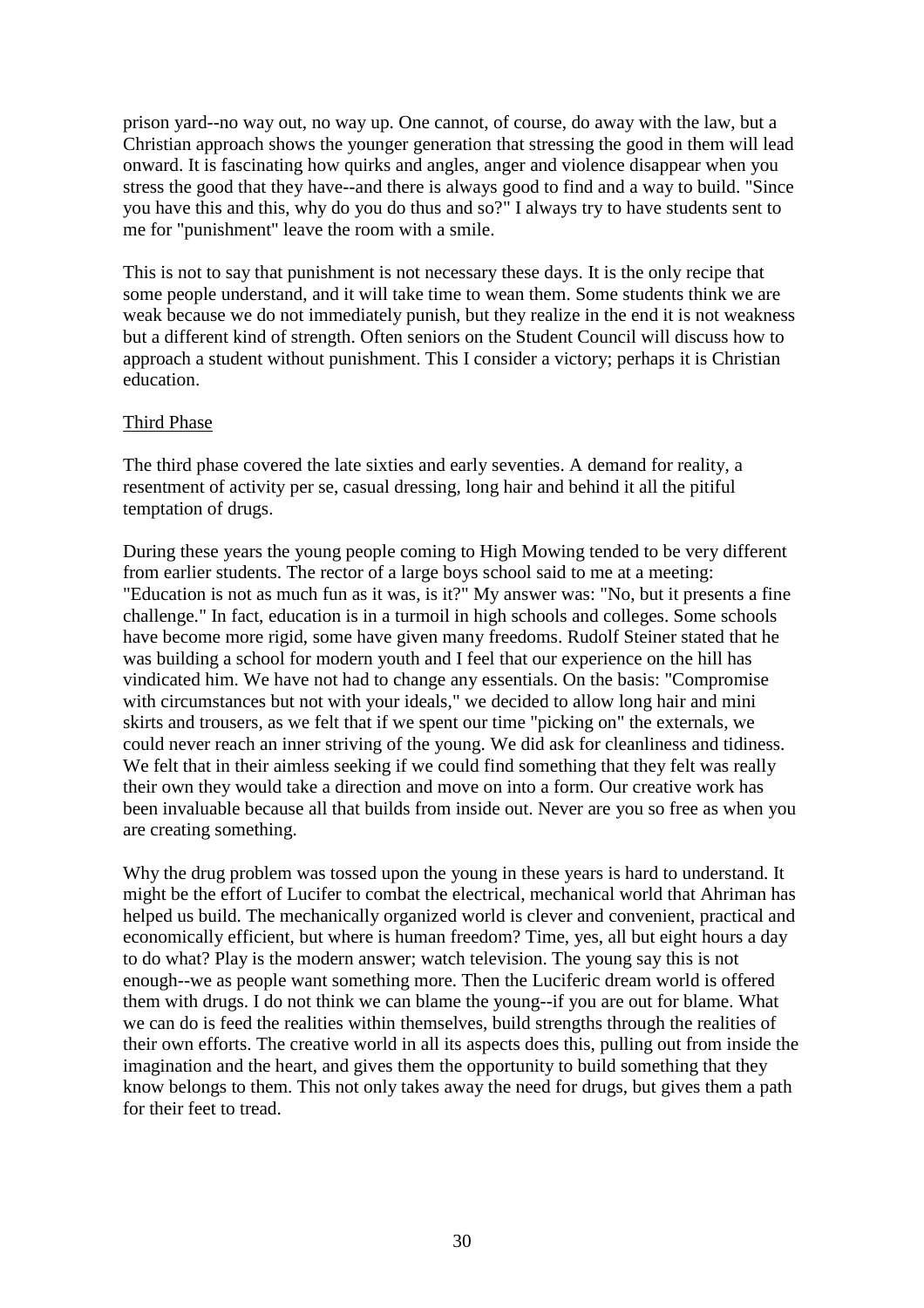# Fourth Phase

And now in the mid-seventies we are building into a fourth phase. It is a privilege watching the youth of today and following the changes that come with time. For us here there is a lack of resentment--the generation gap seems to have gone, that pitiful slogan that reduces things to a dead level. The students coming today seem to want to know the faculty, not just as teachers but as people. They have a sensitivity and a wanting to know, a need for deeper values than the externals of life in this materialistic world.

This, of course, is just what we hope for, what we as a Waldorf School can understand and lead to an inner serenity. We can and we have. Teaching may come back into the fun it used to be.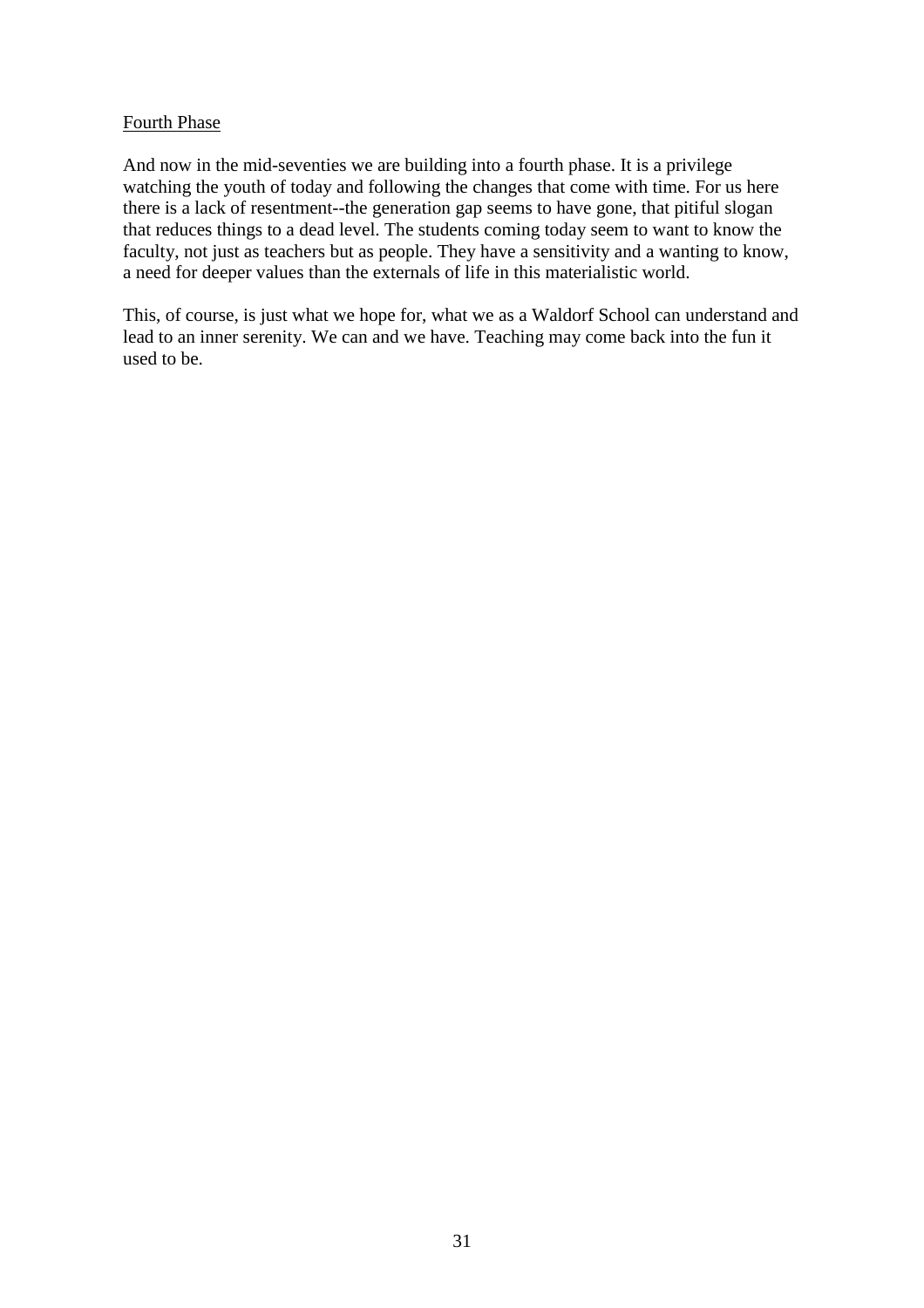#### MY FATHER AND MOTHER

And how through the years has the school been financed? One may very well ask--and so I must tell you of my father and my mother.

My father, A. Barton Hepburn, has not been on earth since 1922, and yet he is omnipresent, for the existence of this school is due to the man he was, the man I knew and loved, the quiet figure who spoke of values, who loved people and trusted them. His trust in me made this school financially possible, for my share of his estate came to me at the very time I needed to build the school. And it was because of his humanity and standards that I had confidence in the road I was following.

He was born on a mortgaged farm in Colton, St. Lawrence County, New York State. He taught school, became school examiner. To be a school examiner in those days you needed two horses, a buggy and a sleigh. As he went from town to town in the county, he got to know the people, dropping into one house or another. These people finally sent him to the assembly in Albany, instructed to vote a certain way on a certain measure. There he met the world of politics and quietly withstood the attack and voted as instructed. This earned him a reputation for strength and uprightness, which in turn brought him the post of Bank Examiner for the state of New York. He said he knew nothing of banking but the senate said what they needed was someone with courage and honesty. He studied at night, perhaps in self-defense. After New York, he went to Washington as Controller of the Currency. Being a staunch Republican, he left Washington when Cleveland came back to the presidency.

We next find him president of the Third National Bank of New York City and from there his rise was spectacular. For years he was president of the Chase National Bank and there met the first world war. His bank was in charge of the affairs of England and Japan. He originated the idea of the Federal Reserve Bank, and when asked why his name was not connected with it said: "It does not matter who gets the credit as long as the job gets done." That is a good thing to think of in these days of competition, egotism and grab. Another thing he told me I have often used in times of decision: "Compromise with circumstances, but never with your ideals." He did not talk much and never asked for anything for himself. What was given to him had to be freely thought of or freely given. In the chair at Chase Bank board meetings, he would listen and as the men turned to him for his opinion he would say: "That reminds me"--at the end of the anecdote the question was solved. He had a Lincolnesque sense of humor. He made a great deal of money, but it was never for the money, but for sake of the situation; personal, national, international. He said to my husband: "I do not know why this money came to me. I cannot explain it." Perhaps John D. Rockefeller, Sr.'s statement explains it. He said: "Mr. Hepburn was in Wall Street but not of it." His room was always quiet and I would sit on the end of his sofa and we would talk. His very blue, blue eyes had a twinkle. I promised him to keep my eyes blue but somehow they changed. Those talks were always fun as well as fruitful.

He stayed in harness to the very end and when the stroke came he did not last long. It was no tragedy. After his full life he would have hated to have people needing to take care of him. My father, who had never asked anything of anybody, was showered with tributes from around the world. And I sang as I opened letters and carried arms full of flowers,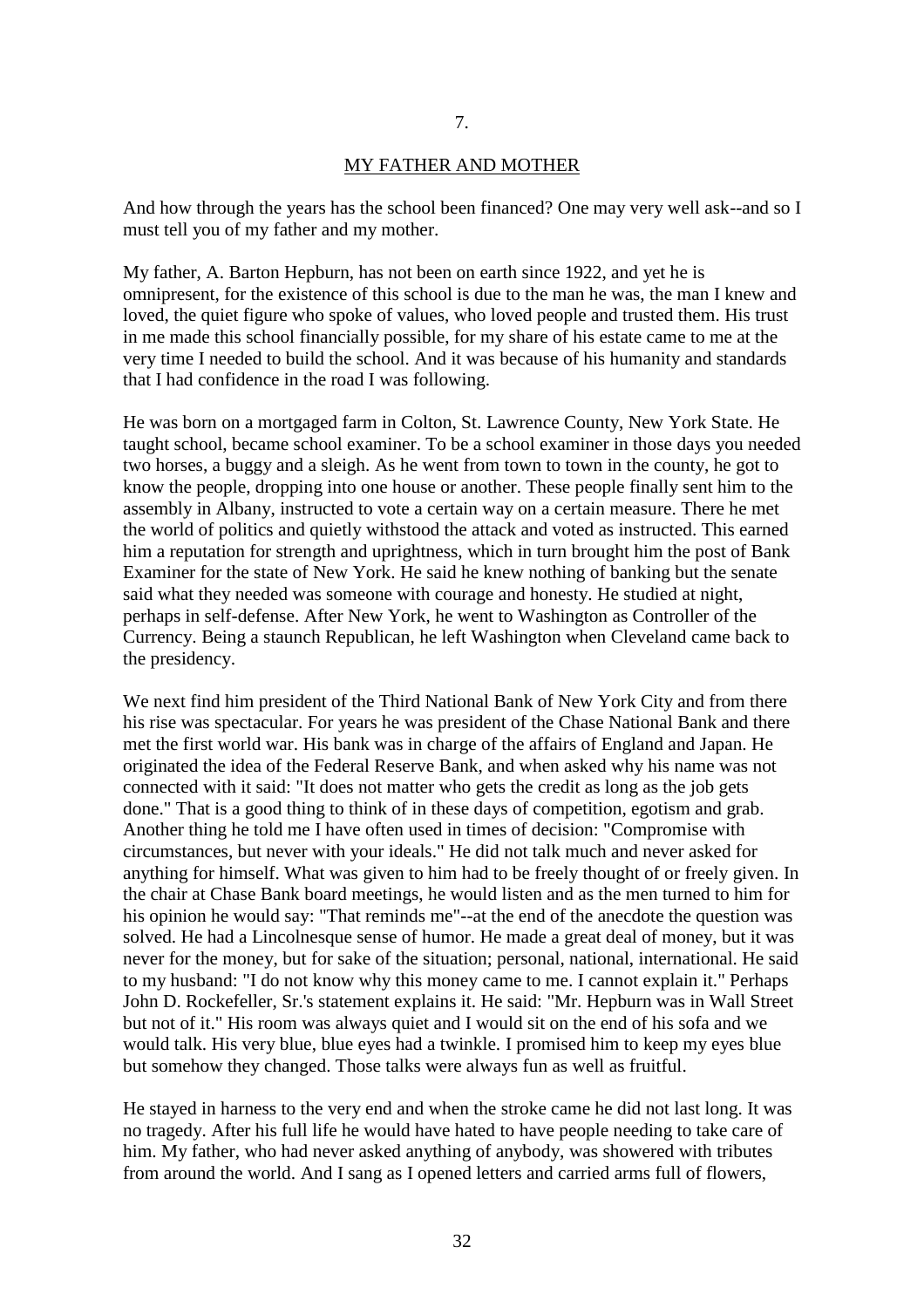because the tributes came and came and he could not stop them. That was what the world thought of him. So you see, he is very important to High Mowing in many ways and the story is incomplete without him.

From the very beginning there has been love of people on this hill, and perhaps this love of people came first from him who made it financially possible. That makes High Mowing a fitting place for just this kind of Waldorf School where Christian love is the very basis for its living.

\* \* \* \* \* \* \* \* \*

The story of my mother and her later financial backing (in the early fifties) is quite a different tale. My mother's name was Emily, which I understand means energetic. Coming from a farm by an old covered bridge over the Winooski River, near Montpelier, Vermont, she coped amazingly with the complexities of New York City into which she was tossed by my father's steadily expanding world. I made life difficult for her at times, or maybe most of the time. I took up barefoot dancing somewhat akin to Isadora Duncan's. This was "not done" as my kind friends wrote me and as mother told me until she discovered she could raise money for her charities through my dancing. Then came osteopathy, another outcast world. I did, however, go to college (Wellesley). This mother approved of as she said I was still too naive to "come out." My marriage into the navy she approved of also, even though it gave me a come-and-go husband. When he was away I had complete charge of the children, had to be both father and mother to three boys and a girl. I became, of course, interested in schools. This took me to the Edgewood School in Greenwich, Connecticut, a John Dewey School. This again worried mother: Would her grandchildren get to college--whom would they marry? As they were still pre-adolescent I thought it somewhat premature.

When I left Greenwich and established a school at High Mowing, strangely from then on, Mother relaxed. It was fascinating to watch her. She liked the students. She liked my title of principal, perhaps not realizing that I had virtually given it to myself. She visited. I can see her sitting in a big chair watching the *Mikado*, thoroughly enjoying the picture which consisted very much of costumes she herself had brought back from Japan. This enthusiasm resulted in giving the school the money to build the wing! At last Mother had fully accepted her unconventional daughter.

\* \* \* \* \* \* \* \* \*

For many years, until 1957, the school was my personal property. Only the lower school belonged to the school. (Property was necessary for their corporation. So I bought the lower school and gave it to the Board of Trustees.)

The other buildings had been a home for my children for years. Although they had left college and married and lived elsewhere, they still kept coming back and I did not want to break threads. Finally they all agreed that the school should have the buildings--as they could come back anyway in summer. And so in 1957 at a faculty and trustee meeting, I handed over the buildings and the land to the school, with the stipulation that should the school close, the land should be given to some group working with Rudolf Steiner ideals. The faculty in gracious gratitude stated that I must have the right to live in it, in my house, as long as I wished.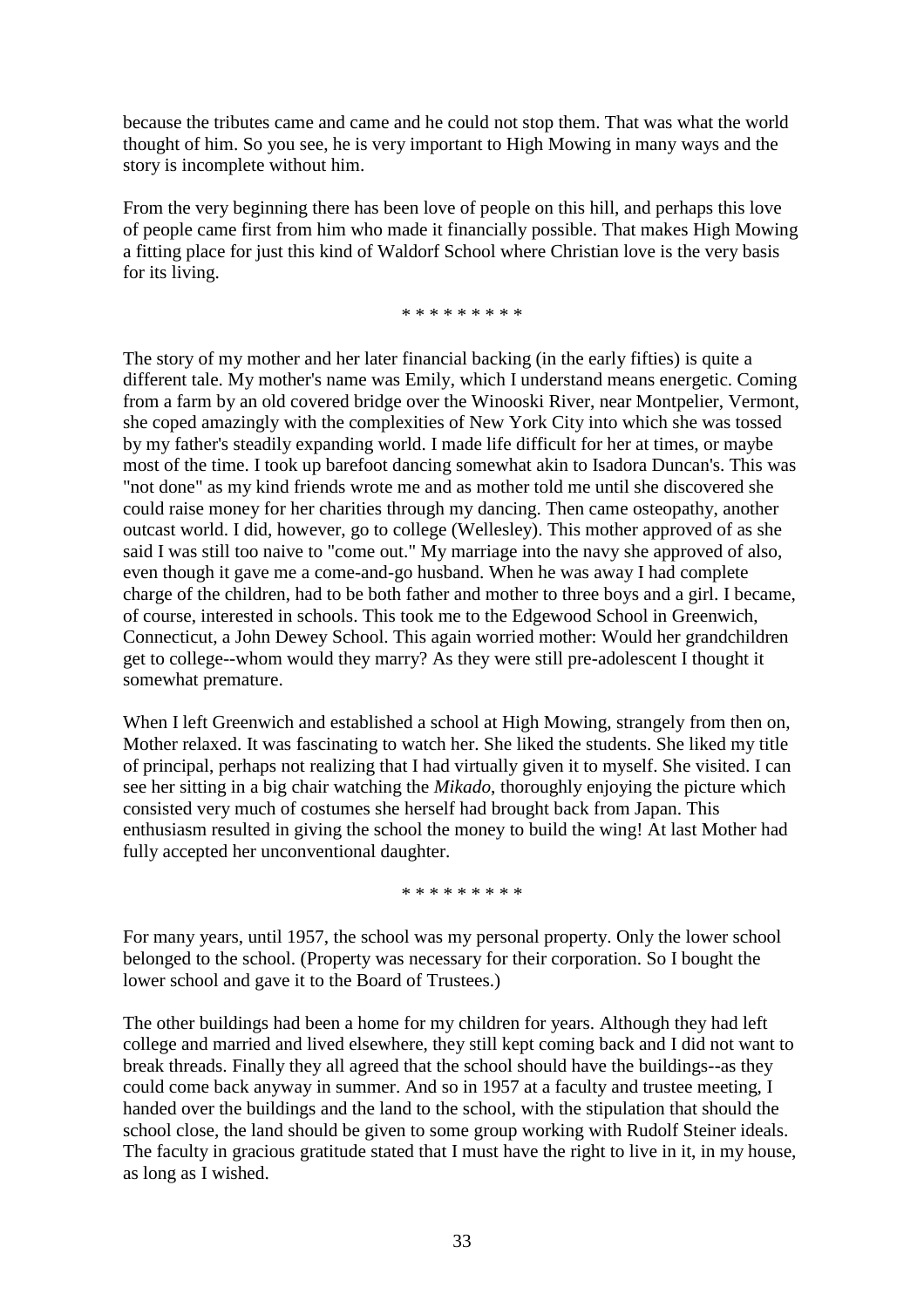#### APPLICATIONS AND ACCREDITATION

High Mowing's approach to parents from the outside world is varied, interesting and perhaps unusual. Believing in reincarnation as we do, this life on earth is only a span of time in an endless spiral of striving. Anything we can do to help, helps forever. Therefore why has this family come, what do they want, will they see what is on the Hill and so be fed? What the students noticed, what they comment on as they go through the school is most revealing. Where they stood academically is not so important as what they are seeking. Many unbalanced children have been sent by doctors and friends because of what we had done in balancing some other child. The medical angle we are not equipped to cope with and will not touch. It is not possible for us to work with a psychiatrist--and a psychiatric child is apt to be hopelessly intellectually introverted. We are not a school for "problem" children unless everyone today is a problem child, especially in the field of balancing the thinking, feeling and willing, which is the secret of our endeavor. The thinking world is universal and can be taught directly--a fact is a fact, a tree is a tree. However, we find that even in this world the memory has been stressed more than the thinking. The memory, useful and needful as it is, is only a corner of the world of thought and does not make a thinker any more than the knack for portraiture makes a great painter. Therefore, we hope to help the students to think. The feeling world cannot be taught directly; it is a deeply individual world made of all the reactions of each one in all their years. We try to touch it in two ways--in the classroom by appealing to the imagination- the picture part of the mind which is always warmed with feeling. If the imagination can be caught the memory is brought alive. This is done by offering realities not abstractions, by painting characters in words not merely dates and battles. Or in science, giving the experiment first and then the definition. The second way is through the arts--the creative side, be it painting, eurythmy, music, ceramics, drama. There the student is involved from the inside out and has a feeling of being, of belonging. If the two aspects of thinking and feeling can be balanced, it is interesting to watch how the will, the activities take on a purposefulness and a sanity.

With this point of view we watch and question the new comer. The academic record we ask for as much to decide what they could do as what they have done. There is also the questionnaire, which is a character sketch, a picture of their interests, and totally nonacademic.

Since asking direct questions of the young, especially by an adult who is faculty, is obviously not fruitful (well darling what did you do in school today?) I wrest a student from study hall and send the two on a journey of the school with the injunction to ask and answer all questions. A ball of misery will often come back with a broad smile or sometimes a dubious frown. It is important to us that the student himself wants to come. Meantime, I question the parents as to background. All this takes time, but accepting a student at High Mowing is a very important event in his or her life and an important decision on the part of the school, a responsibility to spiritual values. Whatever the wisdom one has it is not always adequate and mistakes are made of course, but not too often.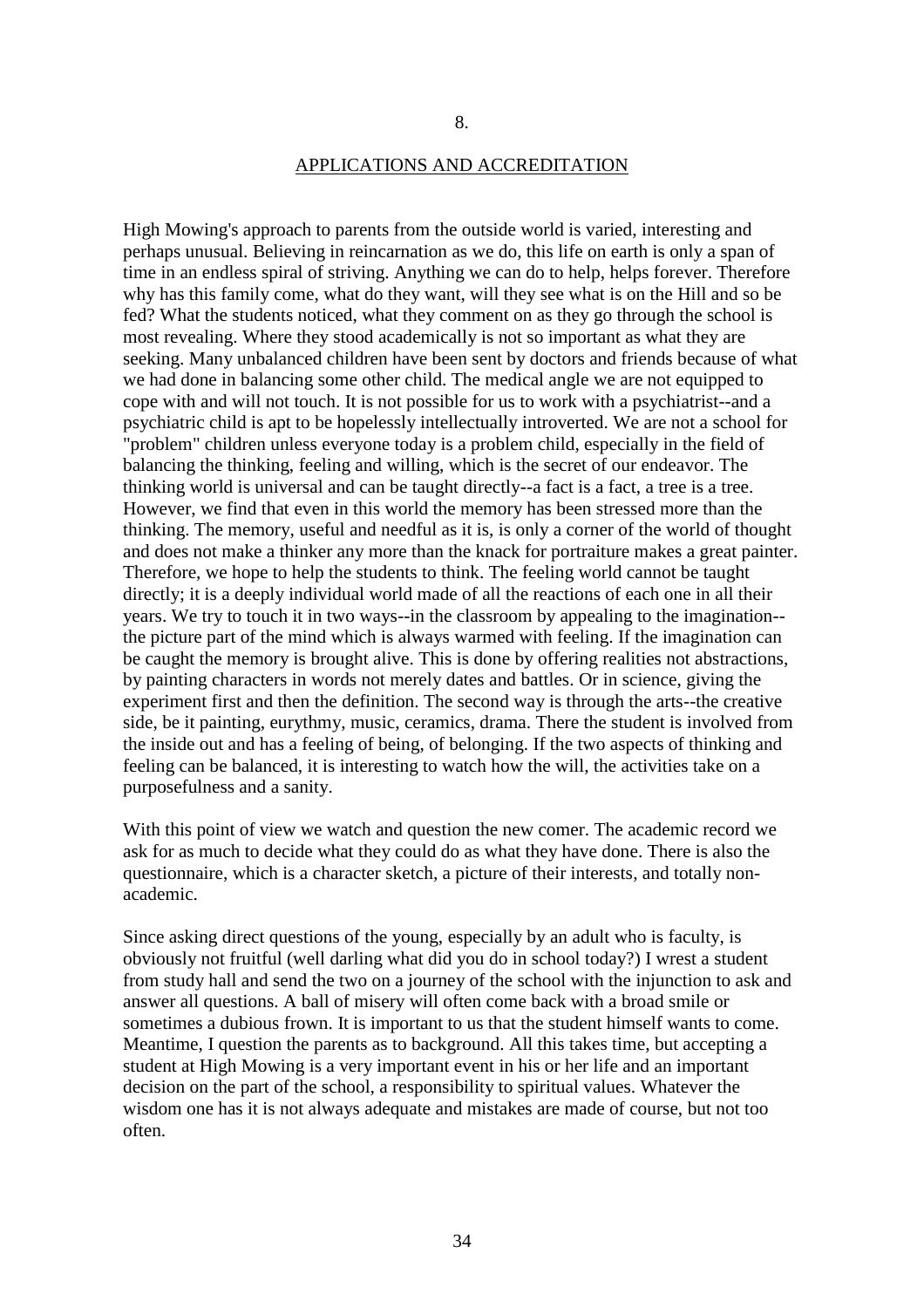In the early years we had to hope to fill the school and there was not much choice. Later we were flooded with applications. This is due partly to our reputation, but also to the fact of our creative work. For a time the young brought the parents, sometimes bewildered parents or hopeful parents. The young are apt to come because of the creative work. They are seeking for something that is their own. This they find in the studios. Given that outlet for their ego drive they will accept the academic forms. This they must do because the school prepares for college. They ask for the truth and no one could quarrel with that, difficult as it may be to untangle these days. Once at the end of an interview a boy said to me: "This is the first school I have visited that has told me the truth." I did not pursue the subject.

Formal academic accreditation is not important in the overall picture of young people coming to High Mowing. But particularly in the beginning it was necessary for the school to be accepted by the outside world. And through a chain of coincidences we became accredited the second year of the school in 1944!

At this point the story of Middlebury College should be told: As a graduate, my father left money in his will to endow a college for women. This was in 1921. Middlebury refused it. The money therefore came back into his estate and made possible the founding of High Mowing.

The second year of the school two graduates wanting to go to Middlebury asked me if they would have to take college board examinations. I should have said: "Of course, we are not accredited." Instead I said: "Why don't you write and ask?" We had already gone to the college and had met the Dean of Admissions. Middlebury had been my father's college and he had given a large and hideous (I'm afraid) dormitory. I mentioned it to the Dean with apologies. Somehow word got around that Mr. Hepburn's daughter was there and the president appeared and asked me to luncheon. A dignified and solemn affair. But we had made a real contact.

As a result of my suggestion the girls wrote. It seems that the Dean was on the College Board Admissions Committee, which none of us knew. She wrote back that she would accept the girls and put the school on one year's trial if I would be willing to have them as "guinea pigs" (not her phrase). I was more than willing as High Mowing School could be proud of them. It seems she did watch them carefully. The only comment she made was to ask one of them not to climb on the roofs. The result was that we became accredited in our second year, which was unprecedented, because legally it took five years. The Dean was only at Middlebury two years and also resigned from the College Accrediting Board. Was she only there to welcome us?

The New England Accrediting Committee was soon dissolved and the task of accrediting fell upon the New England Association of Colleges and Secondary Schools. By the time they became organized we had been accredited ten years and were up for a re-evaluation. I sent in our name. At the annual meeting only two names were announced as re-accredited- -St. Paul's and High Mowing. It made a pleasant echo in the room. The committee was still working on the others. That gave us ten more years to grow.

The result of the next examination for accreditation was disappointing: We were not accepted. We had to answer page after page of questions--each faculty member, each department. In those ten years the Association had become thoroughly organized. As I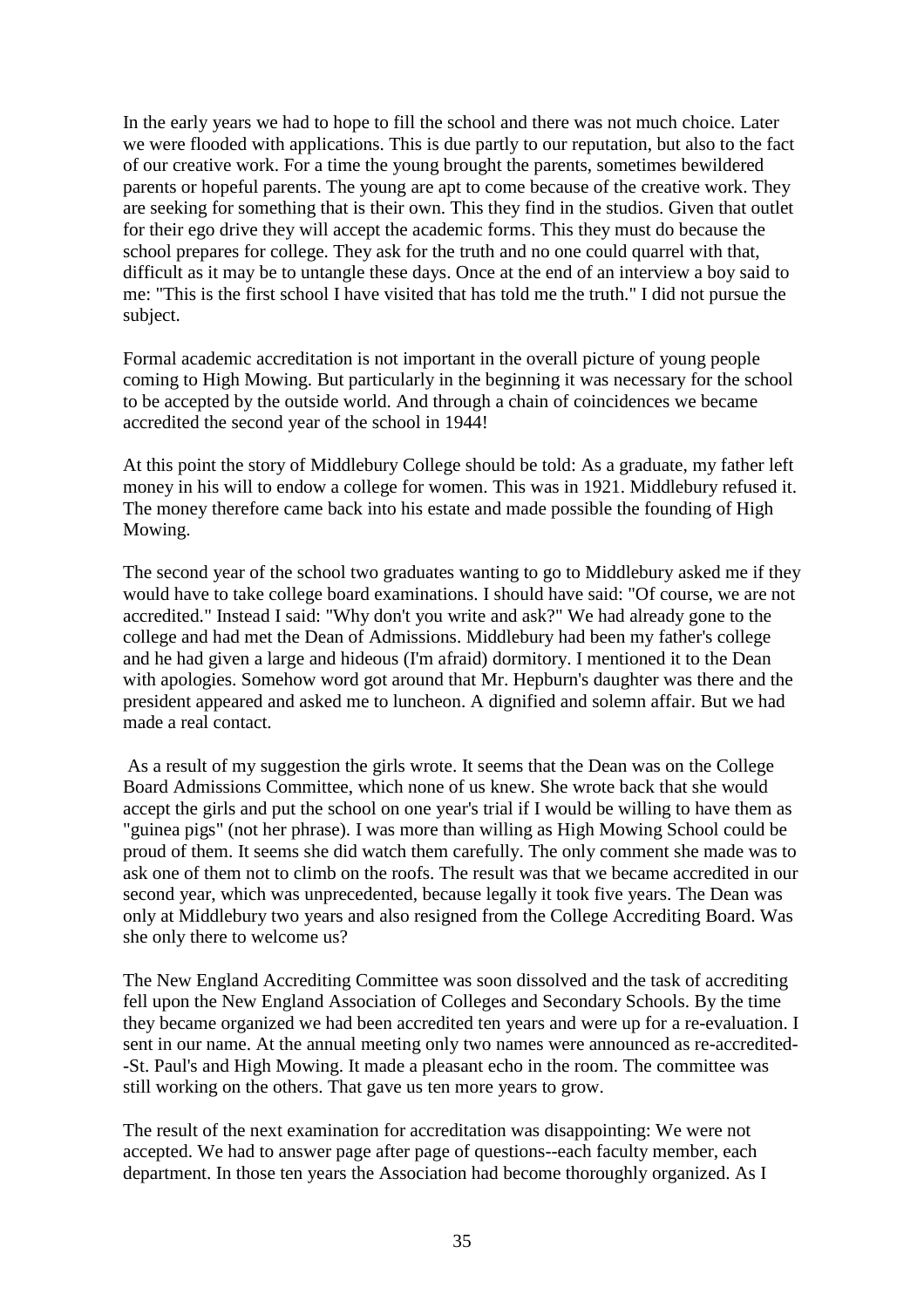tried to answer the questions, I realized that we did not fit the established categories. Luckily there was space at the end for comments and I spent much time writing essays trying to explain our school.

There may have been other difficulties but two main ones stood out. Since my money paid the yearly school deficit, there was no ten year security as to the continuance of the school. The other was a fear and an absolute lack of understanding of the spiritual basis on which we were built. We were told we were not living up to our professed objective. (They seemed to think they understood what it was.) Since we were merely a group of human beings this was probably true, but could any human group reach the ideal we strive for?

We wondered what would happen to our standing. First in the summer we encountered parents of incoming students. Only one withdrew his daughter because we were not accredited. The next spring only one small western college refused us. A branch of the University of California wrote that because we were not accredited, the student must have above a B average--then two weeks later another letter came to the family saying that they had looked us up and considered us accredited. In those long years we had built up a reputation! So much for the past.

In the hurly-burly of these days, accreditation is becoming less and less important. One does not know where things will lead, but at the moment we see no need even to try for accreditation. High Mowing School will always be grateful to the Dean of Students at Middlebury and the twenty year span given us to build.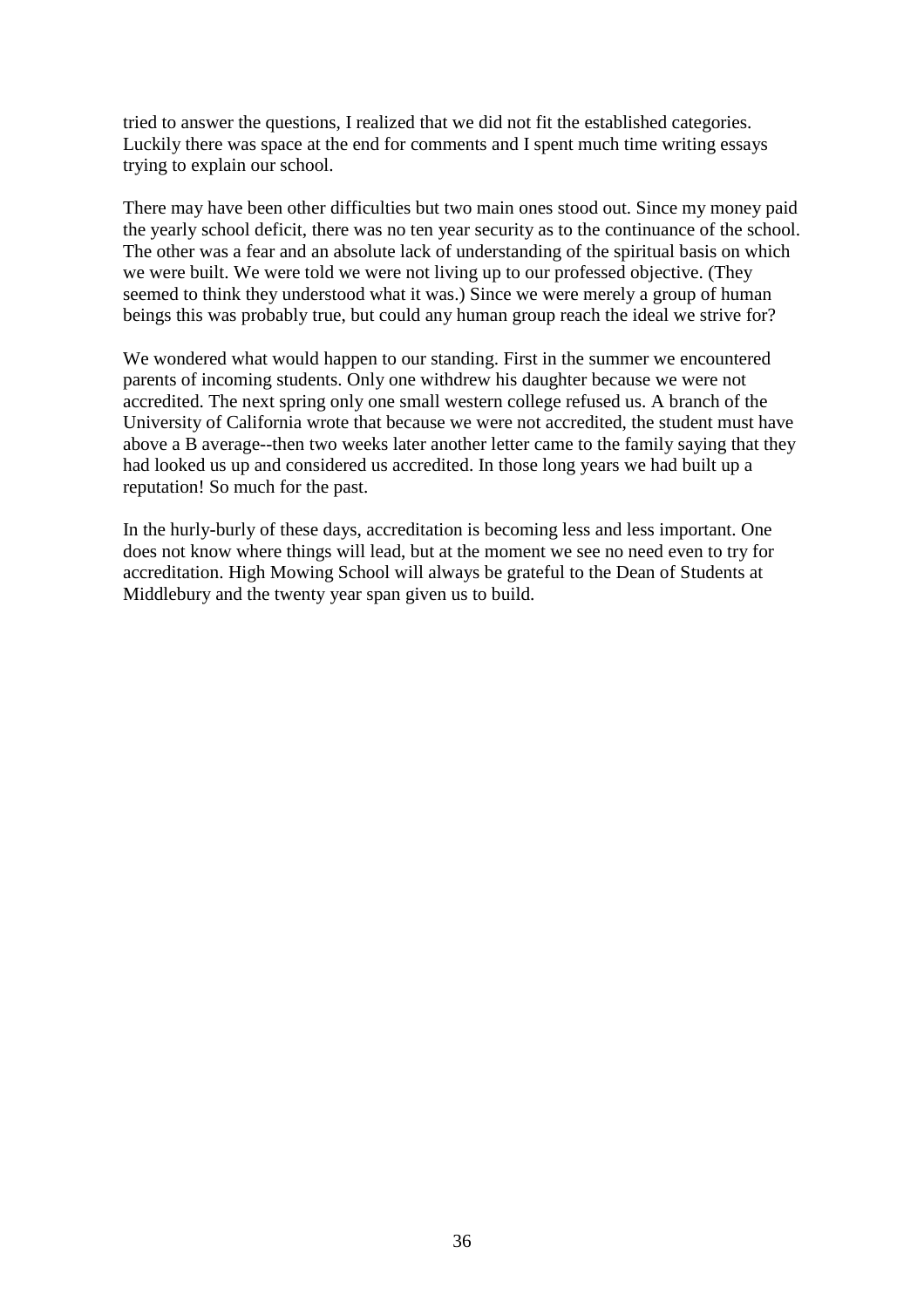# 9.

#### **CHAPEL**

Back in the beginning of changing the deserted farm to a home, between the main house and the smaller house stood a shed; its uneven gable was of wide and narrow beams, its walls, old weathered beams. It had its music even then; the good west wind whistling between its gray boards. The floor was dirt and there was an old well in the middle. The entire space was littered with the most amazing assortment of things "that must not be thrown away as they might come in useful": Old magazines, the lost part of the weathervane (the rooster's tail which we actually recognized with glee and put back to complete his dignity as he welcomed the world). There were piles of twiggy wood, broken furniture, even an old corset and hooped skirt frame and so forth. We cleared the room, filled the well, and put down a good oak floor. Halfway down the room we built a comfortable fat chimney to house a Jacobean stone mantle that mother had sent up--a mantle that might have been of Shakespeare's time. We decided to have leaded windows to house the stained glass I had brought back from Rheims in 1919. Two were from a chateau, but the third was from some lost church and with reverence we gave it a suitable home. The orange color framing its circle was most unusual and the horse by the man's figure had four heads--the eagle, the lion, the bull and the man. Six quartered oak, carved, gothic posts I had found in the attic of an antique shop in the Hague rose above the mantelpiece; a death's head on one and on another an admonitory monk with an upraised warning finger, very severe. Between these we made a niche to house the lamb. Being addicted to lambs, I had found this one somewhere in New York. He came from China about 300 B.C. If Alexander the Great had gotten that far East, as he so longed to do, he might have known the lamb, or not. Two lamps hung from the peak of the roof, one from a church in Italy, the other in bronze from 18th century Holland. They had hung in our house in the Hague which had many high ceilings. We put a grand piano in the room and comfortable chairs and a sofa. We used it as a cool summer living room but even then we called it: "the chapel."

When the house became a school there was very little to do. One day out motoring, I saw the long, early New England benches by the side of the road in a town that ,was "doing over" its church. I said: "Save them, I'm coming back," and they did. Somewhere I found the early iron candelabra for each side of the fireplace. Mother gave us the copy of the stone, carved, colored Madonna. It was pure Renaissance but I never could discover who had done the original. This we put over the mantelpiece and moved the lamb to the table on the left with the candelabra near an early, Italian, velvet chair. In his new home he sat happily. He was made of soft, creamy stone and his nose had been worn quite shiny by hands that had caressed it. Whose hands we shall never know although it is pleasant to wonder, for he must have been loved. Now, again many hands quietly caressed him as they left the chapel.

Chapel time is vesper time, the end of one week or the beginning of another. As you enter the door, you can drop the bits and pieces of daily irritations, step into the candlelight and face the Madonna. Beneath her in winter is the warmth of a fire, in summer, flowers. It is a soft-lit different world, far from every day. We sing a vesper hymn, an adaptation by Mr. Steward of the morning verse, set to music by Mr. Tallarico. For years Mr. Tallarico sat beaming at the piano, an instrument he seemed to toy with, touching its many keys up and down to his will, leading the singing with the sensitivity of his touch, filling the room with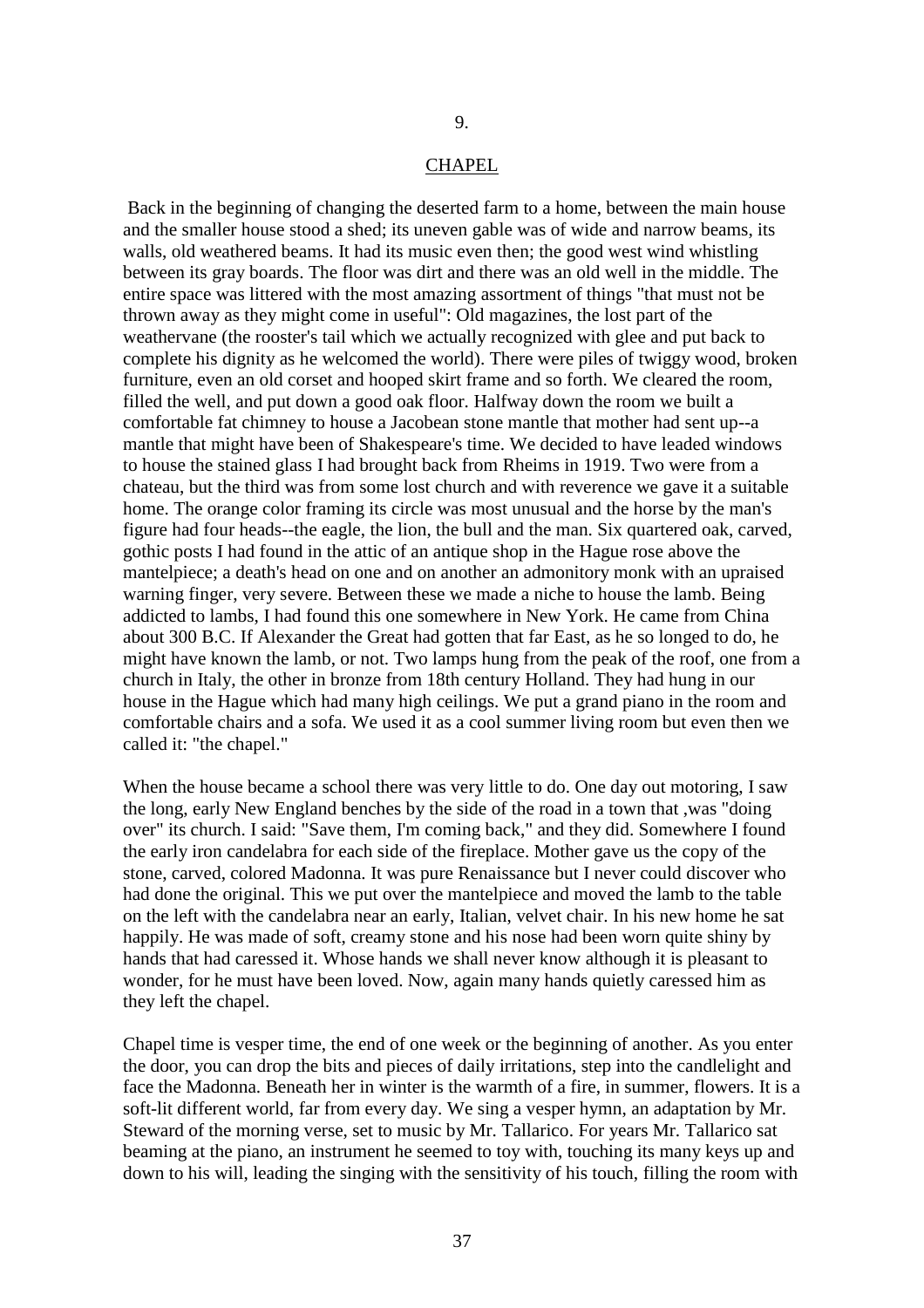music. The service ends with: "Rise and close with 55" and you file slowly back to the everyday world.

In the service are the hymns, Lord's Prayer and a talk--you notice I do not say "sermon." The framework of the talks are seasonal: St. Michael and his strength, and the meaning of fall. Always Keat's "Ode to Autumn" and Shelley's "Ode to the West Wind"--the west wind who is our most familiar friend, cooling the hill in summer, gleefully howling in winter, playing sculptor with the snow, especially in the courtyard where the snow is swirled into most excellent modern forms. Often we have the lives of the great initiate leaders of the earlier religions building up to Advent and the Christ: Rama, Krishna, Buddha, Orpheus, Moses. For the beginning of Christmas we have an advent service. The second week we have a carol singing service interspersed with poems as a relief from the singing. The last Sunday before vacation comes our Nativity in the big room, but more of that in the next chapter.

The winter and spring services are varied. If preaching were the solution to the world's problems; if the voices from all the pulpits of all the ages gave the answer, the world would be a very different place. So we do not preach. However, sometimes one can lift a problem or a point of view that is a reality in the school to a higher level, raise it out of the everyday and, speaking in pictures, point out values. If it is recognized as actual and true and living in our midst, it can be telling even if it seems like a parable. Or one can read from Emily Dickinson or Robert Frost or Walden in the winter. Mr. Ege took chapel when he was on the Hill. Mr. Karl has done it many times.

At Easter time when we are at school, each morning at assembly from Palm Sunday to Easter, I tell of the deeds and words of Christ Jesus as he led the world to the events of Good Friday, that he might give the world the event of Easter Sunday. In the chapel at the Easter service, each one is given a candle at the door. There is much of the Messiah and a reading from the Bible. As we sing the Hallelujah, candle by candle is lit from the candelabra by the lamb. Slowly the light grows and grows until the room is aglow. Each carrying a candle, the students file slowly out. It is interesting that some blowout the candle, but many do not.

Our last chapel service of the year is Baccalaureate and comes on the Thursday before graduation. We have a visiting clergyman for emphasis and importance.

There are two poems by Dr. Steiner that we repeat quite often: "To Wonder at Beauty" and "May the Events Which Seek Me." This last was startlingly appropriate for our service after the fire. For we had a service that Sunday evening with the lamb and the two candlesticks. What made everything so poignant was that the lamb had been saved. . He had evidently dived nose first into the fire and he now bears evidence of being a black sheep. But he was saved and we ignore the blackness and caress his nose as before.

One of the fine and heartening realizations that came out of the flames (and there are many) was how much the lamb and the chapel had meant to the school. The boy that brought the lab across the campus to safety was literally mobbed. Several alumni wrote: "If the lamb was saved, the heart of the school is saved."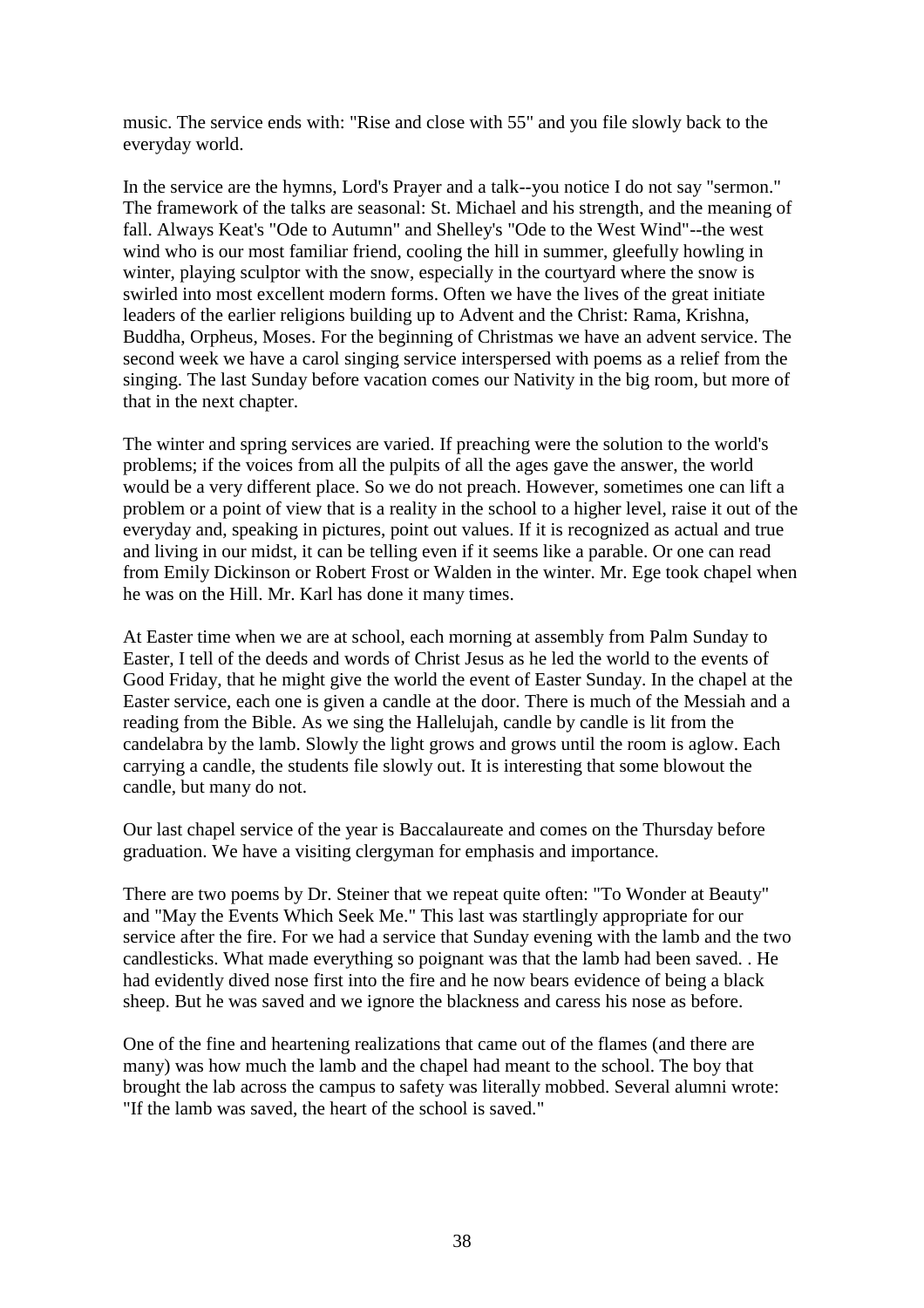# 10.

#### CHRISTMAS

High Mowing is rich in Christmas reverence and Christmas frolic. The chapel services through Advent lead up to the high event of the season--the Nativity.

"The Nativity" at High Mowing grew out of one held at the Edgewood School--the Christmas story told in music, pantomime and song. It was worked out by the five seniors of the first graduating class, who had come up with us from Edgewood. Its form changed and adapted itself to our big room with its heaven-sent balcony. Between the two windows we built a shed of old beams and boards so that it looked even like part of the room. This was curtained with skrim to hide the crèche until the angels came to open them. A Christmas tree with thirty-three red roses and the signs of the zodiac and candles balance the balcony. Above the crèche shines a star, a many pointed star from Italy. The curtain is closed and everyone--shepherds, angels, Mary and Joseph gather behind to sing "Prelude Thought to Christmas." Slowly the curtain opens to find Mary sitting on the steps listening to heavenly strains (from Palestrina) while the angels gather on the balcony, until her hearing becomes sight as Gabriel comes down to her. Then the vision (angels and Gabriel) vanishes heavenward to the "Gloria in Excelsis Deo" written for us by a student, who then took himself to Harvard to major in music.

Then comes the voyage to the inn in pantomime to an early English carol. Joseph and Mary cross to the inn and Joseph raps with his staff. The inn keeper stepping from behind the curtain is distressed for there is no room at the inn, then realizes as he meets Mary's quiet look that something must be done. Worried, bewildered, he finally thinks of the shed and leads Mary and Joseph to it. He closes them within the curtain and goes back with a worried shake of the head.

The music now changes to an old Greek folk song, "Shepherds On This Hill." The shepherds are apt to be many as they are our masculine singing group, led by a boy with a recorder. They straggle in, cold and weary and settle down to sleep. The angels, singing the same melody, descend and form a moving curtain in front of the crèche. They wake the shepherds to wonder, and joining the angels in song the shepherds move to the manger. Joseph receives their gifts and Mary shows the child--friendly, human. Then the shepherds move away to wait under the angel balcony.

The music changes to an early carol in a formal Byzantine mood as the kings come with their gift bearers, stately and magnificent in garb that came literally from the East. They cross the room, over and back and over again, a long stately voyage. They point to the star, find their way, and one by one present their gifts and then stand by the Christmas tree.

The Nativity closes with a full chorus of the "Gloria" and finally the "Sanctus." The picture now seems like a Renaissance painting. The crèche in the center, angels above and around, shepherds to the right, kings to the left. The entire picture grew from the space of the room, the balcony, the steps, from music we found and music written for us, from materials given by friends and relations that had been to the East or had searched in their attics: a Nativity that grew at High Mowing. Every year it has been the same, almost step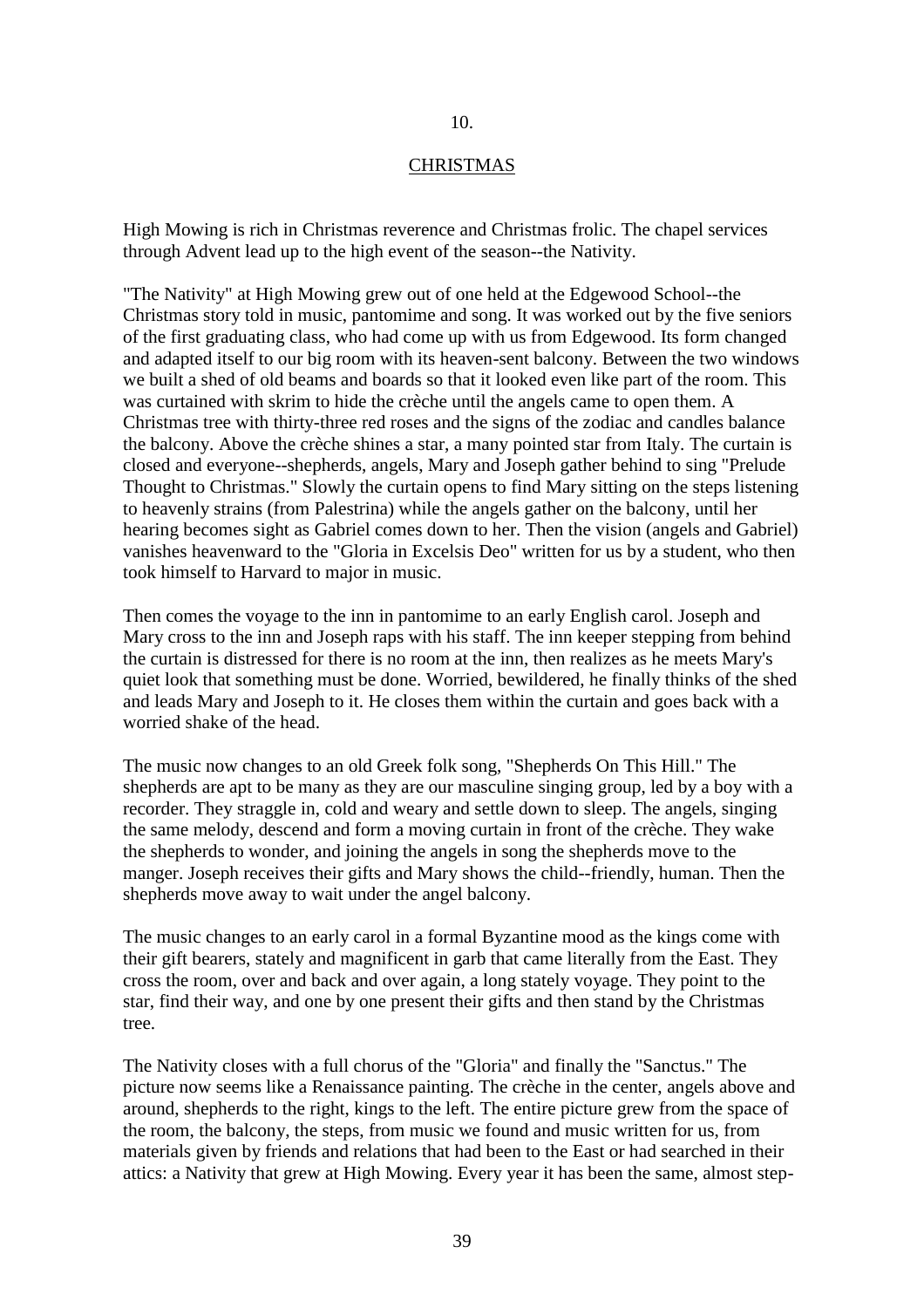by-step and note-by-note, and every year it is different because of the individuality of those who move through it.

We also have a "Little Nativity," as we call it. When we had a lower school they gave it to us. When the lower school closed, the high school found themselves without it and they demanded that the freshmen give it to us. So we still have it, now performed by the seventh and eighth grades. It is entirely different in mood, being the medieval shepherd play from Oberhausen. You are in a church with the men on one side and the women on the other (presumably). One of the guilds of the town is presenting the story. As in medieval fashion, it is a delightful mixture of comedy and reverence. There are three shepherds, Mary and Joseph, an invisible ass, lots of straw in the manger and a host of angels led by Gabriel. They all come on singing "Adeste Fidelis" and Gabriel makes a formal presentation. Then they move to their seats, leaving Mary and Gabriel.

After the annunciation comes the shepherd scene. They are lost and hungry and human as they tell us, sitting and eating before going to sleep. One is an old man who moves with difficulty but sees angels clearly. Between each scene the children walk singing a carol: "How Far Is It to Bethlehem," "Lo, How a Rose E'er Blooming," "Gloria," "Silent Night." There is an appealing naivete to it all.

There is yet another Christmas festivity at High Mowing. We have the "Little Nativity" the Wednesday before we go home, in the late afternoon at sunset time. Then comes a carol supper. For a week the dining room has been candlelit and festive with greenery from our woods. At this supper we sing between bites, one table or another starting a carol. Fools appear, one, two, sometimes three and their antics are various. Finally the party begins in the big room. The yule log is brought in by the fools as we all sing: "Deck the Halls." Then I take a fool's hand and move into a circle. Each one takes hands until the long line winds in and in. Then I turn and unwind until I can mount the stairs to the balcony, up to the third floor, around a chair and down again. "Here We Come a Wassailing" echoes loud and soft, punctured with squeals and giggles. Back into the big room we wind again into a circle and out. This is apt to be mixed and muddled with incipient tragedy, but very popular.

After this the Shepherd Story from St. Luke is read in all the languages the Hill can offer. We have had as many as twelve. A faculty child reads the English so everyone will remember what the story is about. An alumnus has been coming back lately to read the story in the original Greek. Someone offers the Latin of the Vulgate--in the early days Dr. Thompson did it. The French and German are read by the students, and sometimes there is Spanish, Norwegian, Hungarian, Swedish, Czech. These other languages are apt to be faculty. Some who have gone on come back to read it. The origin of this is poignant. In 1942 as Christmas approached we watched the war misery across the ocean. There was an Englishman with us and we mentioned Dunkirk, that bitter time when England standing alone had its back to the channel, the time Churchill called "England's darkest hour"--the time when every boat, ship, anything that could float rushed to bring the English army home--the time when a blessed fog came down from above, cloaking and helping the exodus. Every year since, we have read the Shepherd Story from St. Luke at the Christmas party.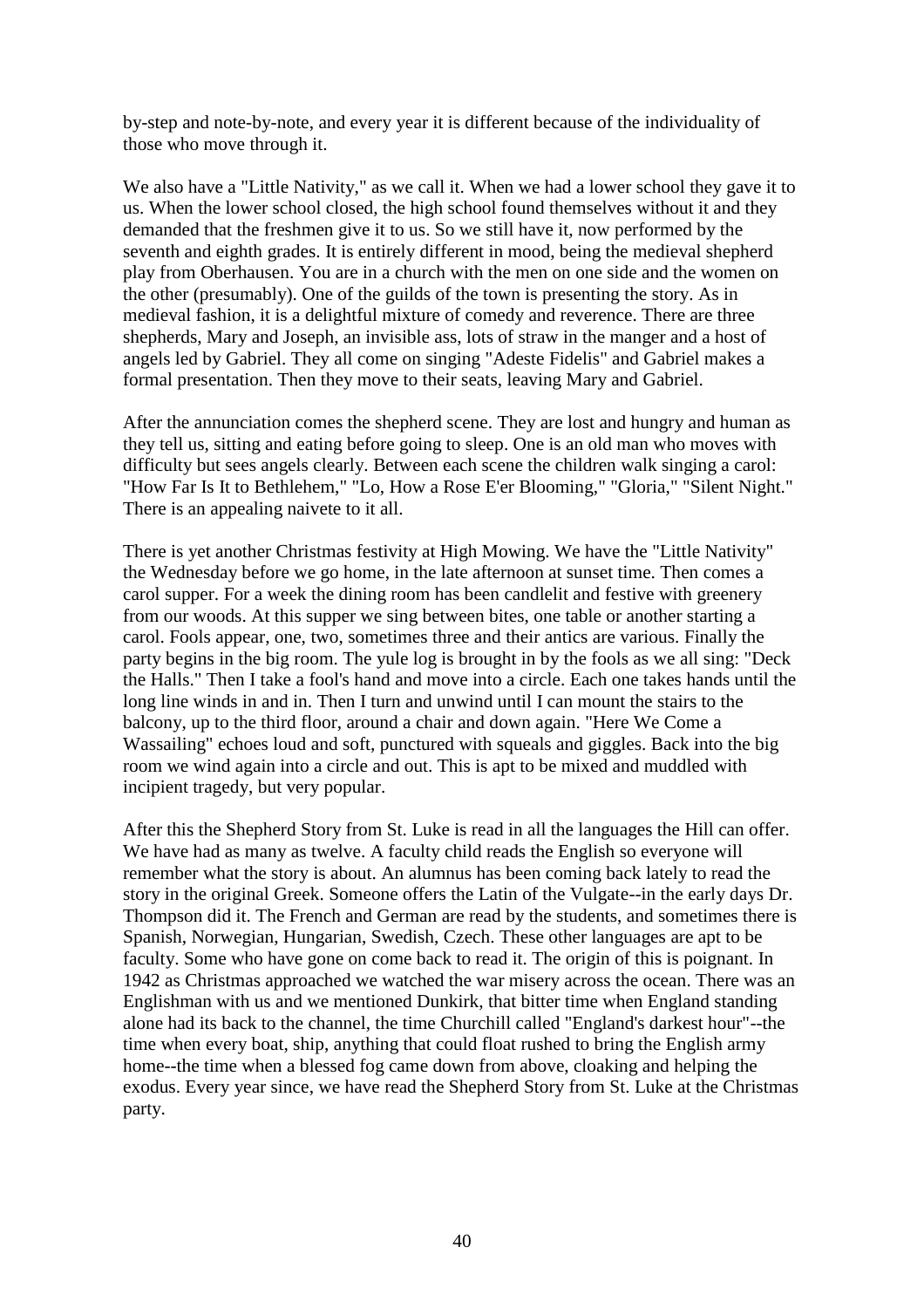The next event in the party, the senior class does the "Partridge in a Pear Tree" in eurythmy, then come French and German carols. The fools have intermittent fun and throw candy down from the balcony for everyone to scramble for.

Each year I have given books to the school. They are waiting under the Christmas tree and as I call a fool to get them there is a scramble and a large flower of rose-petal faces surrounds my chair as I give them out. The climax, however, is the Christmas book given to me by the school. The students have been working for weeks. Each page is hand done and the book is bound each year with a different material. The year we could have a copper cover signified the end of the war. This custom started in 1942 and the pile had grown in height and variety as it lay on the chest at the end of the living room in the old house. Their burning is perhaps the greatest loss of the fire. There was real beauty, real poetry and tireless effort in those books, unique, alive and irreplaceable. A committee of students led the endeavors and it was entirely student work. I had always felt that those books were visible evidence of the heart of High Mowing, through work both academic and creative.

I would like to quote three poems that somehow have been saved from the lost books, to insure the recognition of the quality of what has been here.

# (1) Silence

Looking into the world I ask the question that everyone asks The question that troubles the soul; "Why, O Lord, am I here?" Silence and the throbbing of life are all I hear. "What, O Lord, am I to do here?" Silence and the breathing of living things. "Where, O Lord, in anger I ask am I to find you?" Silence, soft silence, sensitive silence, Sanctimonious silence. My answer was in the silence And it was life that answered me also.

(2) The Tarn

I saw you first when I had climbed a hill Holding the secrets of the moor. You seemed Part of all the sadness of the world, Part of all that wistful hearts had dreamed. Star points have nestled in your silver soul, Sunlight has touched you passing by; There is no whisper that you have not heard Cold and inviolate, underneath the sky.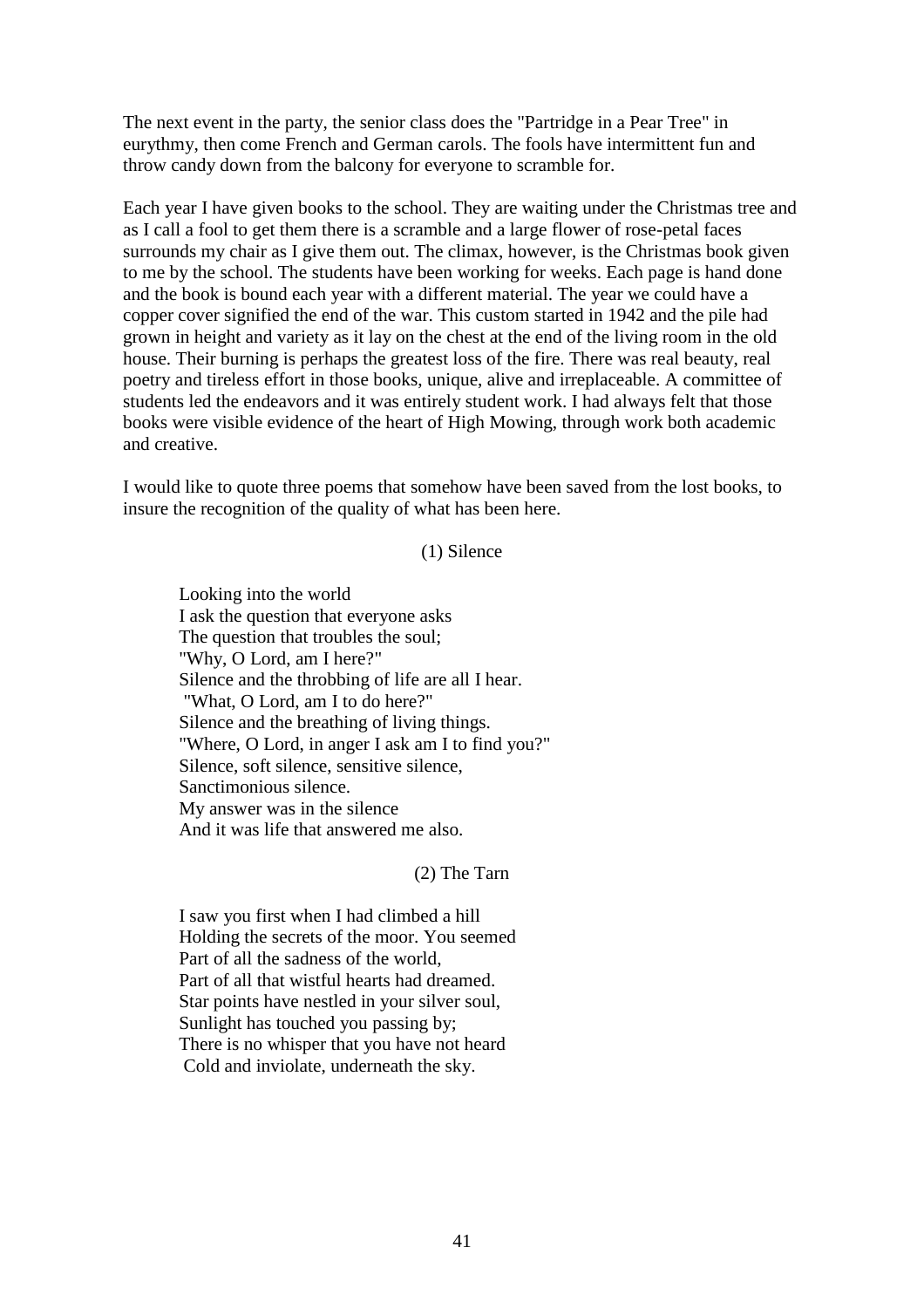Now leave me alone with God For I have seen and heard What I would discuss With Him. Give me leave to go Where only the wild cry of deer and partridge break upon the songs of bird and plant. For I would hear only these voices that speak with the tongue of God.

After the fire, on St. Valentine's Day, the students gave me a book. The cover was a box made from wood saved from my house. The inside pages, stressing the sun again and again, were many more than at Christmas, until as I turned them page by page, I realized that it was a New Year Book and almost a roll call book. And withal it had the quality of the Phoenix.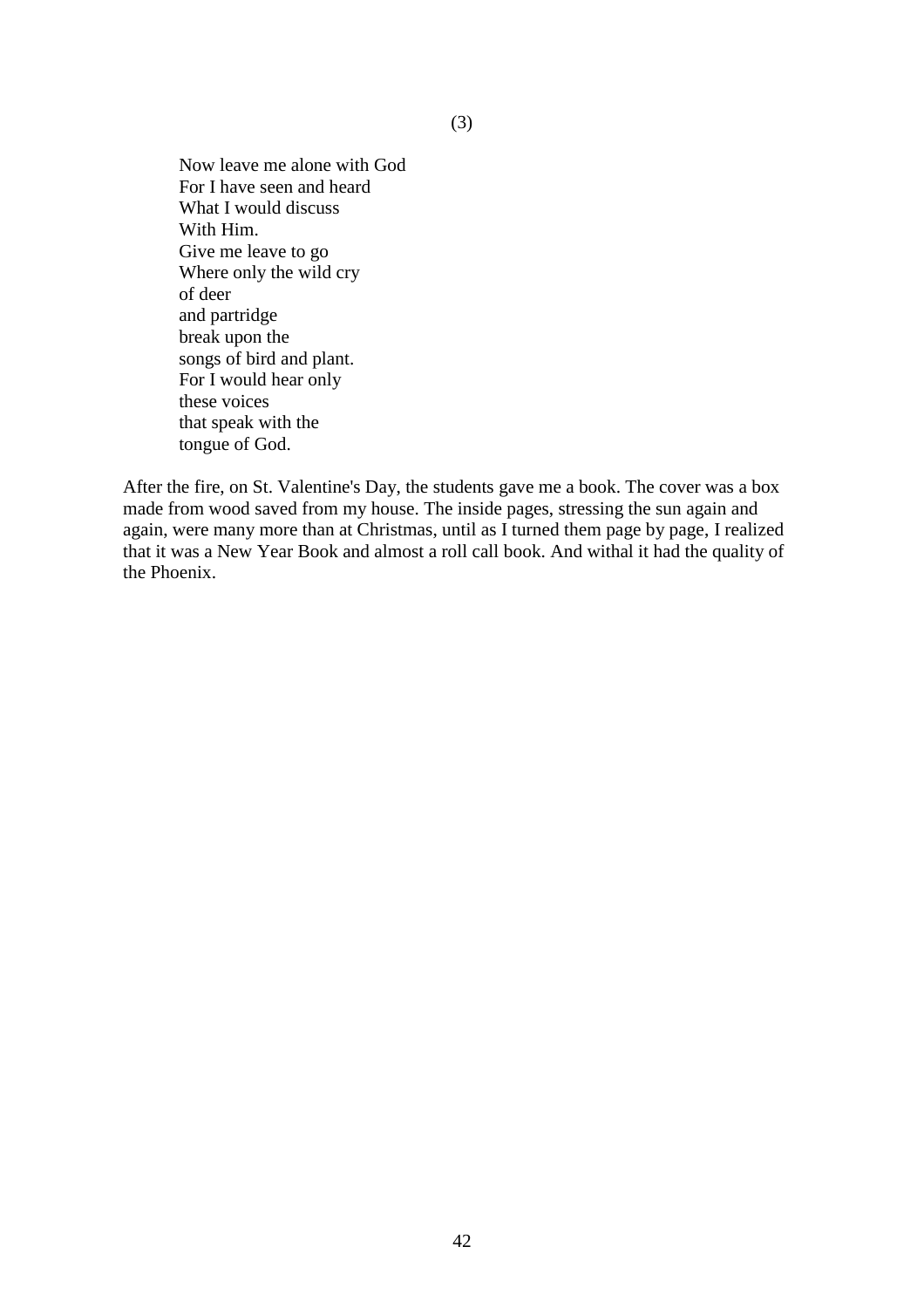#### THE SAGA OF EURYTHMY

The problem of launching Eurythmy at High Mowing was interesting. We had wanted to have it for years before we found someone with enough official credit to be allowed to teach it according to the rules from Dornach. Then Miriam Wallace came. She was alive to her busy fingertips with wisdom and experience, especially in Curative Eurythmy. What she did for several children was spectacular, especially in restoring speech and movement to one boy who had been accidentally shot in the face. Unfortunately, the word Eurythmy grew to have a curative connotation and the students decided that they were very normal and healthy. Forcing in the creative fields does not work, and so in spite of Mrs. Wallace's real contribution, both as an eurythmist and as an alive and perceptive person, we had not yet achieved our goal.

I then asked Dr. Winkler about Sabina Nordoff. He said because of her wide experience she could answer the girls' questions about ballet and Martha Graham, and he said that the boys would fall in love with her, which she could cope with. I asked her one sunny day here on the terrace. She trembled, then her eye lighted. She stood quietly for a while looking at the hills and then she accepted. Sabina had been brought up in Eurythmy- almost with mother's milk--but being of a seeking nature she had also studied ballet and modern dance. She had even been on Broadway in *Oklahoma*. When I found her she was married with two children. She had gone back to Eurythmy, not only with content but with conviction. She had decided to use her creative reach to build as Dr. Steiner had asked. Today she strides through our fields and hills, through our halls and rooms, touching and culling the young as she passes. She comes for several three or four week periods a year, and over three-quarters of the school choose Eurythmy. Of that group, if they have a free period of study, we are apt to find them in the Eurythmy Studio. Her classes are a fertile field for our deeper points of view. She also has a talent for being on the Hill in times of crisis. At the dramatic passing of Mr. Piening, she gave her classes a picture of the meaning of death, death as an opening door and a going on, a picture of reincarnation. Mr. Piening, dedicated to our out-of-doors, had been overworking and we were worried as he was no longer young. But he wanted to get this and that done, eagerly, insistently. Then one morning at roll call, in front of the whole school, his heart gave out--suddenly and quietly. It was, of course, a great shock to all, but especially to the young. Sabina shifted her entire program to meet their need.

Again, she was the one who first smelt smoke on the night of the fire. She fled through smoke-filled rooms to find me and the telephone. Having lost everything she had brought to the Hill, she yet rallied to the children in and out of class. Crises are a fine drawn test.

All these years have culminated for Sabina in two structures: a studio and a home. Before the fire the alumni had been financing two rooms: the library and the Eurythmy studio were both being slowly built by the school, man and boy. The shape of the building is an octagon with three sides of large windows--the library is below, the studio above. The roof to the studio, a pointed, eight-sided figure, was built on its own floor. The day we "raised the roof" was silent and enthralling. Block by block placed at the corners, it slowly went up, hitch here, hitch there, to find at the end that it fitted --fitted exactly. This was greeted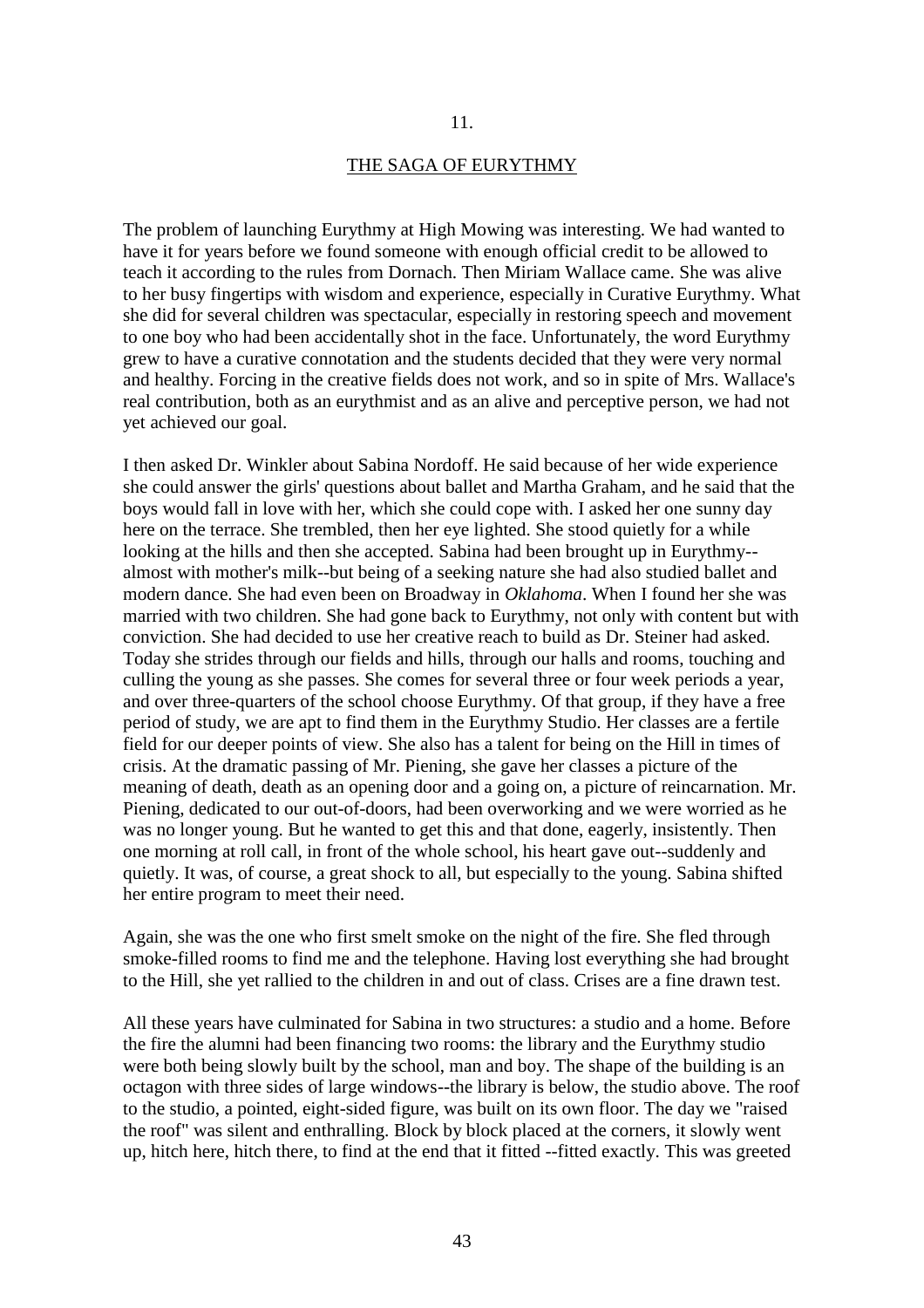with a shout and cheers and a great sense of homegrown accomplishment. At the peak of the ceiling hangs a delicate glass colored lantern--a gift from Toimi.

The walls of the studio are painted by an alumnus, John Eaton. John came to us from the wilds of Canada, at least from Ottawa, but with a love of the wilds beyond. At ninth grade he could not read or write. After years of frustration, of silent sitting in classrooms, he took hold of the Language Training we offered and when he left could read somewhat and write short, poetic pictures. He never learned to spell but he could draw and paint--great, strong, realistic animals of his Northland. On the Hill he met abstract painting and tried it, but always the strength of his realism shone through. Since he left us, he has been painting and painting, exhibiting in Ottawa and New York, London and Paris, and what is more practical: selling. An expert eurythmist while with us, he had kept in close touch with Sabina. His murals in the Eurythmy room are a complete synthesis of the rhythm of Eurythmy and realism and power.

Sabina had been talking for years of building a home up here, and she even waited patiently for years, then after the fire Bob Pittman "sliced off" the second floor of the "henhouse" with its gabled roof, a part of the old farm building, put it on rollers, trundled it through the orchard, and it is now peeking through apple trees on its own foundation. Sabina calls it the "ark," has brought all her lares and penates up and keeps telling us how much she loves it. I feel as though we had finally caught a butterfly.

In this story of Eurythmy we cannot tell of all the performances we have done, but some should be mentioned. Eurythmy and drama are so easily intermingled. It was a May Day evening and we had many parents. *The Boy With a Cart* by Christopher Frye necessitated a journey across South England. We had built a juniper chicken wire hedge in front of the length of the pool. The weather threatened and glowered and finally at curtain time rained a fine Scotch mist. We could not move the pageant indoors, so we rifled the attics for quilt and blanket and invited the parents to sit in the rain. They did, almost all of them. One parent said: "Where but at High Mowing?" I was prompting with a flashlight, sitting huddled under a blanket with boots and cloak authoratively provided by Dr. Williams. For a few minutes people were restless, but then sat quiet, absorbed and concentrated, and not very wet for about an hour. One parent wanted to finance the taking of it to New York City but we really could not move the hedge.

Another adventure was *Noah's Ark* by Rumer Godden. This we took to Boston, and Rumer Godden came. It was exciting sitting beside her and watching her reaction to her own child. She had touched the finger of Eurythmy in England and so understood and thoroughly liked what she saw. Pegasus was a white spirit against a background of strength and many animals. Rumer Godden went up afterwards and spoke with the children. We did the *Trojan Women*, the choruses in Eurythmy, in the Gilbert Murray translation; we had a slim, dark, tragic Hebuka and a blind girl as Cassandra who seemed to move as though with truly inner sight. I don't think the audience realized she was blind. Much more could be said about Eurythmy. This much must be said. It feeds an underlying point of view, strengthens the will and pulls a group of egos into a feeling of togetherness, a feeling of daring to move with inner security.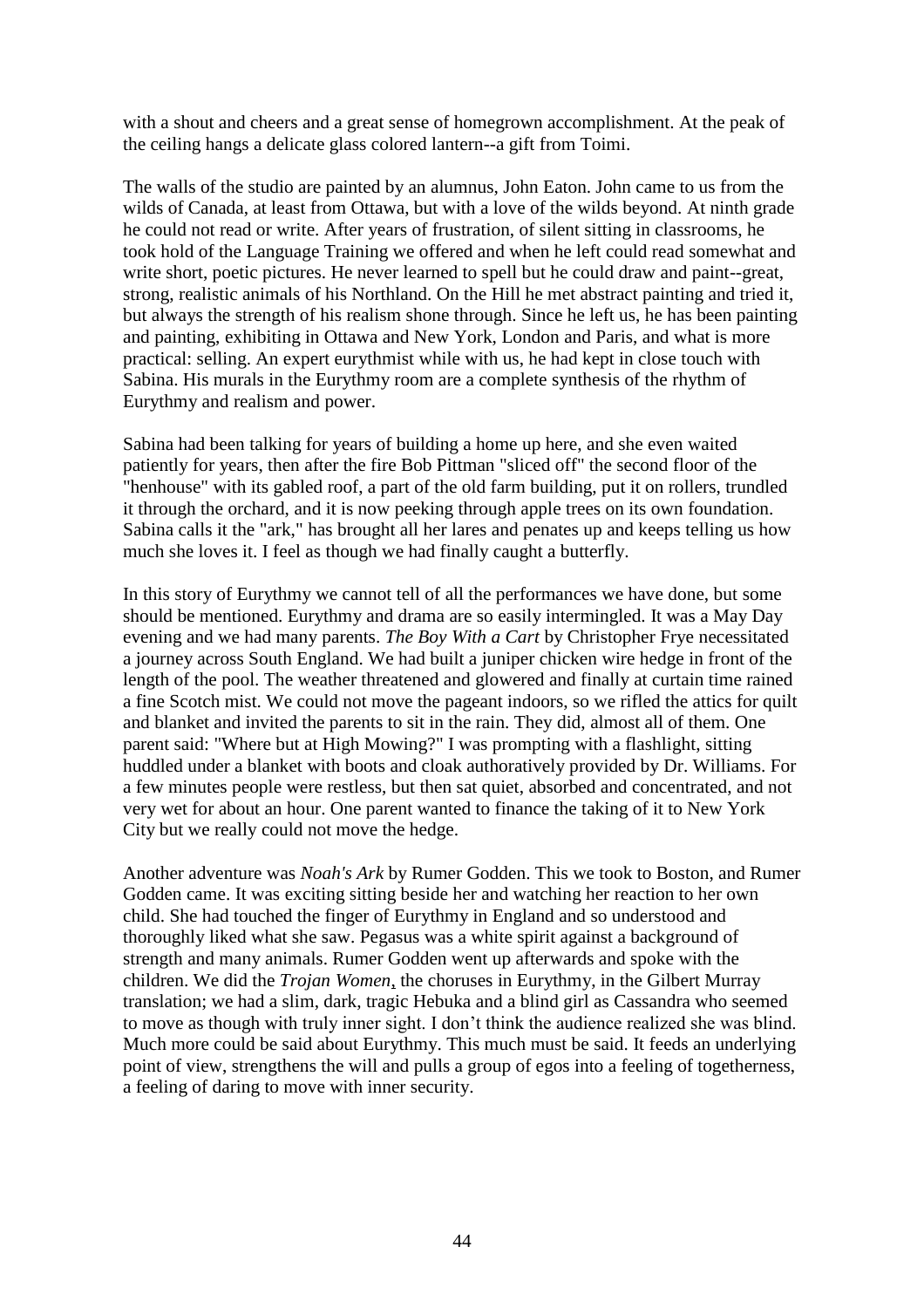#### DRAMA THROUGH THE YEARS

Drama is an important as well as an exciting educational pursuit. It is almost indispensable to balanced growth. To be somebody beside yourself, completely, imaginatively and on your feet can be an experience of stretched wings. Leaps of growth can grow out of a play. We have watched it again and again. The object in a school is not primarily to make a "successful" play, not to pull the young actors beyond the level at which they can understand the character portrayed--what they speak and do they must understand on their own level. Hamlet will not mean to them what it does perhaps to the coach, and yet it can have a piercing reality if the actor is living what he sees and knows. It is all a deep imaginative building so that each speech, each gesture and also each pause has a meaning. There is a fresh vitality that comes when the picture is clear--a vitality that must not be over-rehearsed. It is not a question of technique that is essential, but of imaginative seeing and that can be dulled with too much repetition. Facing Koko with the Tit Willow song, I told him that the song was known by everybody in the audience and therefore it would be difficult for it to come alive. "But," I said, "there is the tree, there is the bird and there is the river. Sing it!" He stood with his back almost to the audience and brought tears to my eyes. I never asked him to rehearse it again except during big rehearsals, lest he spoil it. One year we had a Hamlet and an Ophelia in our big room that I have not seen bettered on Broadway. You did not ask whether Hamlet was mad or not, whether Ophelia was mad or not. They just were there carrying you beyond any critical evaluation.

I am, of course, offering you high points--for again and again it takes patient seeing to bring some of our actors alive. After all it is not an intellectual world for the young, the world of drama, it is a world heightened with imagination.

We used to have a play in the fall, a talent search affair amongst freshmen and sophomores. Lately it has become a Parents' Day which enlarges the picture. Then there is the Nativity Play. The Shakespeare Play given by the juniors after their academic block on the Bard comes in the winter term. For May Day something expansive is chosen to foster parental interest. The senior play comes at Commencement. That makes at least five plays a year for 30 odd years, and if you add it up you are faced with 150 plays and I am faced with what could become merely a list which my mind shies away from. A list, and yet if I named them each name would come alive for some of you. In the early years of the school Gilbert and Sullivan was a sure favorite and given almost every year at May Day, with its rollicking fun and its extensive cast and everybody singing.

I coached the plays for many years but had to give it up, with great regret. It is more strenuous than teaching because you are creating as you go--picking up those bits that the actor offers you, incorporating sometimes a new phrase that he gives you, sometimes shouting in exasperation. Toward the end of each play as things hopefully were pulling together, it seems that I gave them a thorough dressing down, waving arms and shouting voice. These episodes were greeted with smiles and I was told it was no worse than last year. They knew I was not really angry, and it did pull things together.

We gave *Patience* twice because we did not have a tenor, that rara avis. *The Pirates of Penzanze* came one year because of an exquisite bird like voice. These operettas were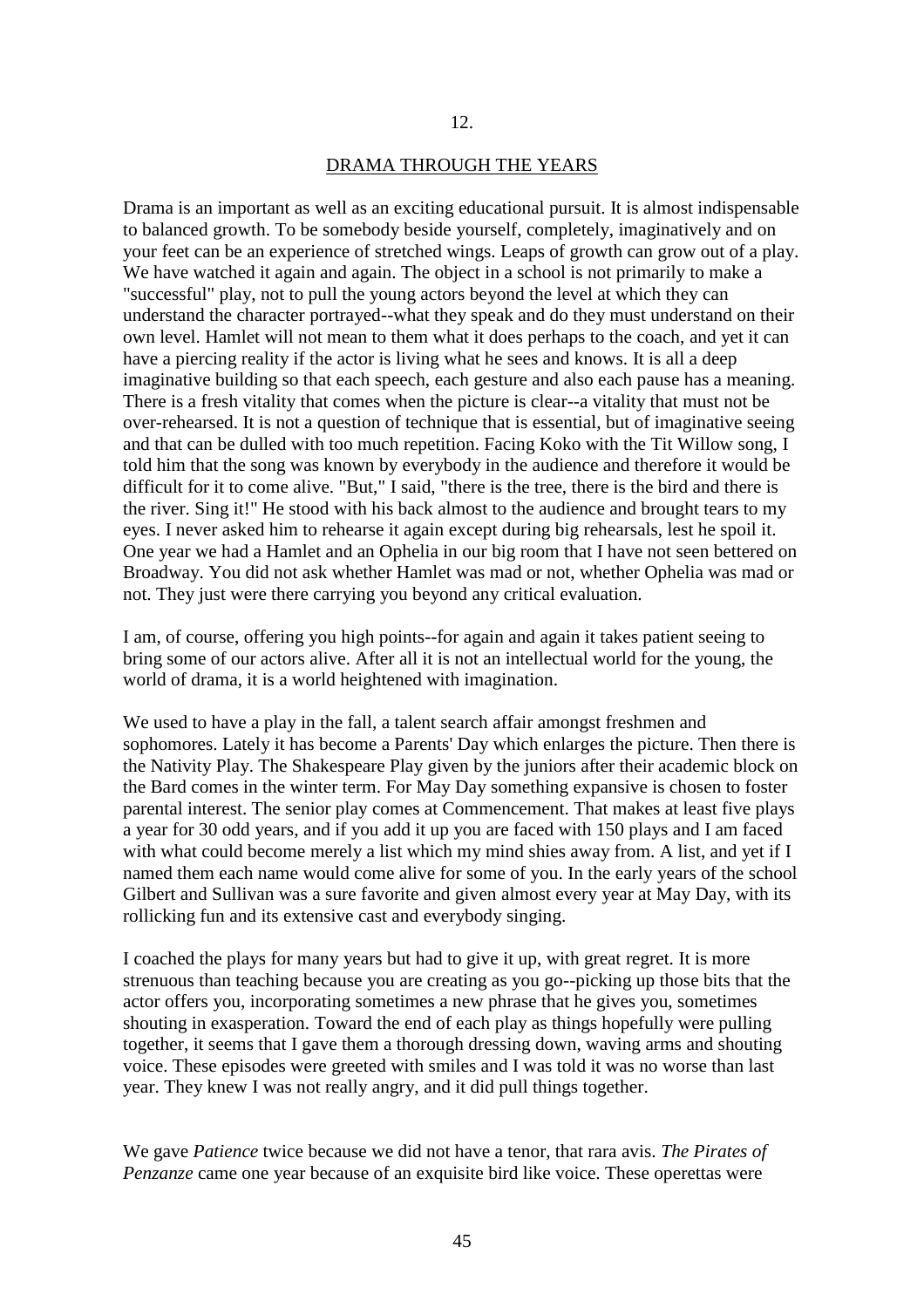interspersed with such plays as *The Ladv's Not for Burning.* Dick Sewell had the lead, only to have him come back later on the faculty and produce it himself. One year, four boys wanted to give *Sleep of Prisoners*; another year, *Wind in the Willows* was given outof-doors beyond the kitchen. We kept the canary-colored cart for years, in fact, used it a second time .

One May Day we gave *Prunella*. We built a house out of cardboard, to the left of the pool, and took the windows out of the chapel (having decided it would not rain--it didn't). The roof was "thatch." The collecting of the grass was a busy occupation and it ended very thatchlike.

We gave the *Servant of Two Masters* as a senior play. Patrick Sullivan coached it to everyone's pleasure. There is a story connected with it. Douglas Schmidt showed signs of being interested in scenery design while with us. He did the sets for *The Gondoliers*. Now he has gone on (far on) and is doing design for Lincoln Center, Denmark, Washington and Tanglewood. He arrived with painted curtains as backdrops. He hung them on wires and all that was needed to change sets was a boy slowly pulling one curtain away as he pulled the other on with dignity and simplicity. I recommend it highly, that is, if you can paint that size curtain.

One year (1972) for May Day we gave *The Magic Flute*. It came about this way: The Pulidos had been quietly rehearsing some of our good voices in *The Magic Flute.* Finally the demand from the students brought on a full production. It seemed ambitious and we wondered, but drama and Eurythmy joined the song and it turned out to be one of the finest musical experiences we have ever had at High Mowing--surprising and delighting audience and ourselves.

And so drama has gone steadily on. We have had several coaches in the years, and the gym is used more and more as the audiences have grown. But not always, say I with nostalgia, for in the gym there is an intimate quality lost, but then we do have enough space.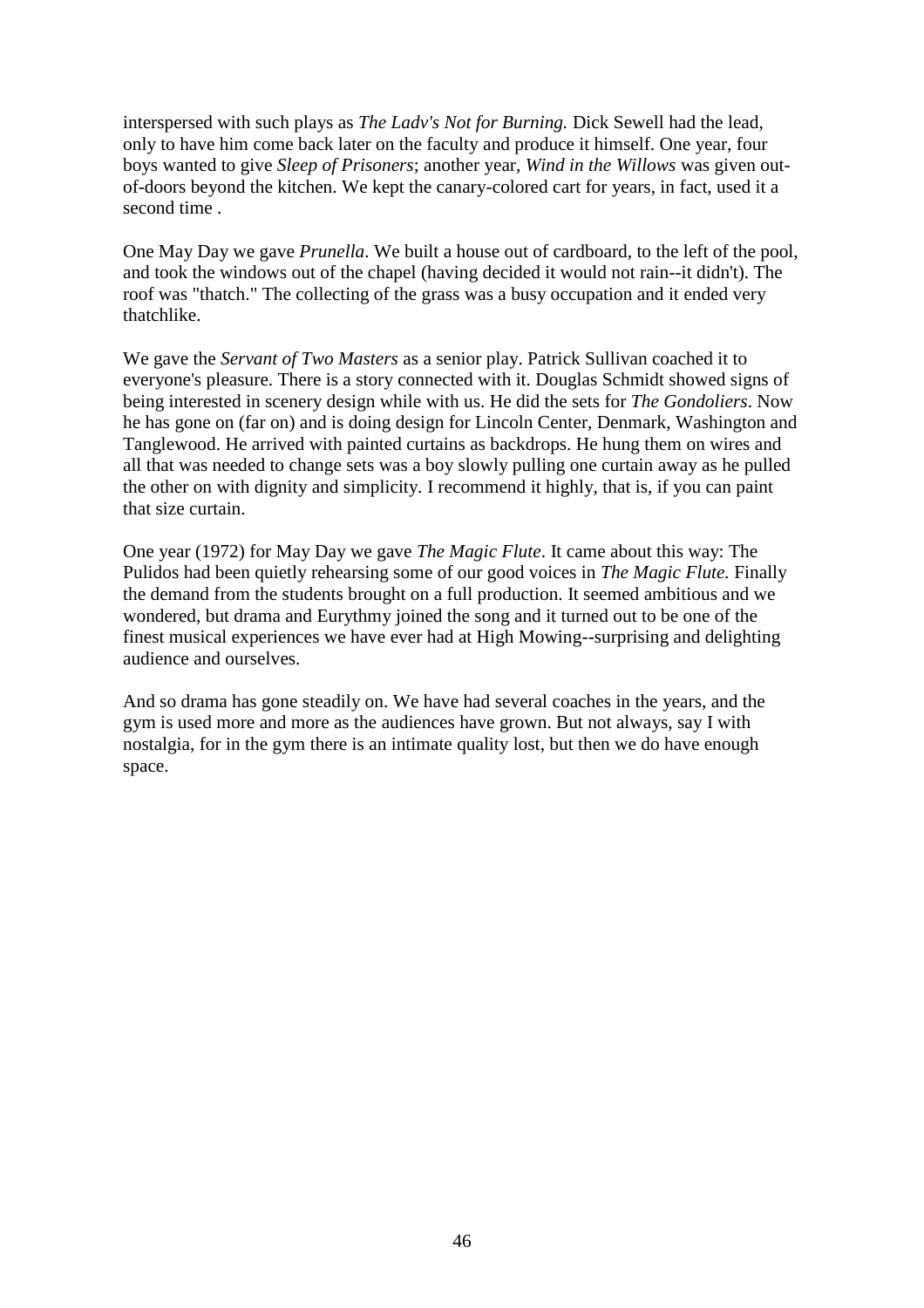#### WORK PROGRAM, BOYS' DORM, AND THE GYM

The afternoon work program has always presented problems, especially in the long winter months. There are several reasons for this. The most obvious is the many hands and feet and temperaments to keep busy. But underneath this is the negative meaning which the word "work" has acquired. It has almost become synonymous with hard labor. People no longer seem to realize that having been given a physical body it must be worked to keep it healthy. If it does not work, we take tonics or go to a doctor or run a depression. If we could see ourselves as spiritual human beings and could realize that the greatest, most important and probably most difficult artistic creation of our lives is the sculpturing of our own body, then we would gladly "work." In our social set-up the laborer is below the white collar man, and needs to be organized and defended. In the Middle Ages there were organizations called guilds, and the work of the guilds was glorified into churches and cathedrals, on frescoes and altar paintings.

Today endless time is spent on labor saving devices--machines in the kitchen, in the cellar, on the farm, in factories--everywhere you turn. These machines (when they work) are amazing, but man's problem is not to lose his humanity in them. He must use them but must not let them use him.

Here at High Mowing we have tried in several ways to offer things to do-- things that build to the future: the saw mill, the garden and greenhouse, the ski tow and the swimming pool--even just tidying the grounds for the sake of the picture your school presents to the world.

Sports also have their objective to train in coordination and team work. If you play your best, it does not matter if you win or lose.

All of these are to help build the sculptured figure that is you. The process is perhaps easier watched in other people than in oneself--the change in walk, in carriage, in gesture, in the shape of the face, the sound of the laugh. There are many things that change. It is fascinating to watch growth!

Lately our afternoon program has included working on a very much enlarged vegetable garden to help feed the school. Our gardening is bio-dynamic. There has been no chemical on the land since 1929. There is a field beyond the boys' dormitory with rows and rows of vegetables--corn, carrots, cabbage, etc. In the field between the school and the greenhouse is a large pentagon with vegetables, herbs and flowers.

Many hands are busy in the fall harvesting for freezing and storing--many hands in the spring for planting in the greenhouse and transplanting out-of-doors. Beyond the practical use for food come the flowers and trees for beauty, a deep need of man.

We were thinking "farm" when the fire gave us other things to do, but even so we have 100 chickens, a few sheep and goats. We were, as a matter of fact, getting 100 eggs a day when school closed. Somehow we could not tell the hens that the children had gone and so we spent hours freezing eggs, eating eggs, selling eggs and giving them away. We see the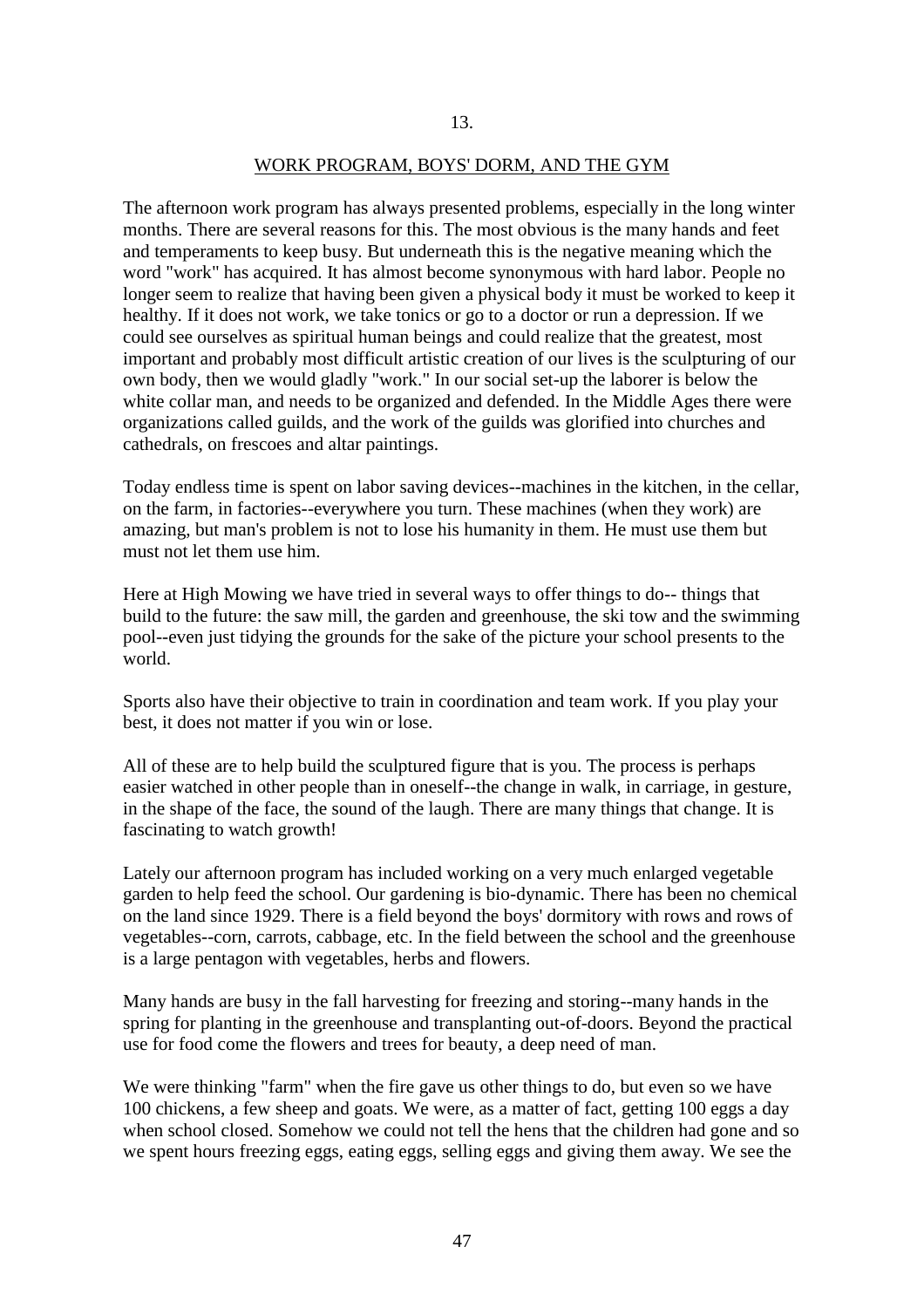need for an outside market to sell the eggs, herbs and plants started in the greenhouse. Now that the fire necessities are behind us we hope to make this a growing concern.

\* \* \* \* \* \* \* \* \*

One great purpose of the work program is to meet the physical needs of the young men of the school, and for this reason the building programs have been a vital part of our education. The building and rebuilding of the Boys' Dorm, and the building of the Gym have been special highlights of the program.

The history of the Boys' Dormitory is long and checkered. At first it was just the Red House that in the days before the school had been the gardener's cottage. Now it is where Mrs. Karl lives plus the wing back to the present main door on the road. It was very small but all we had. The double-decker bunks in the bedrooms upstairs left enough room to turn around in, perhaps. There was, however, a large living room with a fireplace--the one, in fact, that is now in the faculty room by the roadway. Charm it had, shall we say, but it was too crowded. Mr. Hirons was in charge. (He also gave us our music for the first three years. He had a large mixed chorus which lent itself delightfully to Gilbert and Sullivan, and a small group of girls who sang beautifully a capella. He also chose our hymn books for chapel.) .

Although the first dormitory was homelike, it was obviously too small, so that as soon as we were allowed to build (in 1946) we started. We built along the lines of the present dormitory. It was still wartime, however, and the material we could get was only thus and so. The beams were too short, making the corridors so narrow that elbows interfered with the walls. The windows did not match, giving the building a rather surprised look. However, there was more room. In the basement we built the chemistry lab and the pottery. In this second building my son Robert and his wife reigned for several years and then Bob Pittman took charge.

The present dormitory (built between 1959 and 1963) is the third. The second inevitably turned rickety. By this time Bob Pittman knew from experience what we needed: wider corridors where two boys could pass, more living room space, more single rooms, more bathroom facilities, more desk space to study, and no space under the beds to collect dust and things. In this rebuilding, the chemistry laboratory took another journey to the basement of the wing, and Mr. Swanson spent long hours setting it up for lecture space and lab space and cupboard space. The kiln became a focal point for the main chimney of the new dormitory and for an enlarged "pottery" as Mrs. Karl called it. She was even then the presiding genius and staunchly the kiln held its own.

There was no hope of having a "gym" unless we built it ourselves, but how could we build a space high enough and wide enough? Then Bob Pittman came back from his years with the Marines and brought the idea of hangar construction. He drew the plans and we set to work--except for the cement foundation and the final floor, it is student and faculty work, taking about five years (1951-56). Most gyms stand out blatantly on the landscape--ours is quietly hidden by trees.

Laying the under-floor with diagonal boards seemed an endless job. Crawl and pound, crawl and pound, slowly the students moved over the floor, but with eyes at ground 1eve1- -the further corner seemed miles away. The area is more than that of the main building,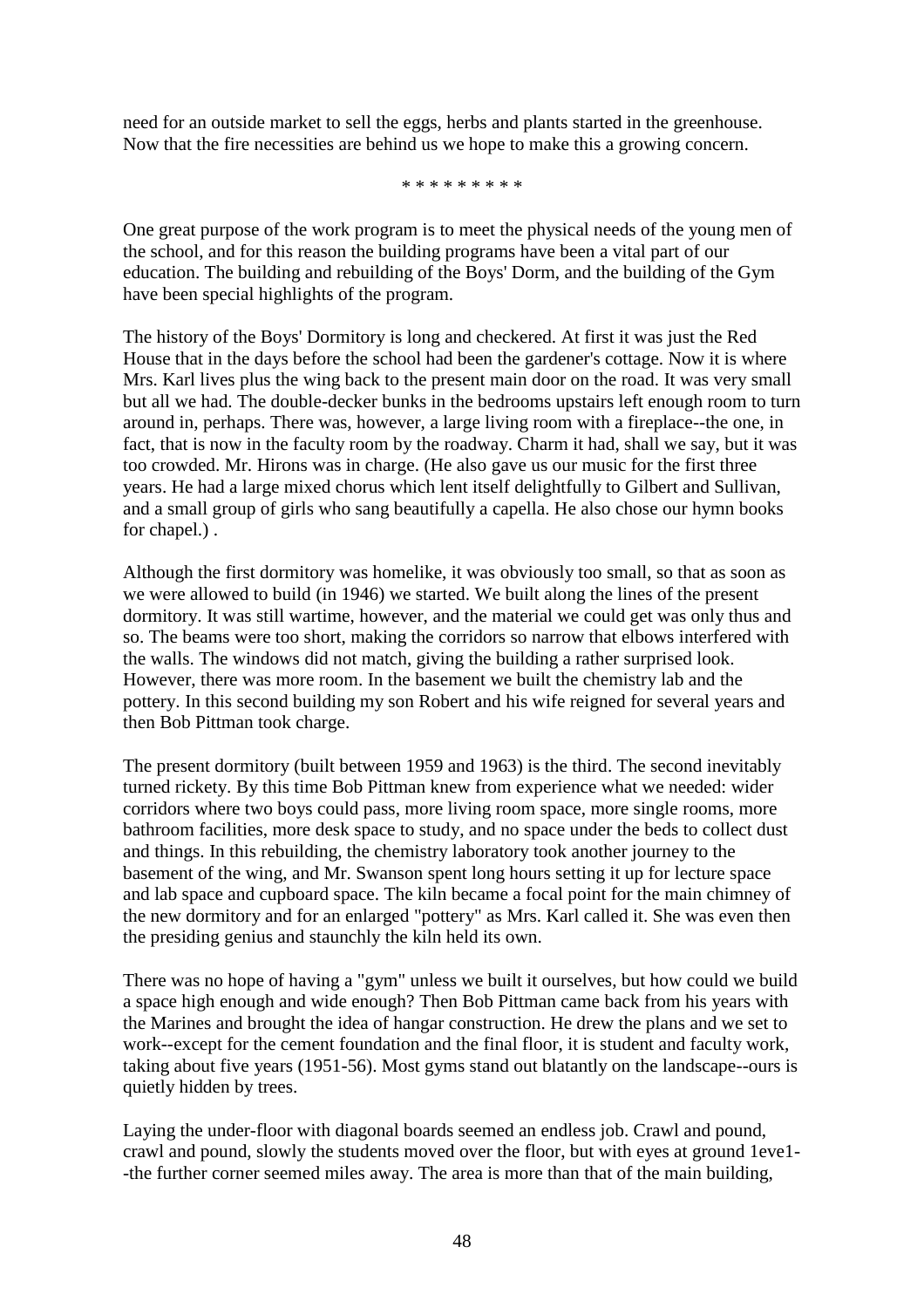but finally the floor was finished. The next job was to raise the walls. The crew built the side walls flat on the floor, then at lunch came a call for help and a group of volunteers raised the first side as the carpenter crew set it in place. About a week later the second side was raised! Quick time for only after school work. The taller sides, with their slight bend starting the arch, were set up in the same way, only each was in two sections. Then the building process slowed down. The arches for the roof were built flat on the f1oor--an impressive pile of them. A movable scaffolding was built reaching the height of the building. Each arch was lifted to a crew above and set in place, then another, and another, and another as the scaffolding was moved down the room. Thus we had our skeleton structure. This was in place when in 1954 the hurricane hit us, but proudly the structure held. Nothing was displaced.

The frame was as stately as a cathedral, an amazing feeling of space. The moving sun cast geometric figures on the floor. It had a startling beauty. All summer visiting parents and friends said that it must not be covered over. No practical suggestions for a New Hampshire winter were forthcoming, however, so sadly, little by little, we covered the roof. We did, however, leave a large window behind the balcony framing pine trees in memory of the picture quality we had had to hide. Even that window had to be wired, so far do the tossing activities of the young reach. The finished floor was professionally laid. The small rooms on the sides were made into private rooms for music practice--piano- drum--guitar--etc. Even with the distance and the trees we can often hear the steady boom boom of the drums.

As the school has grown the gym has been used not only for sports and gymnastics, but for Halloween parties, and for commencement when the weather has not cooperated, and more and more it is used for drama--May Day especially, when our visiting friends would overflow the big room. At this writing there is a "problem"--the athletes calling for a free gym, the Drama Department and its cohorts pleading for a theatre. So far however there is peace and cooperation. At least our vast building is very much alive!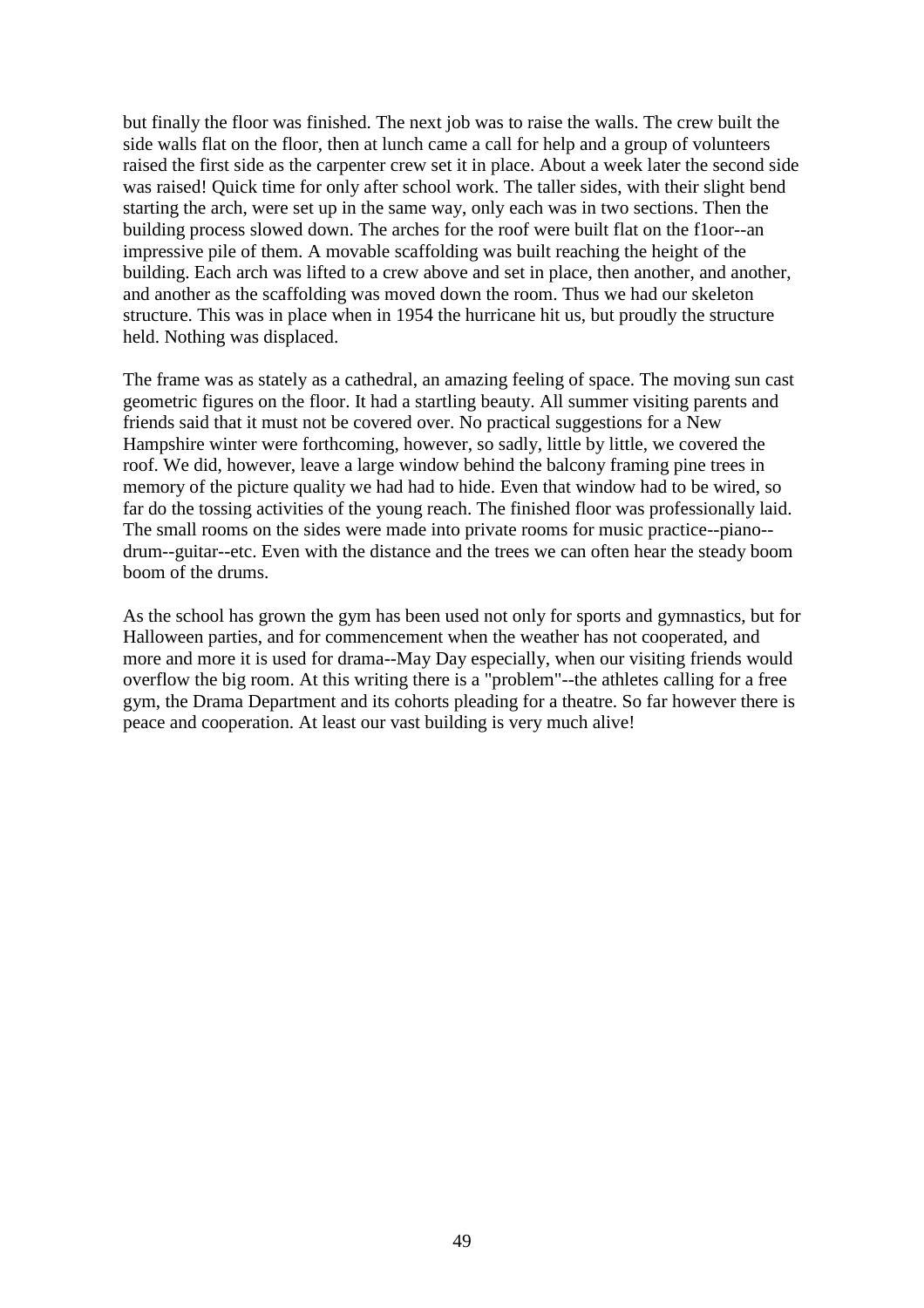#### 14.

#### REMEMBER THE TIME WHEN?

# The Time When: The four archangels came to live on my bed?

It was an old bed with four slender columns and a plain board for a tester, and the surprise happened one Easter Sunday at the end of Chapel Service. As I rose to close, a student's voice said: "Mrs. Emmet, please go into your room," as they moved to make a passage for me. As I entered my room, I found four angels--one on each of the bed posts--Michael, Gabriel, Raphael and Uriel. At Michaelmas I had given a chapel service on the four archangels of the seasons. Mrs. Scott, teaching English and with two of her family in the school, had asked a New England woodcarver to make the four angels. It was a delightfully well kept school secret and a pleasant surveying of the seasons. They were just right--dignified and quiet--those four guardian angels, and they made my bed safe, beautiful and unique.

# The Time When: John Emmet, navigator of a B-17, was leaving for England?

On the phone from somewhere in the West, John was very definite about the fact that he was off and the date, but most cheerfully indefinite about where he was going to stop before the final take-off. For several nights we left the light on in the cupola of the barn and in the chapel, feeling it might be a recognizable configuration. One evening he phoned from Grenier field in Manchester, and his brother Bob went to get him, entirely sub rosa! In conspiratory secrecy we fed him, sitting on the kitchen stools, and cheered him, and finally before early daylight he had to go. Next morning a B-17 buzzed the school--low and round about and back again. All the school was gathered in the oval waving and cheering. The belly turret was actually spinning but we could see no one. And then it was off, and he was off, and they were off. As he was the only one of the crew fortunate enough to say good-bye to his family, his adventure became a bomber affaire.

#### The Time When: The split-rail fence appeared?

There was a grove of dead chestnut trees on our land. Two students decided that the trees were too stately to go up the chimney in smoke. They cut them down and split them into long rails to make a fence for our entrance. The grove was deep in the woods and we only knew of their industry as we watched rail by rail put in place. It was long, hard and determined work, and they cut and split until there were no more trees. The fence reached as far as the greenhouse on the right, and on the left it went as far as it could. To complete the line Mrs. Hertha Karl planted her grapes. Little by little through the years the garden bed has been planted along the fence, so successfully in fact that one of the fence makers coming back said: "But the planting hides the fence." It does not really, but it might be well to keep it trimmed in gratitude.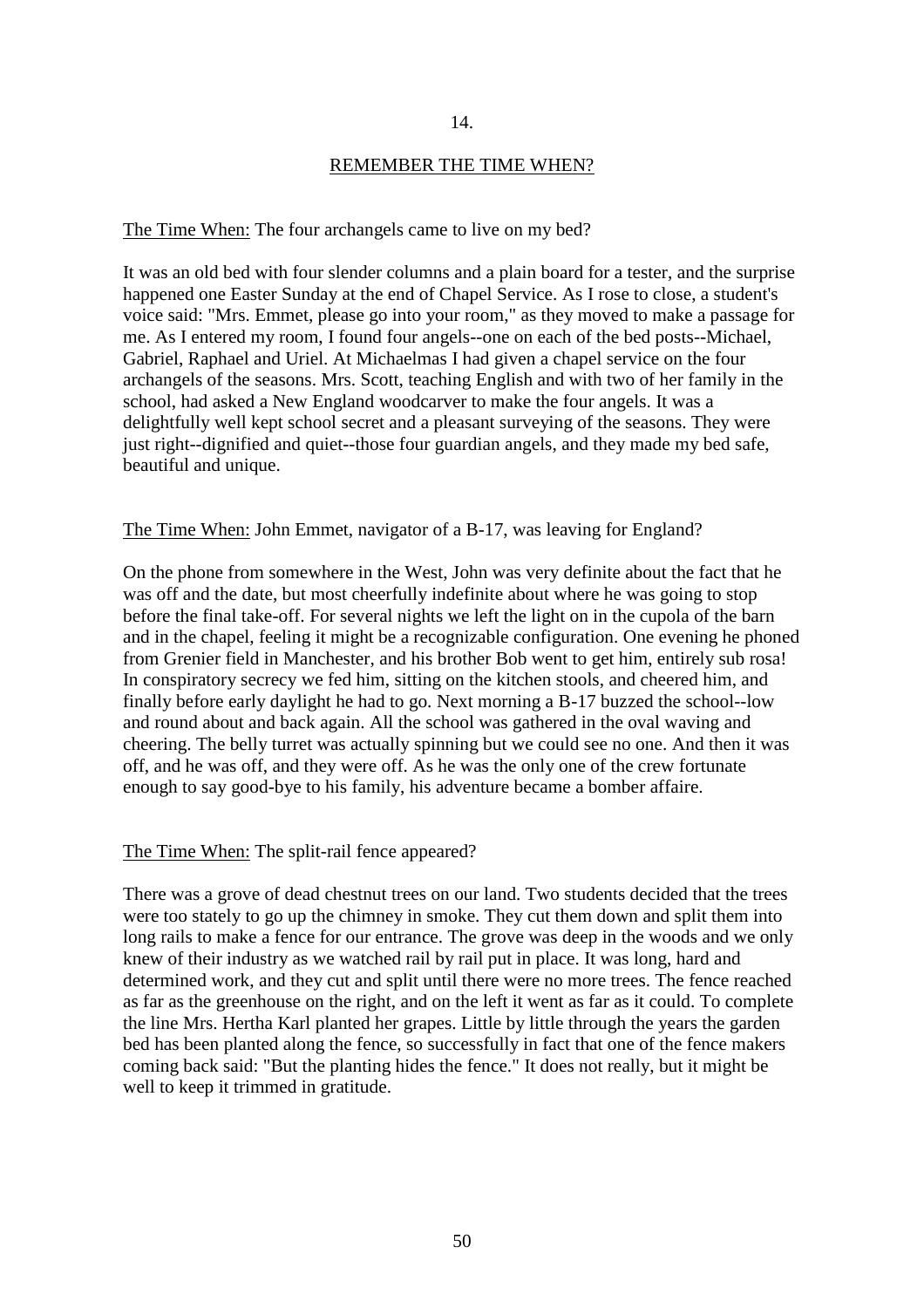The Time When: John Karl tried to become an American citizen?

It was a most interesting case of entry. On all his vacations John had traveled north and south and west with an avid curiosity to see his new country. He got jobs on the way, here and there. For entry he needed a check on every hour he spent in this country. He did not know many of the people he had worked for--it was a long list. This impasse caused much hair pulling and despair for us and also for the immigration authorities. John could not even make his last appointment with them as he had a final examination at Harvard. Suddenly it all cleared up--he had become of age and enlisted in the Army. We all looked back over the unbelievable hours we had struggled. We thought there ought to be a song, "Red Tape, Red Tape," but of course they had had to check--it was wartime.

The Time When: The Halloween party was in the barn at the lower school?

The place was full of lights and shadows, of hay and strange costumes, of music and laughter. A costume was the passport to the party and so deciding to break the generation gap, I did my hair in two braids under a short brimmed cotton cap, wore dungarees, a loose shirt and came in with a slouch, avidly chewing gum. There was interest and mystification amongst the gathered group and it was some time before I was recognized. I decided, as the drama coach, it was time to put on my own show. Such fun! and I think perhaps I made a dent in the gap. The next week I was presented with a handmade doll dressed as I had been, carrying under its arm a small book labeled "History of Art." I lived with her many years--until the fire.

The Time When: One of our alumni came back from war?

When people think of war and armies they are apt to see it all khaki colored and regimented, but each experience is utterly unique. As in all things, it depends on the point of view. When Roy (he had sung "Koko" in the Mikado) came home and was stationed at Fort Devens nearby, he periodically used to arrive at High Mowing in a car we could hear as it turned in at the gate. He told us jauntily that he was at the front desk at the army base, and had had the unutterable joy of telling officer after officer as they came in just where to go.

The Time When: Out of the blue came a stroke of fate--polio!

It touched Rustan Bunting--a quiet, perceptive, and, we had come to feel, wise boy--one who watched and perhaps dreamed, but always spoke or moved to action when there was need. In the hospital he was quietly obedient and serenely accepting for one of his age. He was not with us long. His mother asked for cremation and we had a ceremony in the chapel. His mother came, and a clergyman, sitting beside me as I led the service. A wreath of red roses and music--prayers that belonged to the school, and one that a student asked for. Even with the family there, he seemed to belong to the school. The small square box of all that was material of him was left with us-- strangely and silently left with us. It stayed quietly in a corner of the chapel for some time as I tried to think of some worthy place where it could be put. Then one of our alumni said that he knew of a place here on the Hill that Rusty was very fond of, and could he take the box and bury it there alone. It seemed such a right thing to happen, to keep the depths that were in the boy secret still and to have him here on the Hill, a silent guardian of the needs and strivings of a place he loved. Somehow it seemed as though we had earned a guardian angel.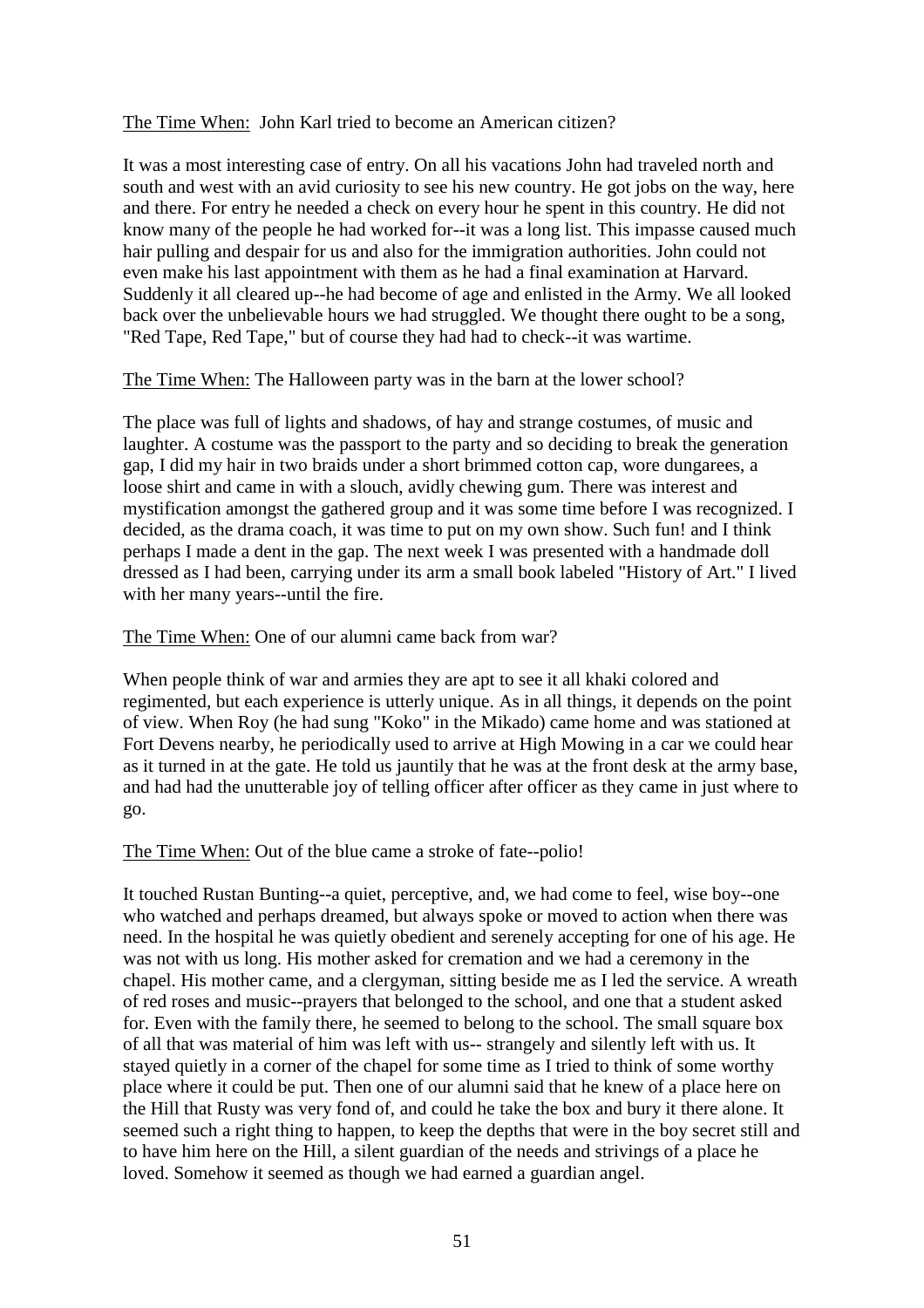Meantime, the Health Department stepped in and we were quarantined, and no one went home. It was a question of waiting, so difficult and sad, for Rustan was much liked. Dr. Linder gave us a powder and every morning the school would solemnly take some of the powder as they filed out the door after assembly. There was no surety, of course, but that something was being done was excellent psychology. No one else caught it except Dr. Linder's daughter, Maria. Her mother came up and they lived in the infirmary, and Maria set herself to come through whole and did daily exercises and everything else she was told. The result is that she shows no sign of ever having had it and is now a Ph.D. working at M.I.T., and on our Board.

I find that when it comes to a real crisis the young are amazingly realistic and practical.

The Time When: The girls dorm got a new look?

A winter week-end in 1955, one group of students decided to go to the "Snow Ball," a yearly event in the village. Another group, far larger, decided not to, and instead they secretly planned to paint the walls of the girls' dormitory living room. There were secret preparations all day to secure paint, paint brushes and ladders. Mrs. Preuss promised refreshments in the infirmary.

As soon as the "Snow Ball" contingent had left (dressed in best bib and tucker), a great hustle and bustle started. Furniture was piled high, news papers were spread over the floor, ladders were dragged in over the pile of furniture, paint cans forced open and paint spilled- -luckily it was a water base paint.

Excitement was high as they started to mix colors. A soft light rose color was wanted, but the first sample turned out to be a harsh defiant pink. With cries of disgust more white was added and a whole can-full of sandalwood. It still did not look right. Some said orange, but there was no orange. Despair! Give up? No! Carefully they scraped the last bit of white out of the can and one of the boys stirred the mixture again with a screwdriver, even dipping in his hand in order to reach the bottom, as by now the bucket was full.

Brushes and paint were distributed, and everybody started just anywhere and worked as high as he could reach. Meantime, quietly, an alumnus had taken it upon himself to fill the cracks with putty, and now protested eloquently as they began to paint over the still wet putty. Enthusiasm covered everything and everybody, especially as the paint began to dry lighter on the wall. "It doesn't look so bad after all."

For the upper reaches, the tallest ladder was put up against one of the high gable walls, safely supported by two sentinels because the floor was slippery. Others painted from stepladders or from a chair put on top of a table. From a precarious position high up with one foot on the ladder and the other on a rafter somebody said: "You know, I would never had had so much fun going to the Snow Ball. In fact, I think I've never had so much fun in my life." Someone else from the middle of the room looking about with a critical eye said: "Yes, they will like it. I wonder who will notice the change first?"

All of a sudden everyone was hungry. Turning out the light, they rushed over to the infirmary where a party was awaiting them--punch and tidbits, nuts and fruitcake, cookies and candies, and more punch. Never was anything so good.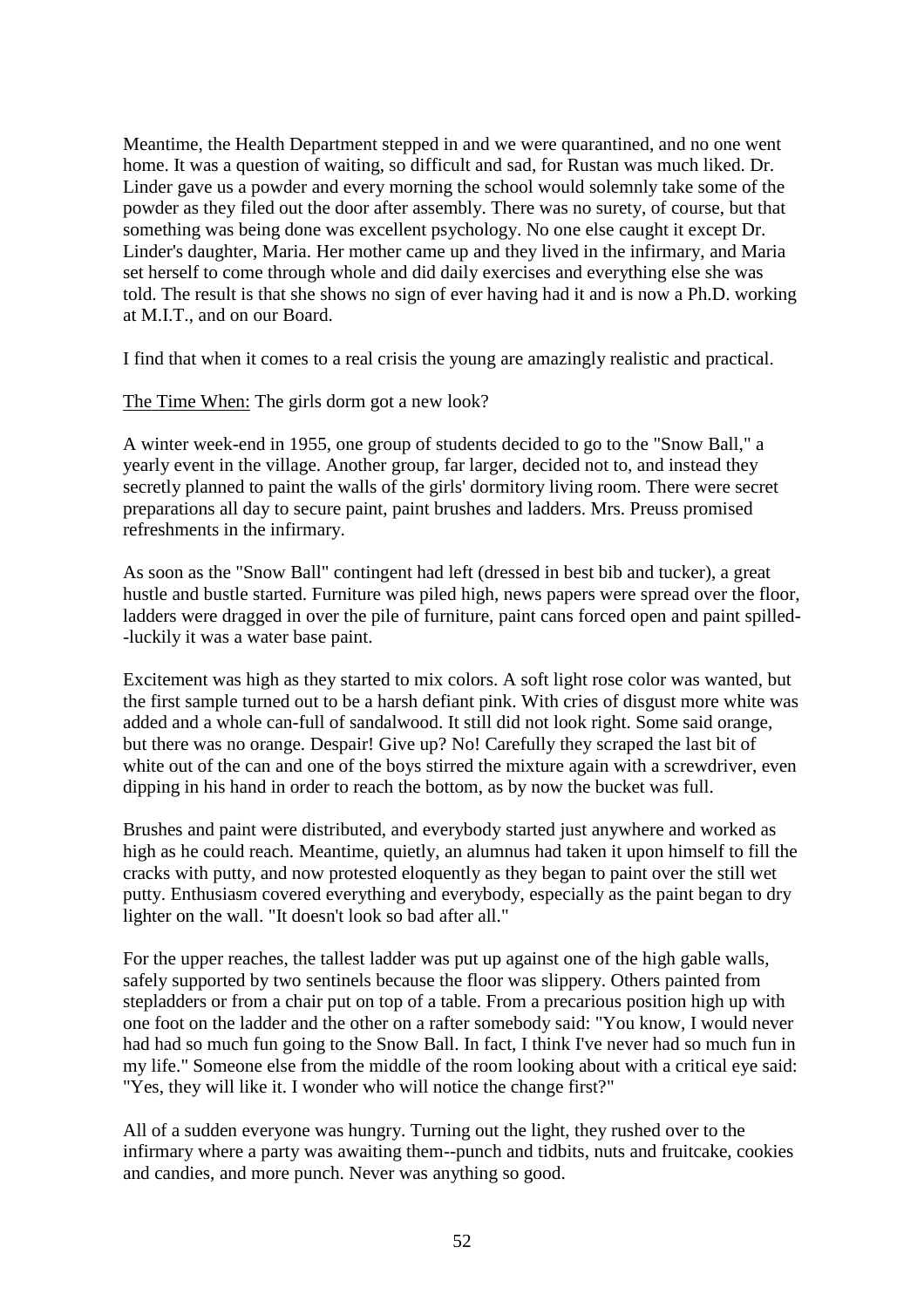Time flew, the clock struck midnight, and the first group returned from the dance with the news that one of the girls had been chosen first maid of honor to the Snow Queen. Music and applause greeted her as the crowd entered the big room. In blue jeans and paint spattered shirts, the others joined them and danced a bit. But all things come to an end.

The high tide of exultation gave way to great weariness. The girls climbed to the third floor. "What happened to the light?" someone asked half consciously. Then a cry through the whole dorm, followed by rushing footsteps and outbursts of astonishment. The surprise was complete, and the room really charming.

The Time When: The daughter of Booker T. Washington brought us two fine black students?

Nettie Douglas Washington was a beautiful girl. Indian blood gave her high cheek bones. I shall not forget the way she danced to the modern rhythms, making them beautiful and her own, and I realized how in borrowing a rhythm from another race we had debased it.

Larry Washington came as a freshman. I can remember him in cap and gown, ready to graduate, and I said to him: "Larry, what do you think of the color problem?" He looked at me solemnly, then with bright intelligence said: "I have lived at High Mowing so long that I don't think in those terms any more."

The Time When: I attended a School Principals meeting?

Once upon a time I went to a meeting of the School Principals of New Hampshire at Dartmouth, because Tyrone Guthrie was speaking at the college after lunch. The room I entered was apparently filled with tall, dark figures and not a face I knew. Smiling bravely I found a seat. The figures at my table were suddenly quietly polite. Someone at the head table rose to make a speech. He introduced it as is often done with a few light remarks. He had embarked on a story when he suddenly caught sight of me. All things stopped. I was the only woman in the room and his story was evidently one only told from man to man. Embarrassment, apologies, although I told him no to mind that I could take it. Also, I thought it would be interesting to hear one of these famous man-to-man stories. I didn't. What interested me mostly was that he had happily assumed that there was no woman principal in New Hampshire. Since they were public school people in toto, I think he was probably justified. And anyway I had only come to hear Tyrone Guthrie who was a good friend of my son Barton.

The Time When: Students impersonated members of the faculty?

One year the students developed enough courage to present an evening's entertainment devoted to the "taking-off" of different members of the faculty. We all loved it, of course, and it might be a very good thing to do again. I have forgotten most details of the fun, but one impersonation of the principal had me leaning on the piano, gazing at the world outside, each morning just before the verse. I guess I have always done that.

The Time When: Peter, the parakeet, brightened our life?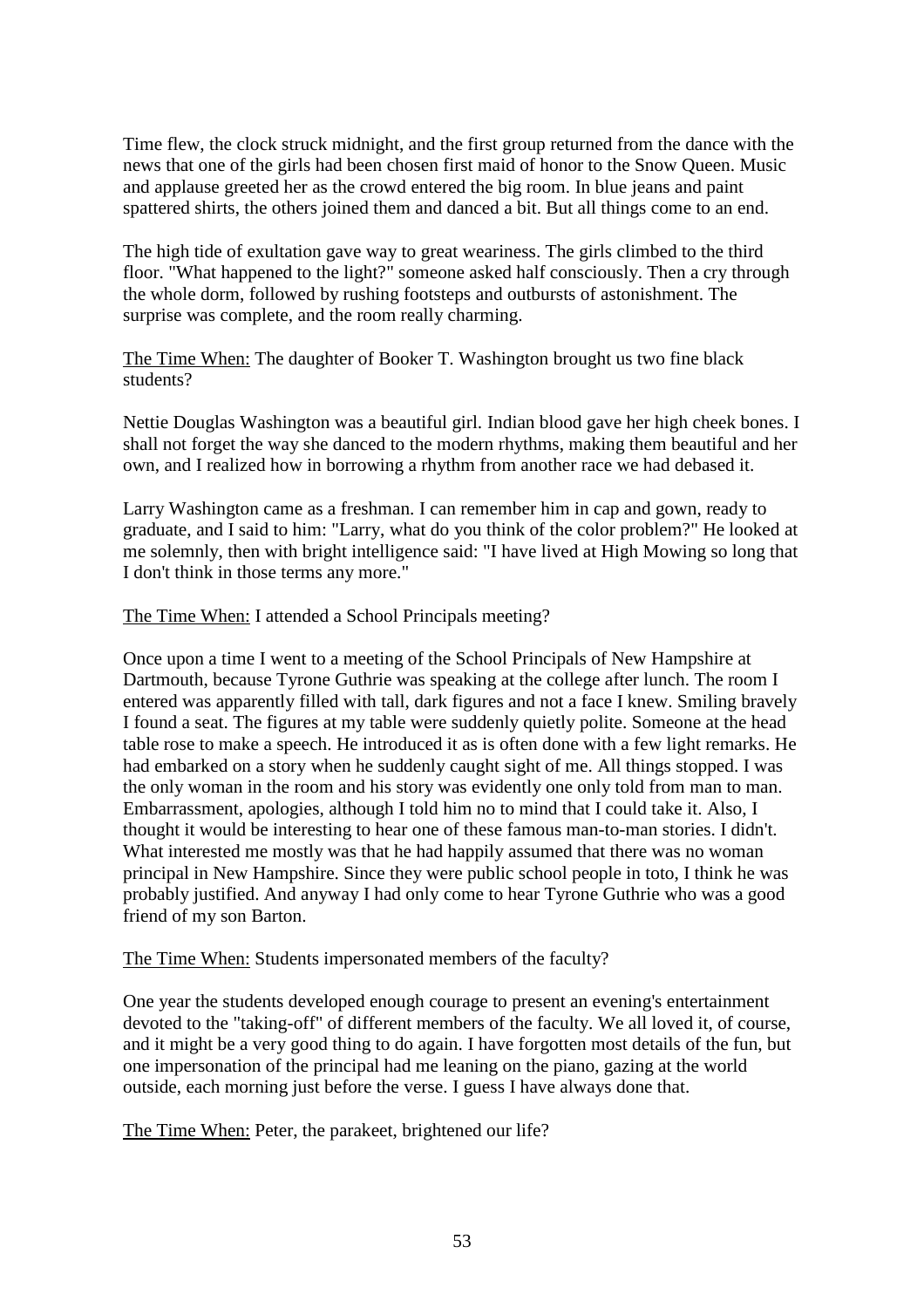My room (before the fire) was at the end of all things--through the kitchen, the living room, through the music room, the chapel, through a short hall and then into the light of my room. This journey was taken every morning by a senior bringing my breakfast tray. After giving it to me, the next ceremony was to take the cover off Peter, my parakeet, who lived on a table over in the corner. This was a signal for a whirr of activity--a dive at the wooden tester on my bed--little feet going back and forth, back and forth with a quiet patter--then maybe a dash to the bathroom and back to the bed. The same long journey to my room was often taken by a student or a teacher with something on his or her mind. As the visitor sat comfortably in the pink chair beside my bed, Peter's activity might end with a dive onto the visitor's head. This was apt to mellow but not really disturb the situation. Peter was busy, inquisitive, and somewhat chattery vocal. For him this activity represented a need to be sure all things were friendly and as they should be. If you talked to Peter, he used to dip his head and stretch his wings, one and then the other. He has always reminded me of the birds in Giotto's picture of St. Francis preaching to the birds. I am sure Giotto was right. Peter was seemingly just an ordinary green bird with black markings, just a parakeet, no pedigree. He lived with me many years, and then one morning he did not wake up--we never knew the reason. We buried him under the roses near the chapel door. People thought I should get another bird, but to me that seemed out of the question.

# The Time When: Politics came to us?

In 1964, during the New Hampshire Primary, Mr. Nelson Rockefeller came campaigning to Wilton. That was too near home to miss, so a group of seniors walked down the hill to greet him. At the end of his talk he said he would answer questions. The High Mowing group stepped forward. A boy's voice said: "Excuse me sir, are you pressed for time." The chairman said loudly: "He certainly is." The boy's voice said: "Excuse me, but I was addressing the governor." Silence--then the boy's voice continued: "There are many people up on the Hill who would be interested in what you have to say. Won't you come up." And Mr. Rockefeller said: "We will see what we can do. Wait for me by the door."

Suddenly reality struck the group and they realized that the school must be notified. One of them called Mrs. Thomas: "He's coming, he's coming, get everybody together." "Who's coming?" ''Mr. Rockefeller." "Are you serious?" "Yes, yes, yes." When Mr. Rockefeller met the students at the door, they said they had walked down to Wilton. So he told them to get into the press bus, and up they came. Meantime, it was afternoon on the Hill and everyone was scattered. Frantically calling and shouting and rushing around we gathered those we could, a respectable group, waiting in the big room. Suddenly he was there!

I met him at the front door and ushered him into the big room. There was by now no introduction needed, but I spoke a few "well chosen words." There was a pause as he surveyed the group--hardly a vote to influence. Then he met the situation with facility and charm, even picking out one of the children on the front row to ask a question of her--an amazing exhibition of *savoir faire*! Meantime, in the background, his entourage was growling and furious, he was missing a definite meeting with some voters, factory men. They looked around the big room (they had not really had time to see anything else) and asked me what this place was anyway. Thinking of what his grandfather had said of my father, my sense of humor came to the fore and I answered simply: "A school in a barn." I do not think it helped. A senior had rushed to her room and brought down one of her High Mowing pots--somehow she knew of his interest in ceramics. As he went out the door, she gave it to him. As suddenly as they had come, they were all gone.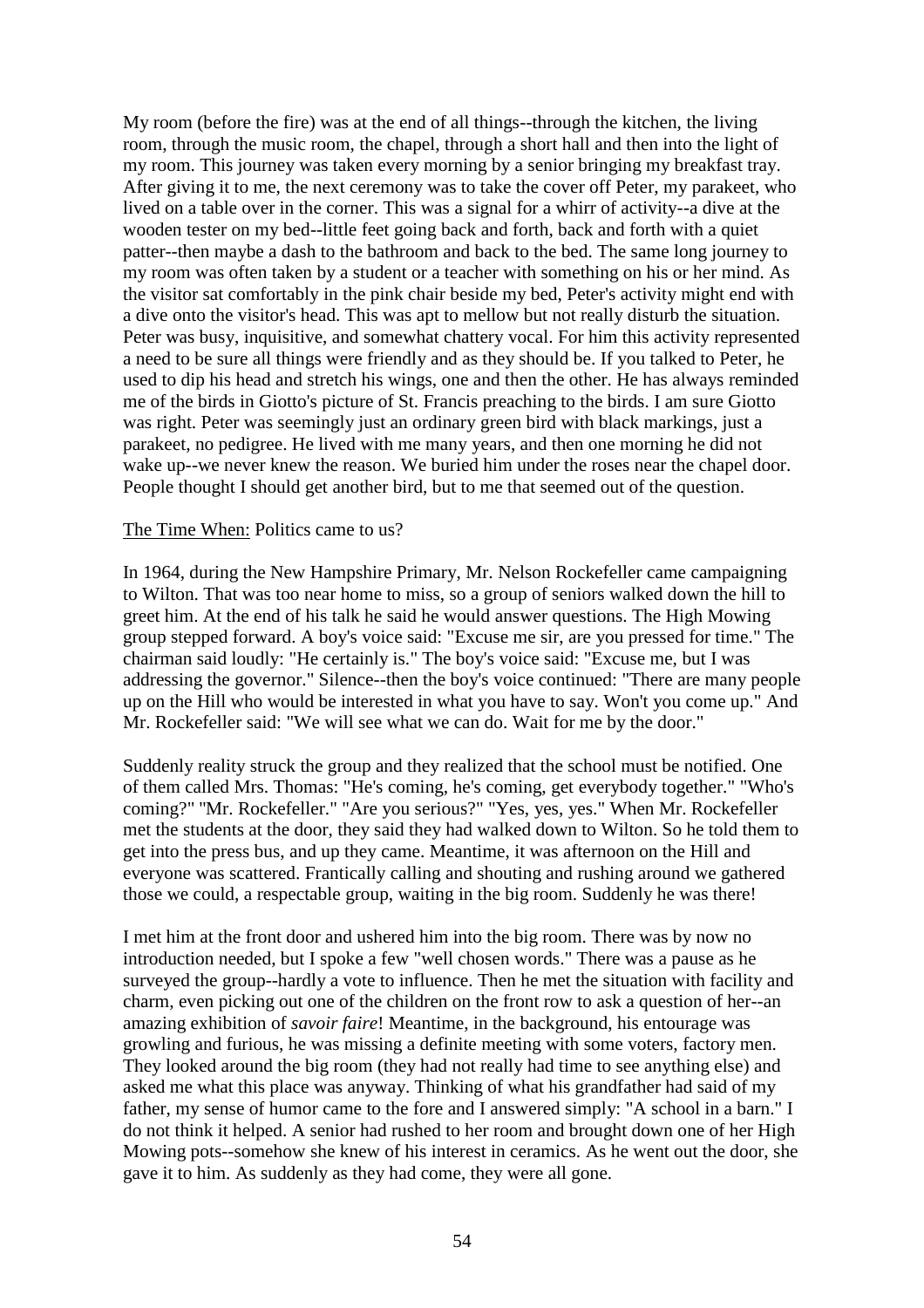We took a long breath and sat down. We hoped that the timetable was not too upset and that it would not seriously affect Mr. Rockefeller's political career. .

The Time When: The "whirligig" disappeared?

One morning we missed the whirligig under the maple trees--it had vanished! I decided it was a lark and said nothing, and the faculty also said nothing. So successfully frustrating! After a few days two strong and energetic young men told us that they had taken it down into the woods as a lark. The whirligig had been there longer than the school. My mother had bought it from New York World's Fair and sent it up for her grandchildren. Now time and tide had taken its toll--apparently it resented being carted off to the wood and had somewhat melted under the treatment. The two strong and energetic young men dutifully set to work and rebuilt it for us. "And the moral of that is... said the Duchess.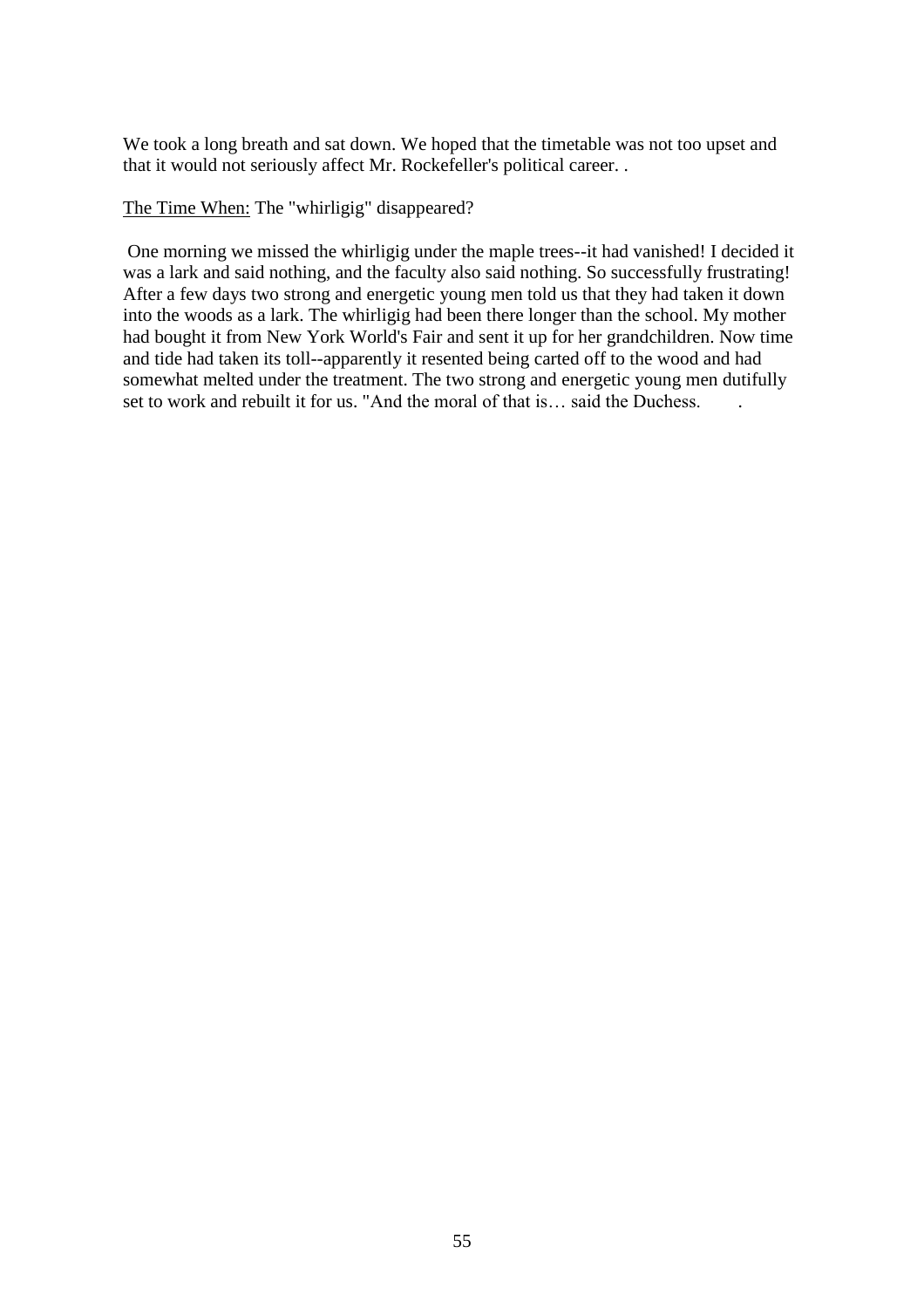#### 15.

#### JANUARY 18, 1970

Out of the darkness of deep sleep came the word "Fire"--the school is on fire! I turned on my light to find Sabina standing by my bed, a breathless eurythmic figure with smoke streaming eyes. I telephoned the fire department and Bob Pittman. Going to the chapel door, I opened it to find a solid blinding bank of white smoke. Frantically putting on coats and boots we went out to the freezing ice and snowbound terrace. We could see flames at the end of the three arches, flickering feelers of flame, but smoke everywhere--white, brown and even black smoke pouring out of the chimney of my small library. Smoke was in command before we woke, and made all efforts to enter the buildings impossible. There was a cigarette dropped in an overstuffed chair in the student smoking room. The students poured water and water until they were sure it was out and then went to bed. This was at ten p.m. So the smoke had had three quiet hours to find its way before Sabina woke. Later the fire chief said, if a cigarette gets into upholstered furniture throw the chair out the window. But we did not know then.

Sabina woke at 1 a.m. to the smell of smoke and a glint of fire out her window which looked down the length of the terrace. Rushing downstairs she was met everywhere with blinding smoke and so turned through the chapel to my room. The girls were alerted and went to the boys' dormitory where roll call was taken. Everyone was safe so we were free to watch the fire. The Wilton fire department came very soon, and with the first burst of water it seemed that the fire could be contained in the three arches. I went back to my house as I was clad only in nightgown (held off the snow by a brown leather belt I have been fond of ever since), wrapper, a coat, a quilt, and by now soggy bedroom slippers. Then I heard boys' voices crying water! water! for many of the boys were out helping with the hose. The water had given out! The road up the hill was icy and a fire truck was stuck, blocking the road at the foot of the hill, blocking it for four more fire engines. We never had any more water.

Flames burst from the windows of the faculty house and I watched the Christmas books go, and then on to my library. The whole house was a glorious bonfire. We realized it probably all must go. One of the boys was standing under the big maple tree taking pictures and pictures so that we have a complete record of the fire. Several of the other boys carried Pan over to Mrs. Karl's house where he stood in the window until the spring when he went back to his old well stone. Old wood and a tarred roof, and a strong west wind to toss the flames--nothing was left but three lonely chimneys in an hour and a half to two hours. How could one measure time. Some boys came into my house and saved the school records in my office. The Chief of Police came to ask me to go across campus. Trailing a comforter and with soaking feet I went to Frank Waterman's house and sat amongst a quiet group of girls warming my feet at the fireplace. Soon the electricity gave out and we had neither light, heat nor water. One of the boys melted snow to make coffee.

The room was quiet soft movement and soft voices in firelight and candlelight--waiting, waiting. Suddenly one of the boys burst in carrying the lamb from the chapel, still hot from the fire, and very much a black sheep as he must have taken a nose dive into the fire. The boy was instantly mobbed with cries of the lamb, the lamb. He was put on the table, still too hot to touch, but still with us. The reaction was amazing, surprising and heartening. Then Bennett Frye stood beside me and asked me where my Greek coins were.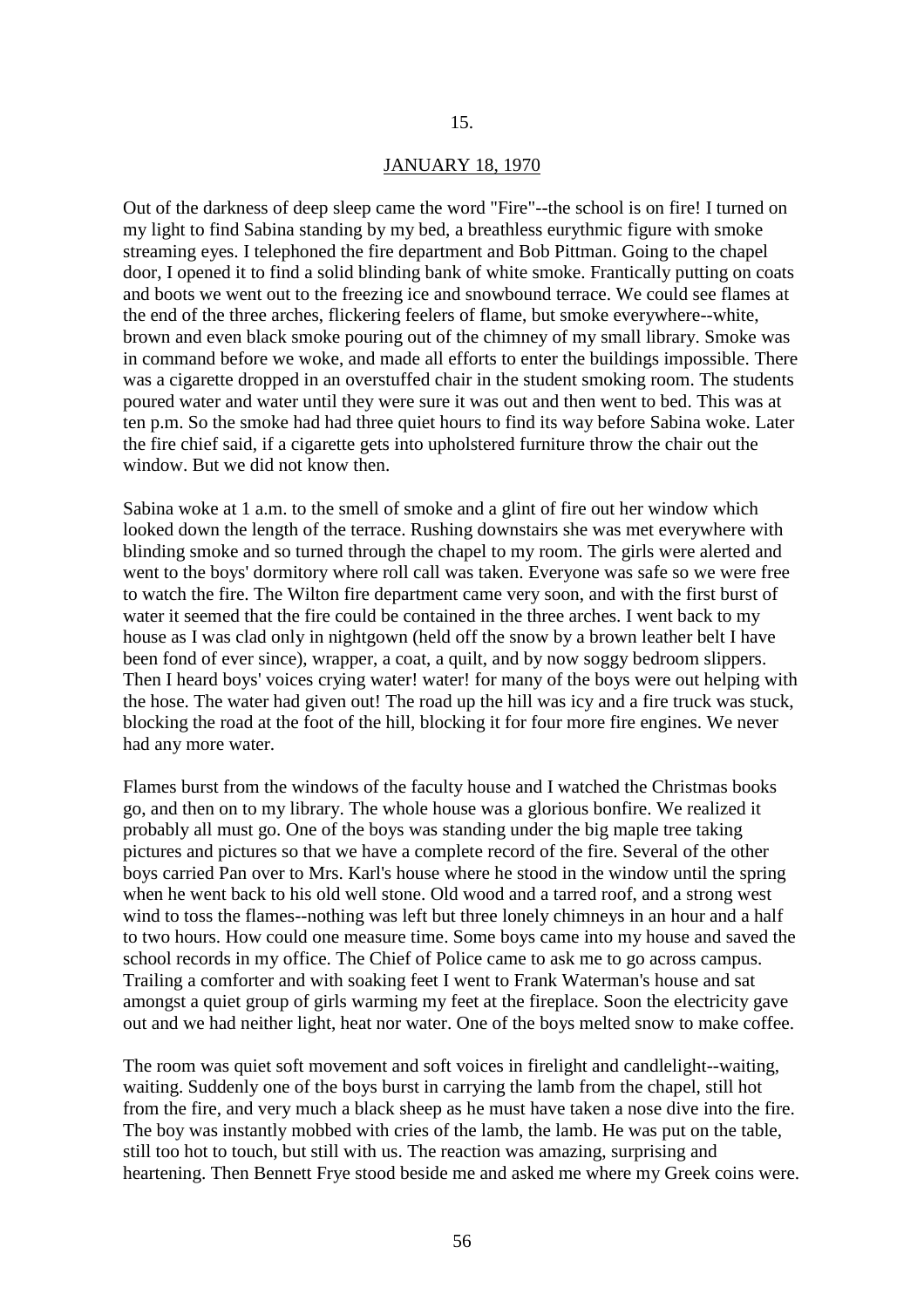I told him in two wooden boxes on top of the high bureau next to my bathroom. After a while, I have no idea how long, a young fireman stood beside me saying: "I have two boxes here for you." I thanked him and told him they were very valuable and tucked them under my arm--cuddled them, in fact. It seems that Bennett had had a hard time persuading the firemen to let him go into the house. In fact, the firemen went in and threw out the drawers, all four of them filled with scraps and bits and lovely old world things that go with an old "bureau." Finally they reached the top and found the two old Dutch inlaid boxes that held the coins.

By this time the other fire engines had arrived, but too late. However, one could see outside the window the flash out and on of their lights, blinking--blinking--blinking. Outside there was activity. Although there was a great brick fire wall between the three arches and the big house--sparks were hitting the roof. Bob Pittman asked if he could go through the three arches with a bulldozer and knock down the dangerous structure. The firemen finally gave him permission, and covered with an asbestos something or other, he plowed his way back and forth, thereby averting any danger to the big building. About four a.m. the Peaslees sent over some coffee from the kitchen made from snow water. I sent for the Chief of the Fire Department, who was also Chairman of the Board of Selectmen, to ask him what he wanted us to do--could the girls go back, etc. He said, yes, but the fire department would be around most of the day. So we asked them to breakfast and lunch. I asked him if my house had gone and he said, yes. Then I knew that I owned nothing in the world but my nightgown, belt, wrapper, coat, a quilt; but the realization, of course, came much later and little by little as events checked and rechecked.

With daylight came a return to reality. There was nothing left but the gaunt helpless chimneys amid a welter of icebound, snow-covered beams, many of them still steaming. And this we had to look at until the spring broke the frost and we could clear to build. I found a wooden plaque at Hayward's saying, "God bless this mess." This I stuck in the forefront. With daylight came the need to go on--my family to let know. The only telephone was a pay phone in the boys' dorm and I had no pennies. It was the first practical check but the central was full of cooperation. Bobby came in four hours-Barton in the afternoon, bringing a rocking chair and a rug, saying, "You must have something from home." (They are still in my living room.) Johnny and Joan came the next day, with practical gifts. It had been their home since the 1930s.

Five faculty members had lost everything as this was their home. They had to be tucked into a rather full school. I was put into the room at the end of the "Pit" extension as it was called--a light and comfortable room with a large window overlooking the ruins. People began to bring me things: clothes from top to toe, toothbrush and toothpaste from an alumna, a brown sweater dress from Mrs. Frye that I am still wearing, plus the brown leather belt that guided me through the fire. But of the school, no one was hurt, nothing was harmed--we lost only one schoolroom. So obviously we carried on! How does one evaluate--what does one do? What was gone was history and beauty, but only its material evidences.

We held chapel that night, Sunday, in the big room with the lamb and the two old iron candlesticks saved from the fire, and flowers. I can remember writing words at the office desk and asking Sabina, sheet by sheet, if it was all right. Since she had tears in her eyes, I decided that perhaps it might do. The room was very full. We opened with the Vesper Hymn. Then the following prayer: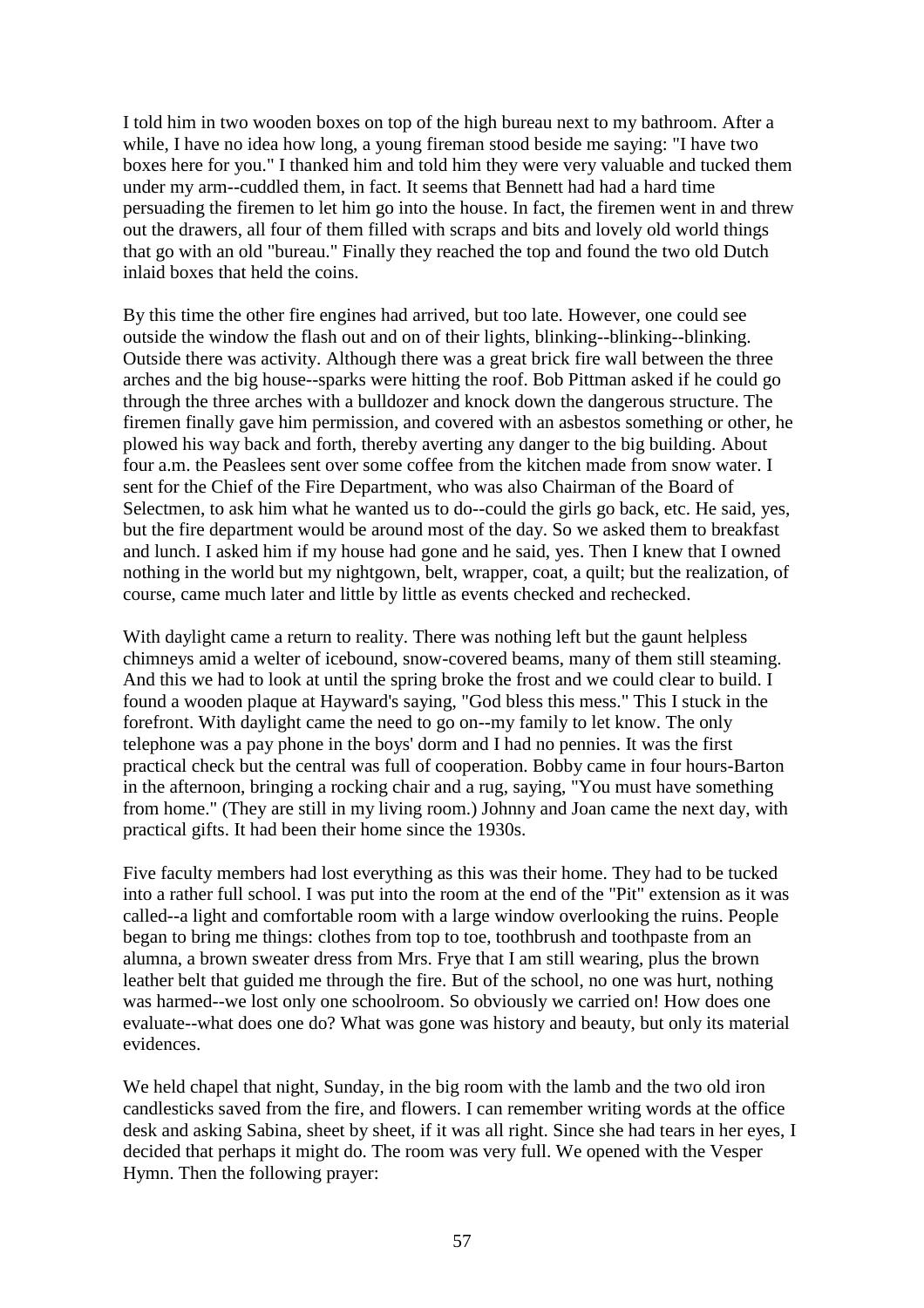May the events which seek me come unto me May I receive them with a quiet mind Through the Father's ground of peace on which we walk.

May the people who seek me come unto me May I receive them with an understanding heart Through Christ's stream of love in which we live.

May the spirits who seek me come unto me May I receive them with a clear soul Through the spirit's light by which we see.

We sang the Lord's Prayer and Thomson's Alleluia. Then I spoke:

Fire--what does it mean?--one of the four elements--strong--active. Heraclitus said it was the basic element--motion--everything flows--*Panta Rei* in Greek. It is also said that fire cleanses.

Somehow this school always rises to an emergency as you have today--this big night and day--in so many ways. Chapel tonight, to bear witness to the fact that we carry on as usual or better than usual.

I have been wondering why a fire on the Hill after 28 years. I have been wondering why all parts of this school that go back into history have gone up in smoke, but that the places that house the young of today were not threatened (or almost not). I do not believe that any event (even one so apparently disastrous) cannot be made to bear good fruit. What must we build from this event of today? What must we learn, all of us? My entire life or any material evidence of it has gone up in smoke. Could the eighty years be the cause of so much smoke?

I have often said that even at my age I look forward to the future and that it is your doing, you people who have made it possible. Now I will have to prove it somewhat bitterly, I must confess, for we are going on, building on, thinking on. It is a great challenge. Forty years these buildings have stood in my care, housing so much that came from rich experience. What can we do now? What can we build to balance that richness? It is too soon to tell, but not too soon to think of it. What can you give the school as rich as what you have lost today, and I am not speaking of material things--extraordinary as that picture is. It is the significance of those things. What can we substitute now for what is not here materially--can we keep its significance--the culling of a long life's experience? Let us try.

We rose and closed with 55. Then it seemed time to sleep.